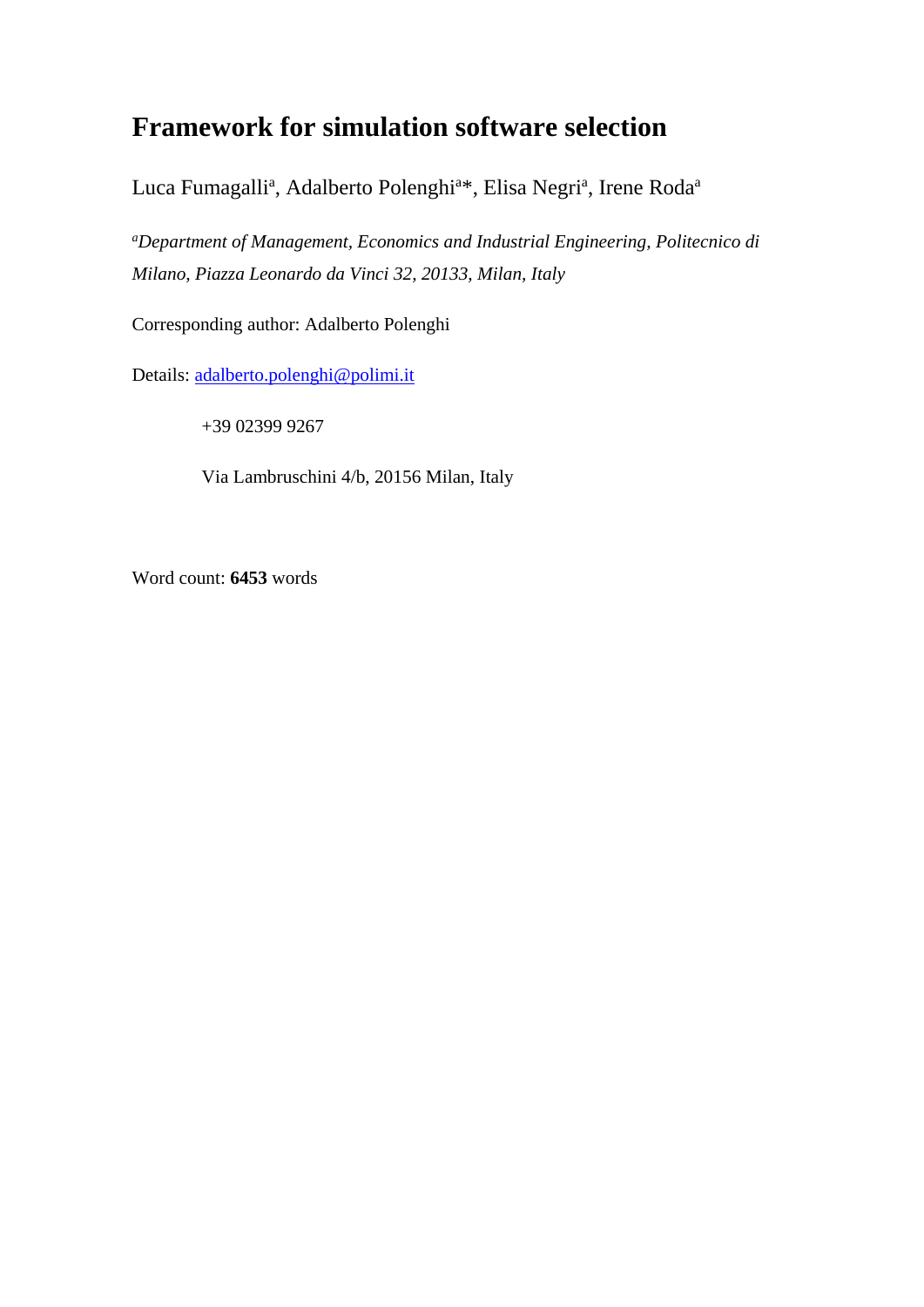### **Framework for simulation software selection**

In the last twenty years, the selection of the most suitable simulation software to correctly face industrial problems has become vital for companies. The choice should be made among a number of possibilities and many firms do not have the appropriate tools for selecting the correct one, especially SMEs. Moreover, in recent years, a change of perspective can be detected in industry. In fact, the technological evolution has shifted the problem from the identification of the "bestever" solution, independently from the goals, to the usability of the software, depending on the objectives the software package is used for. In this context, technicians and managers act no more as receivers of the selection process, but they play as decision-makers.

The present work proposes an update on the criteria traditionally used for evaluating the most appropriate simulation software. Based on that, an AHP-based evaluation framework is defined to support the selection of an alternative among a series of simulation software packages to face the actual industrial problem.

The proposed methodology has been tested on an industrial case and its effectiveness has been proven.

Keywords: word: evaluation framework; software selection; selection criteria; simulation software; simulation

## **Introduction**

In a world becoming more and more competitive with continuously growing attention to details, the solution to engineering and operations management problems within manufacturing systems must be addressed efficiently, trying to optimise every step of the problem-solving process. Hence, before directly facing the problem, it is important to choose the most suitable tool(s) to address it. The technological growth of the last two decades raises the issue: the right instrument should be found out from thousands of alternatives.

The choice of the right software tool could be highly demanding; thus, many standardised selection methods have been developed for moving in such a crowded field.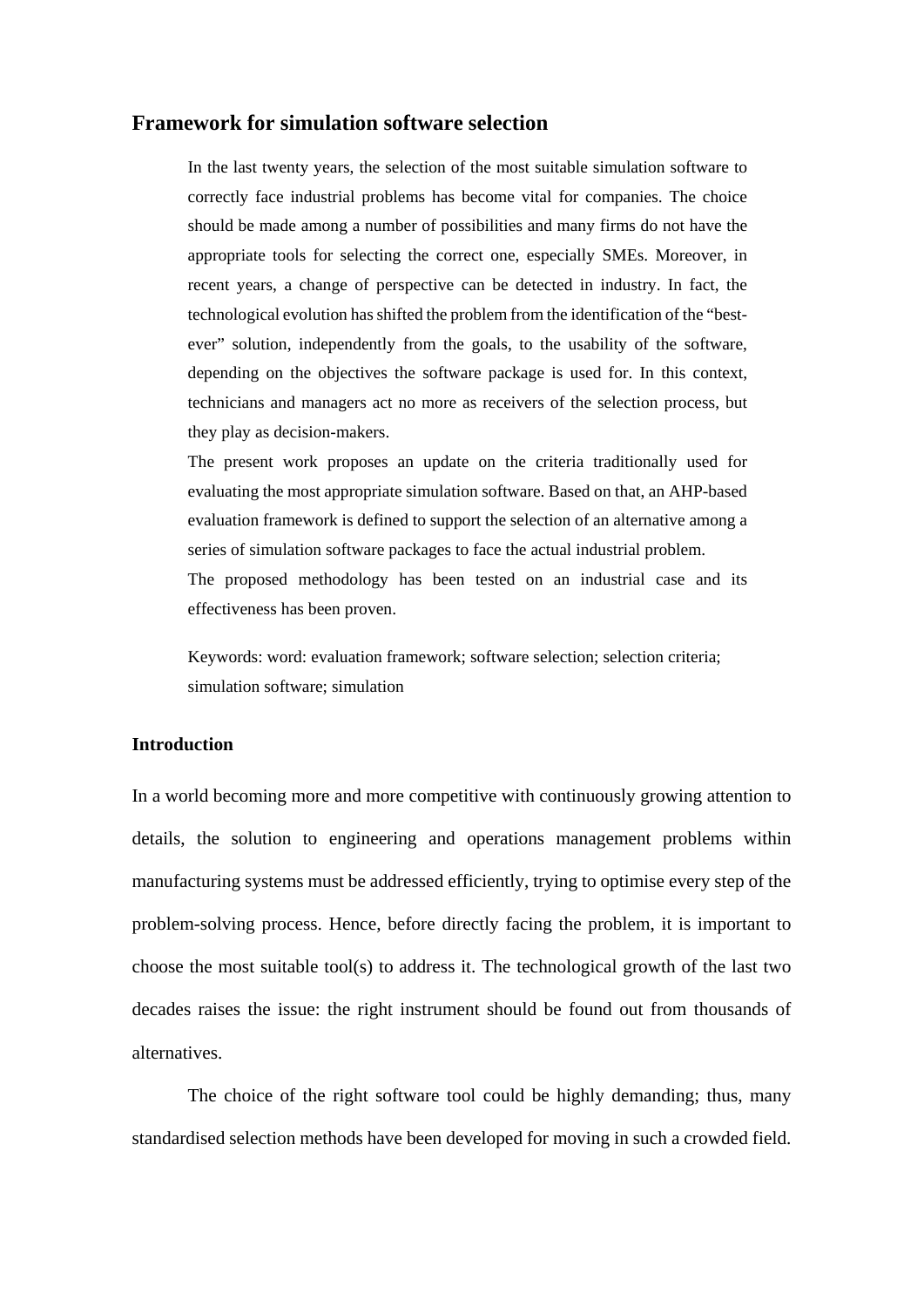In particular, these methods have been applied to the simulation software selection: among software packages, simulation software covers a primary role in terms of complexity for such analysis (Nikoukaran, Hlupic and Paul, 1998). A huge number of different types of simulation packages appeared on the market since the 80s: they mainly differ one from the other in terms of application field, computation capability and easiness in learning and implementation. This differentiation has increased the need to develop software selection criteria and methodologies (Grant, 1988; Banks, 1991; Davis and Williams, 1994; Hlupic and Paul, 1996).

The attention in the last decades has been paid toward the creation of a general framework, whose steps could be utilised by institutions and especially firms to highlight the best simulation software for their goals (Alomair, Ahmad and Alghamdi, 2015).

The present work aims to develop a new evaluation framework to select the most appropriate simulation software and to update the existing selection criteria found through a systematic literature analysis. Such analysis not only concerns the criteria but the paper aims to recall the overall evolution of a specific type of software used for problem-solving in industrial engineering problems, namely simulation software. In this context, the evaluation framework places the firm at the decision-maker level, focusing on the goals the software is used for and not merely on absolute performance.

The state-of-the-art analysis covers three different fields: i) a recap on the evolution of simulation modelling techniques since the 80s; ii) an examination of the selection techniques developed through the years, from the initial and simplified ones to the most elaborate and complex ones; and, finally, iii) a review, built on a systematic literature review, of the criteria used to select the software.

The paper is structured as follows: the first section describes the state-of-the-art analysis, divided into the aforementioned parts ((i) literature review, (ii) evaluation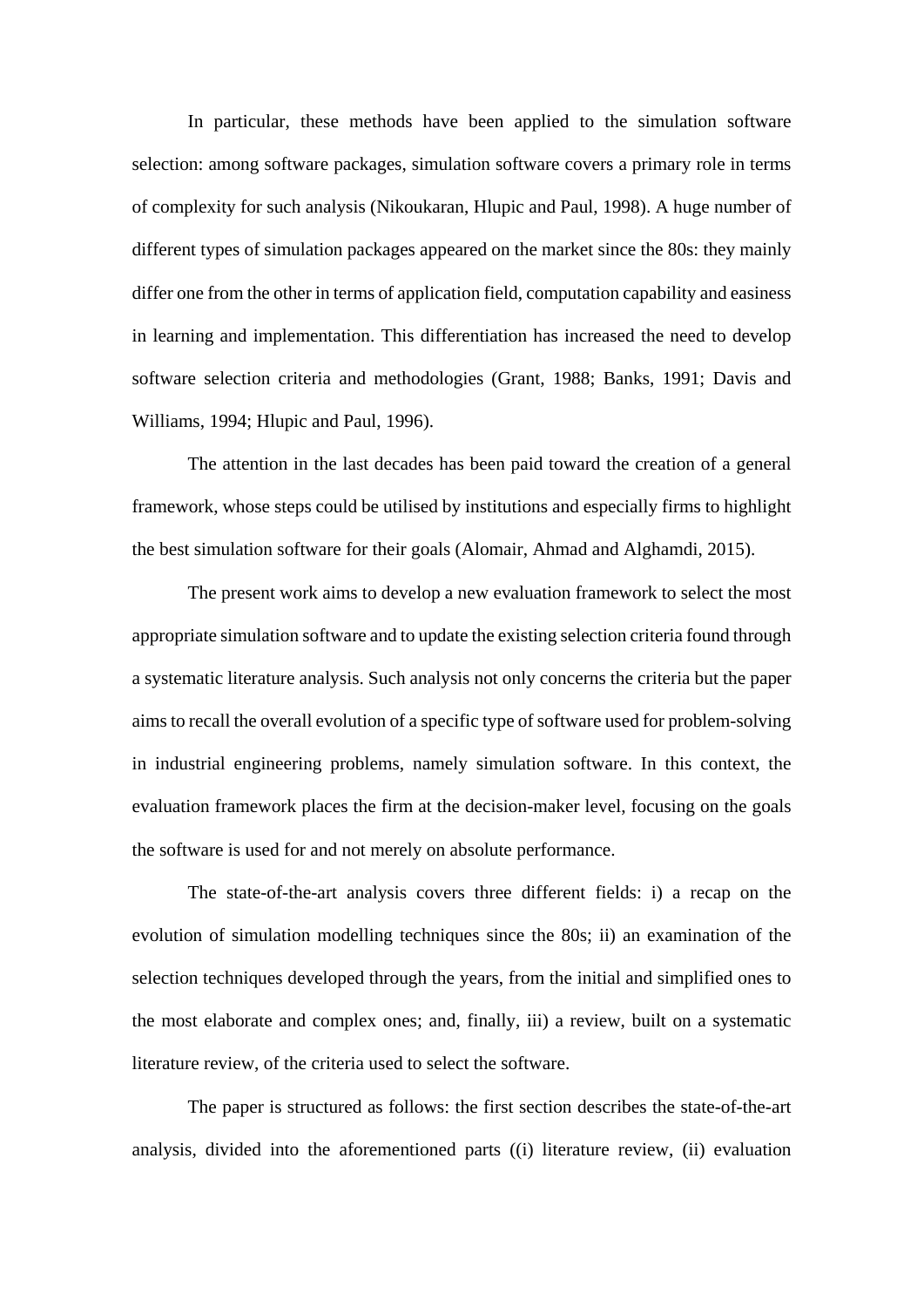technique review, and (iii) selection criteria review). Secondly, a description of the new evaluation framework is proposed, describing the advantages with respect to the state-ofthe-art. Thirdly, the update of the selection criteria by means of the creation of a structured hierarchy is presented. Fourthly, a real application case is described (in three parts: a brief description of the industrial problem, the presentation of the industrial case application of the proposed selection framework and the collection the results of the case). At the end, some conclusions on the proposed simulation software selection framework are drawn, providing some hints for further improvements.

#### **Literature review**

#### *Methodology*

In this section, firstly, a review about the evolution of the simulation modelling tools during the last decades is presented. Secondly, the focus is shifted towards the techniques and the criteria proposed in the literature for the selection of simulation software. To this regard, a systematic literature review was set up in order to span in the field of simulation software selection and collect the main contributions about such a topic.

The databases considered for the analysis are ISI-Web of Science and Scopus. The two databases are analysed and screened according to different combinations of the keywords: "simulation software", "criteri\*", "feature\*", "evaluation", "selection" and "framework", that were combined through the logical operators, as presented in Figure 1.

------------------

Insert Figure 1

--------------------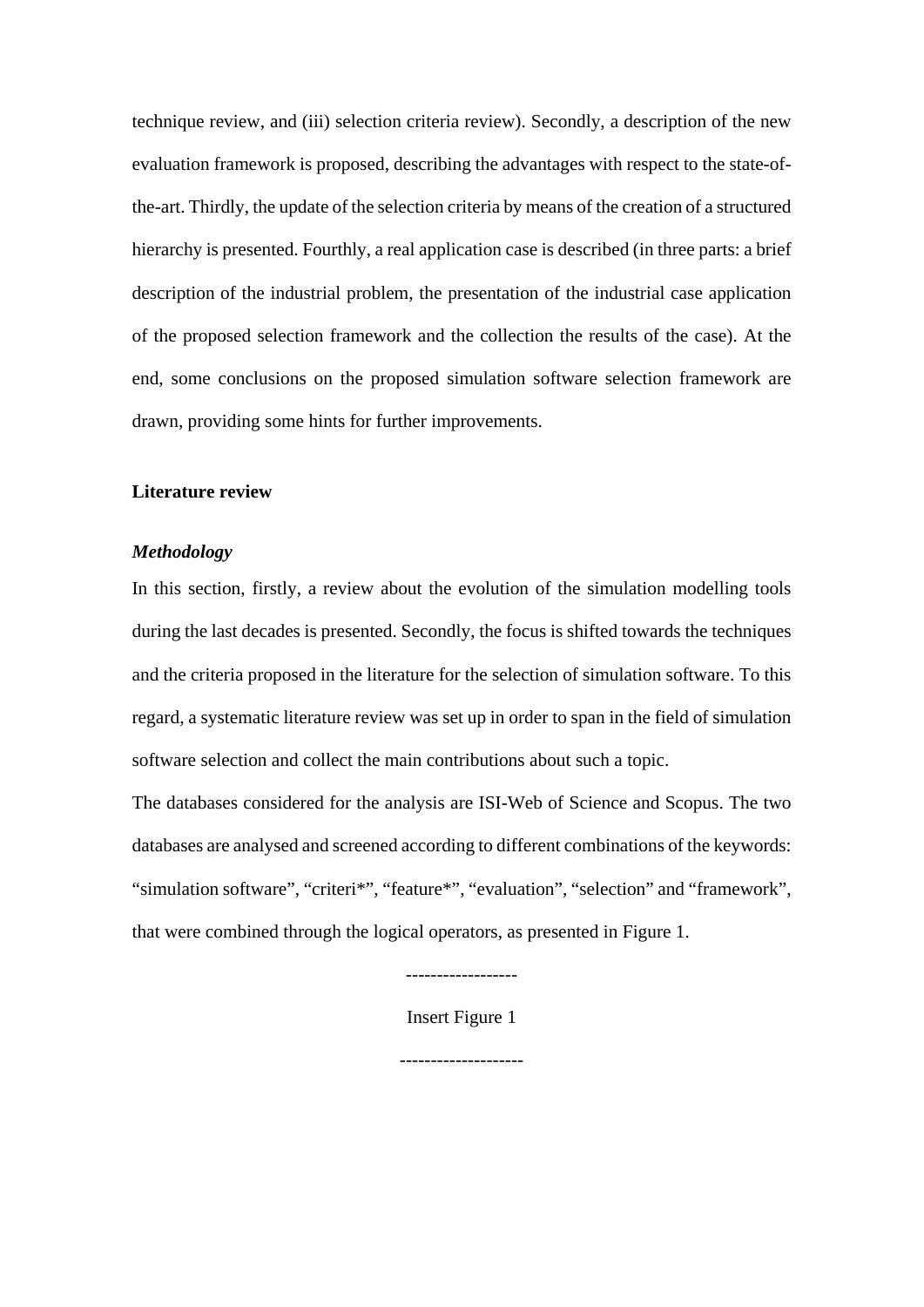The search involves the main part of the articles and, in particular, the combinations of keywords and operators in order to consider a document as eligible for the analysis must be found in the title or abstract or keywords of the article.

There is a huge number of documents responding to the presented combinations in the databases, as shown in Figure 2.

-----------------

Insert Figure 2

------------------

These documents are further screened in two steps according to different eligibility criteria:

- 1. First step screening criteria:
	- a. English written documents
	- b. Not grey literature (materials, usually not peer-reviewed, produced by institutions and organisations outside classical scientific distribution channels, as industrial reports, position papers, and government normative)
	- c. Availability of all information (authors, title, journal/conference)
	- d. Adherence of title with respect to the goals of the analysis (e.g. application of simulation software to a case study or performance evaluation of vehicle through simulation are not considered)
- 2. Second step screening criteria:
	- a. Availability of the whole document
	- b. Presence of selection software criteria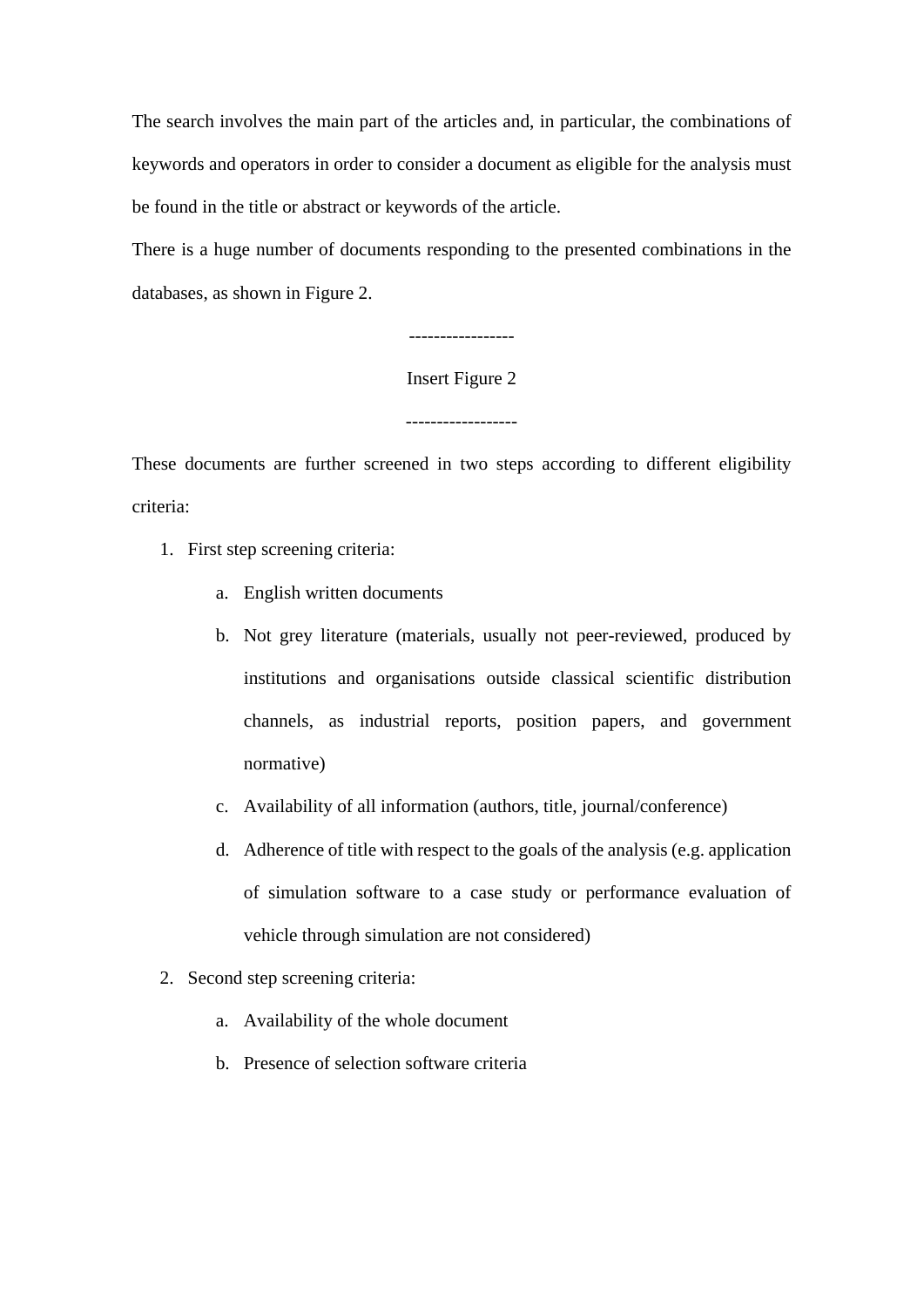The search is not filtered against specific application area (e.g. engineering, medicine, architecture, education); however, the results show that most of the eligible documents could be applied to different fields and for different applications.

A snowball analysis is also performed to introduce significant references not found by the systematic search in the databases. Even though the described eligibility criteria imply not to include grey literature, two books result to be present in so many works that it seems to the authors mandatory to introduce them in the analysis, as an exception. These books are (Law and Kelton, 1991) and (Banks, Carson and Nelson, 1996).

The whole systematic literature review process is shown in Figure 3.

Insert Figure 3

--------------------

----------------------

#### *Simulation modelling tools evolution review*

Within the research stream about simulation tools, there are many classifications, and one of the most significant ones is proposed by Banks, which is based on two axes (Banks, 1991):

- on the one hand, the different criteria useful for determining the best option among many simulation tools,
- on the other hand, the distinctions between different classes of the simulation modelling tools: spreadsheets, rapid modelling tools, simulators and simulation languages.

Indeed, the work of Banks, dated back more than 25 years ago, is still of paramount importance for some of the classifications therein provided.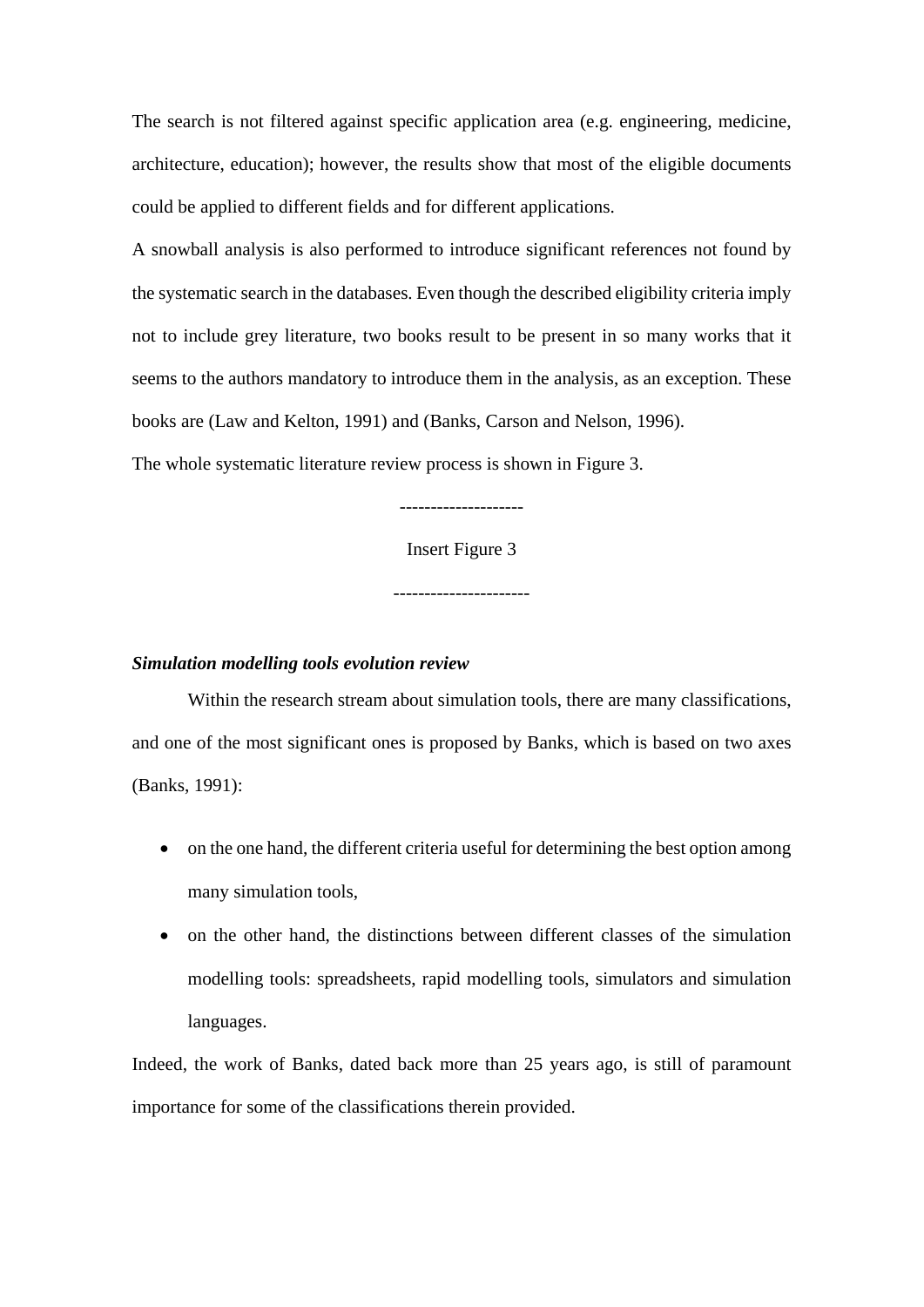Starting from the most simple simulation form, it is possible to develop spreadsheet-based simulation models taking a minimal amount of time, because the system under consideration is simple; the output is of graphical nature, and usually, the results are graphs in a very attractive form. Examples are MS Excel (https://products.office.com/it-it/excel) and Gnumeric (http://www.gnumeric.org/).

Rapid modelling tools help the decision maker to have an idea about some important performance measures, related to throughput or bottleneck; it represents one step ahead with respect to a spreadsheet from the implementation complexity point of view. An example of rapid modelling tool building is proposed by (Suri and Tomsicek, 1990), based on ManuPlan/SimStarter by Network Dynamics, Inc.

Within simulators, it is possible to build data-driven simulations, which requires no programming for simple models even though for complex system it is mandatory to introduce compiled code; the outputs of these tools are very impressive and provide a first interface with spreadsheets, giving the possibility to export the final results into a form that could be easily elaborated. On the market the main examples are represented by WITNESS (https://www.lanner.com/technology/witness-simulation-software.html), Plant Simulation by Siemens (https://www.plm.automation.siemens.com/it/products/tecnomatix/manufacturingsimulation/material-flow/plant-simulation.shtml), Arena by Rockwell Automation (https://www.arenasimulation.com/), and SimFactory 11.5 (Goble, 1991).

Simulation languages are the most comprehensive tools because in principle they allow modelling any system; unfortunately, they require a very large time and resource investment and well-skilled people, because the creation of a simulation model within a simulation language requires coding it. The output goes from standardised to tailor-made.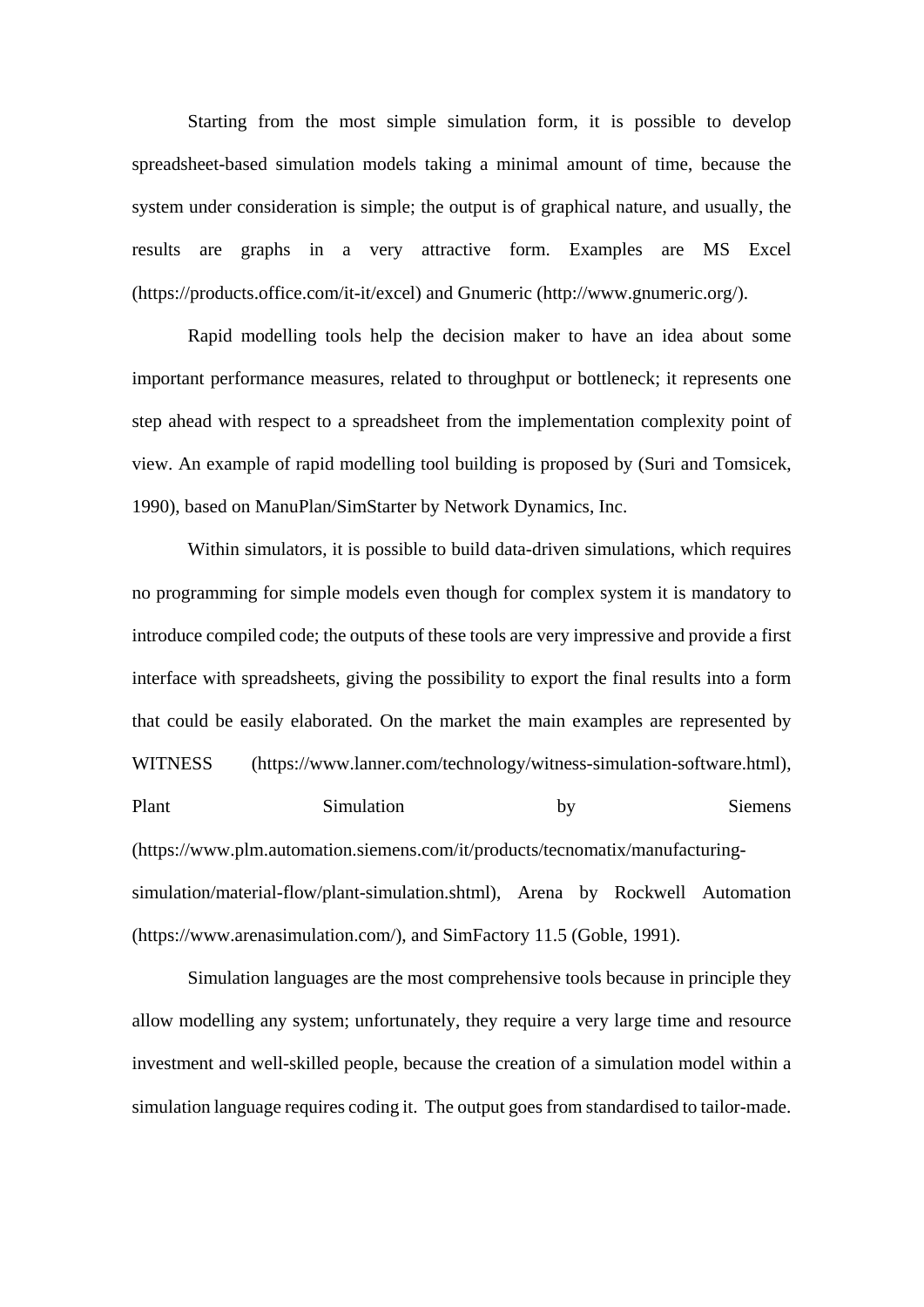The problem of choosing the right simulation tool seems to become hard, as it requires to identify the right tool complexity for the system at hand. Nevertheless, the first two classes (spreadsheets and rapid modelling tools) are not capable of representing the production system complexity. Thus their use in the real industrial environment is really limited, except for drawing simple graphical outputs. In the end, the two remaining classes are simulators and simulation languages (Law and Kelton, 1991), but the distinction is blurring.

Simulation languages have evolved by introducing features typically associated with simulators, as material handling characteristics, drop-down menus; in the meanwhile, simulators have moved toward the first ones by introducing the possibility to code and the association of attributes to an entity (Banks, 1991).

(Nikoukaran and Paul, 1999) states that improvements in the facilities available in simulators made them increasingly powerful, flexible and user-friendly.

For this reason, it could be stated that simulators and simulation languages have merged into one only class of "simulation software", among which there are different families, each of them with its own characteristics: some are moving toward the original simulators features, focusing on the representation of the system; others, closer to the simulation languages, are improving the capabilities of describing every possible characteristic of the problem (Law and Kelton, 1991).

For this reasons some of the previously presented simulation tools do not exist anymore (e.g. ManuPlan/SimStarter by Network Dynamics, Inc.) or are completely changed (WITNESS is today more powerful than the original simulator version).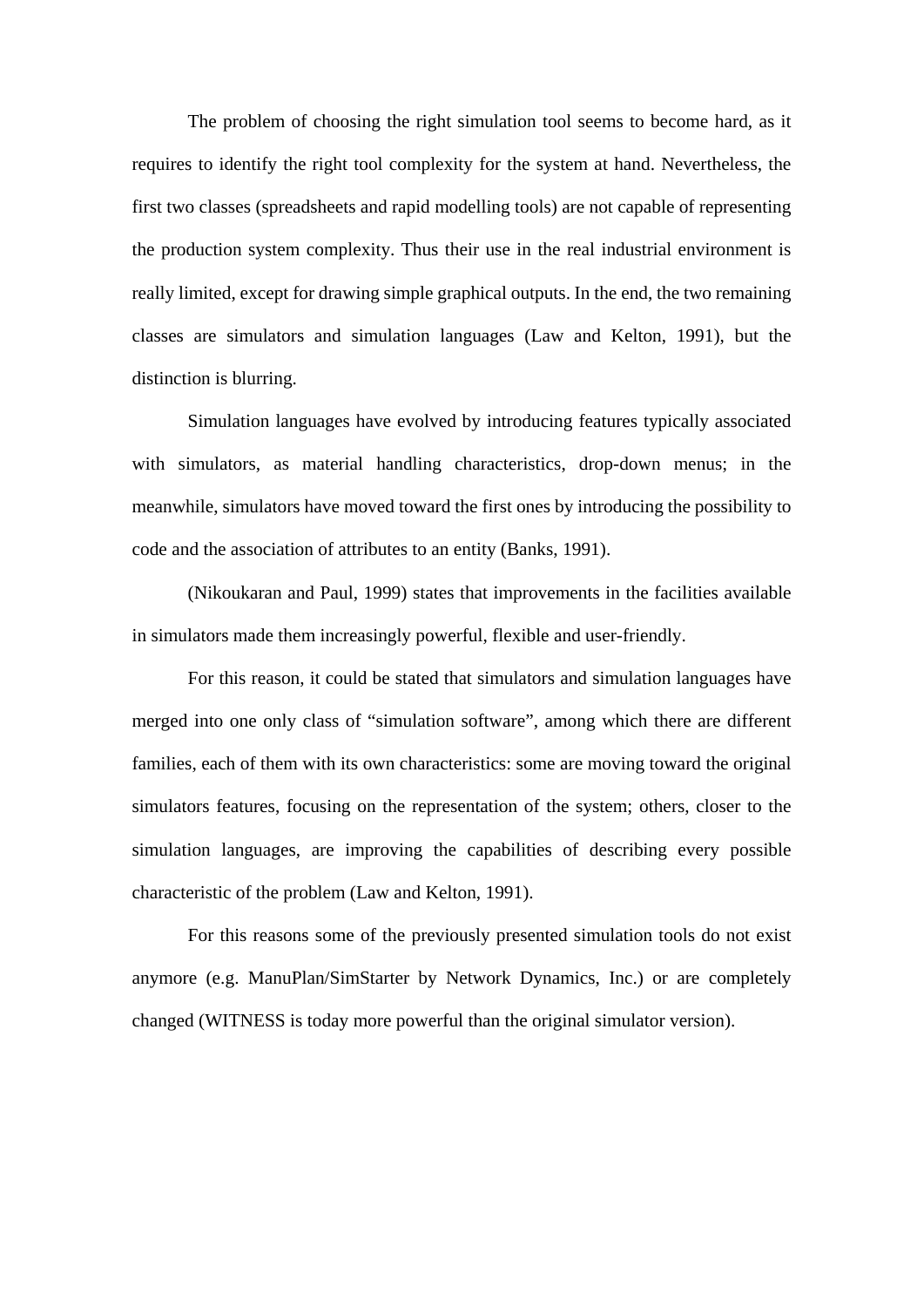#### *Software evaluation technique review*

The goal of this analysis is to review evaluation tecniques that could be able to address the actual problem, and to have a look to the state-of-the-art about their utilisation in scientific literature.

In the literature, the first contributions on the topic regard the development of simple weighted scoring methods, in which weights and marks are assigned to criteria and software, respectively (Banks, 1991). Nevertheless, from the review it emerged that these methods are different for each researcher that has tried to build them, and a common structure is not possible to be extrapolated.

Starting from 1994 the evaluation techniques became more and more studied, and interesting results came in. Vendors were also sometimes included in the studies about the selection process, but the strong bias during the evaluation was already noticed due to the tendency of each software supplier to sell its own package (Hlupic and Paul, 1996). Therefore, the following selection processes did not consider the vendors, leaving the negotiation part to the final user of the software.

The AHP, Analytic Hierarchy Process (Saaty, 1990), becomes the first structured method used and applied in problems of selecting the best option among software alternatives (Davis and Williams, 1994).

In the middle of 90s, a software called SimSelect (Hlupic and Mann, 1995) is developed, with the only aim of solving such a problem. The tool imposes to rank the criteria at three different levels, namely "high", "medium", and "low" and then, for each software, to provide a "binary" evaluation for each criterion (yes/not, possible/not possible, provided/not provided). The software automatically provides the best candidate and, if the option is enabled, also the first two best alternatives.

More recently the researchers have started to develop Fuzzy Multi-Criteria Decision-Making Process (Fuzzy-MCDM) in order to take into account possible errors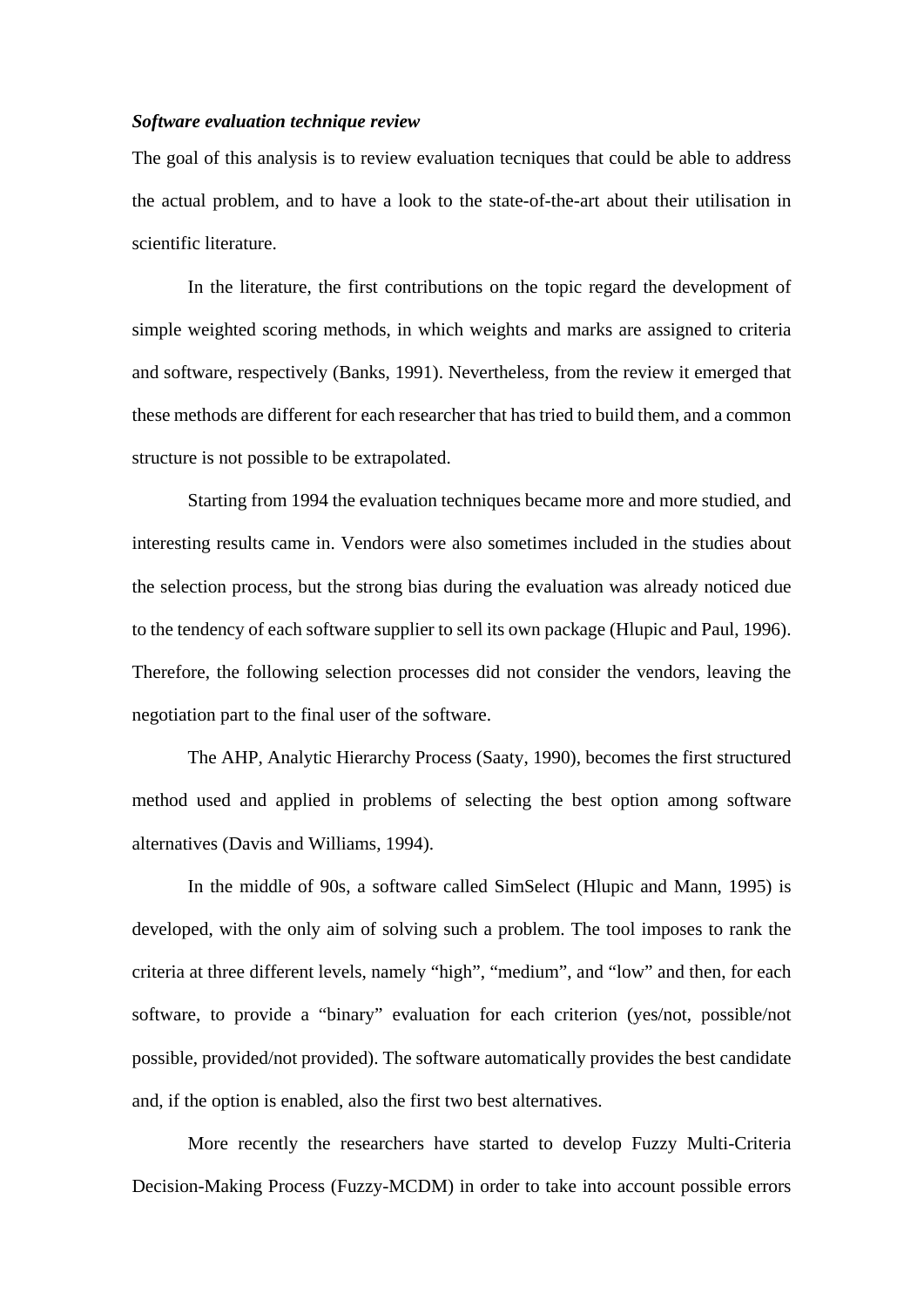and mistakes in the association of weights to a criterion or to overpass the problem of being undecided about what is the appropriate score of a software (Cochran and Chen, 2005; Azadeh, Shirkouhi and Rezaie, 2010).

The most used multi-criteria decision-making technique remains the AHP (Jadhav and Sonar, 2009), even though many methods have been created during the years to overpass it as FAHP (Fuzzy Analytic Hierarchy Process), TOPSIS (Technique for Order Preference by Similarity to Ideal Solution), PSI (Preference Selection Index) (Alomair, Ahmad and Alghamdi, 2015) and ELECTRE (Rohaninejad *et al.*, 2015).

The AHP demonstrates to be the most widely adopted evaluation technique also within the eligible documents, as presented in Figure 4.

## Insert Figure 4

-------------------

---------------------

In the picture, a distinction is made between a hierarchical approach and AHP. A hierarchical approach includes any evaluation technique that considers a decomposition of the list of criteria into a hierarchy and assigns to each of them a weight (an indication of relative importance between the criteria) and a score (performance of the simulation software with respect to each criterion). The AHP is instead a well structured and defined methodology for the evaluation, so every document that describes a very general approach to evaluate the hierarchy is classified as "hierarchical approach" while the ones clearly using AHP are classified as "analytic hierarchy process". Some eligible documents do not specify, together with the selection criteria, the evaluation technique.

Some others instead describe different options to evaluate the simulation software, as highlighted in Figure 4 by the voice "multiple". However, AHP is always considered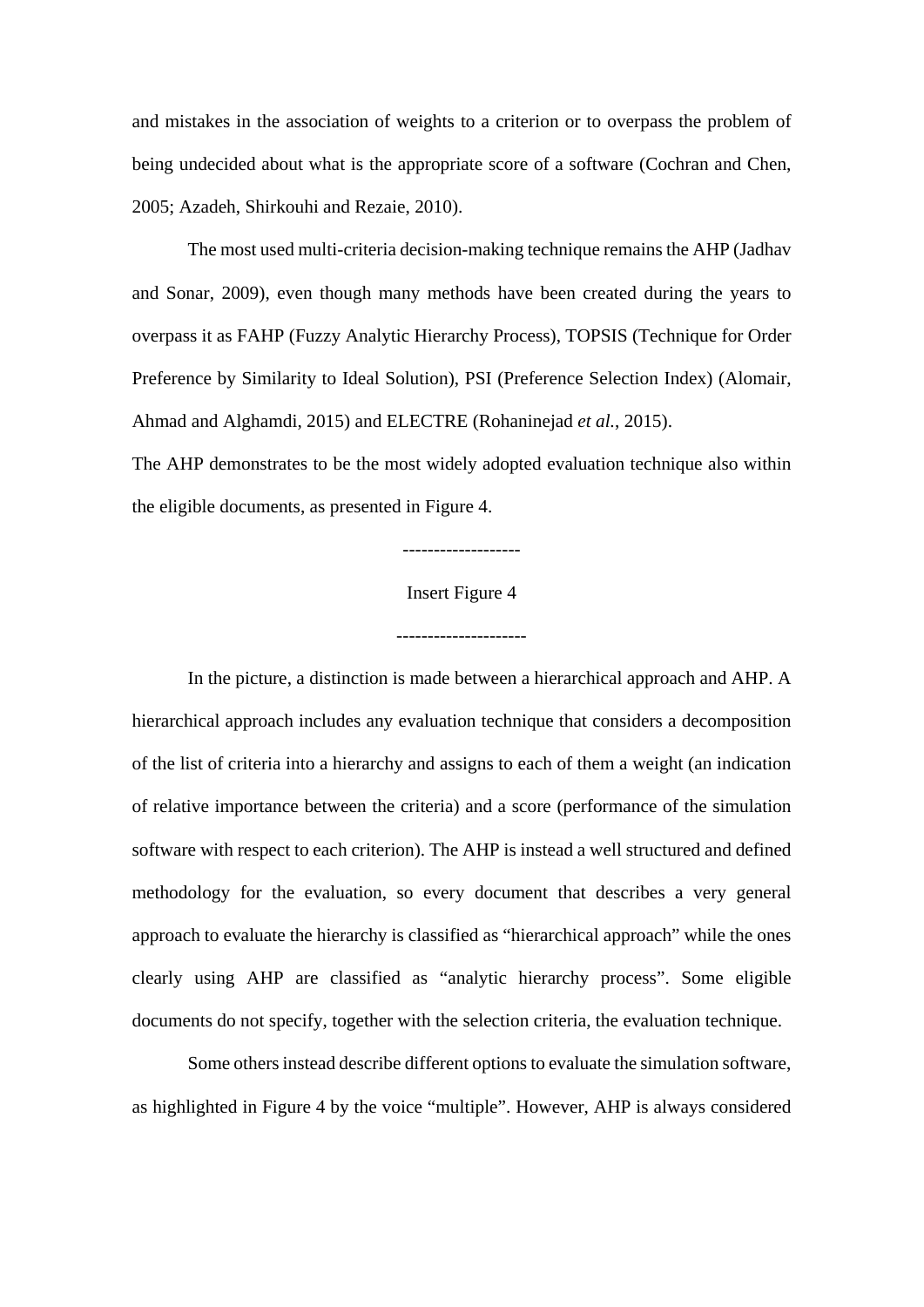as a valid option in every of such a kind of paper, so the real number for the "analytic hierarchy process" may grow significantly.

#### *Selection criteria review*

One of the first works about simulation software selection proposes only few criteria with very general meaning, which are the following. Effective User Interface, Implemented Algorithm, Interfacing with External Software, Output Reports, and Ease of Use (Grant, 1988). The underlying reason for such a low number of criteria could be associated with the recent development of simulation techniques and the fact that the capability and type of help that they could provide were not already completely known. The in-depth creation of the hierarchy belonged to the decision maker, who knows the production system.

Even though this is true, having a comprehensive overview of the overall possible useful criteria could be of big advantage when creating the hierarchy for the decisionmaking process. This need has been converted in works that are considered seminal for selection criteria also nowadays, such as (Hlupic, Irani and Paul, 1999; Nikoukaran and Paul, 1999).

The first tentative of creation of a wide comprehensive classification of criteria is made in 1999 and this study brings to the definition of important selection criteria categories as Vendor, Model and Input, Execution, Animation, Testing and Efficiency, Output and User (Nikoukaran and Paul, 1999), recalled and adopted also by (Azadeh, Shirkouhi and Rezaie, 2010; Pezzotta *et al.*, 2016).

The same year a more general analysis was built, including more than two hundred criteria; among them, the most useful features of the simulation software for the actual problem could be found (Hlupic, Irani and Paul, 1999). In this latter work, the authors studied very carefully the shape of the general framework used for assessing the software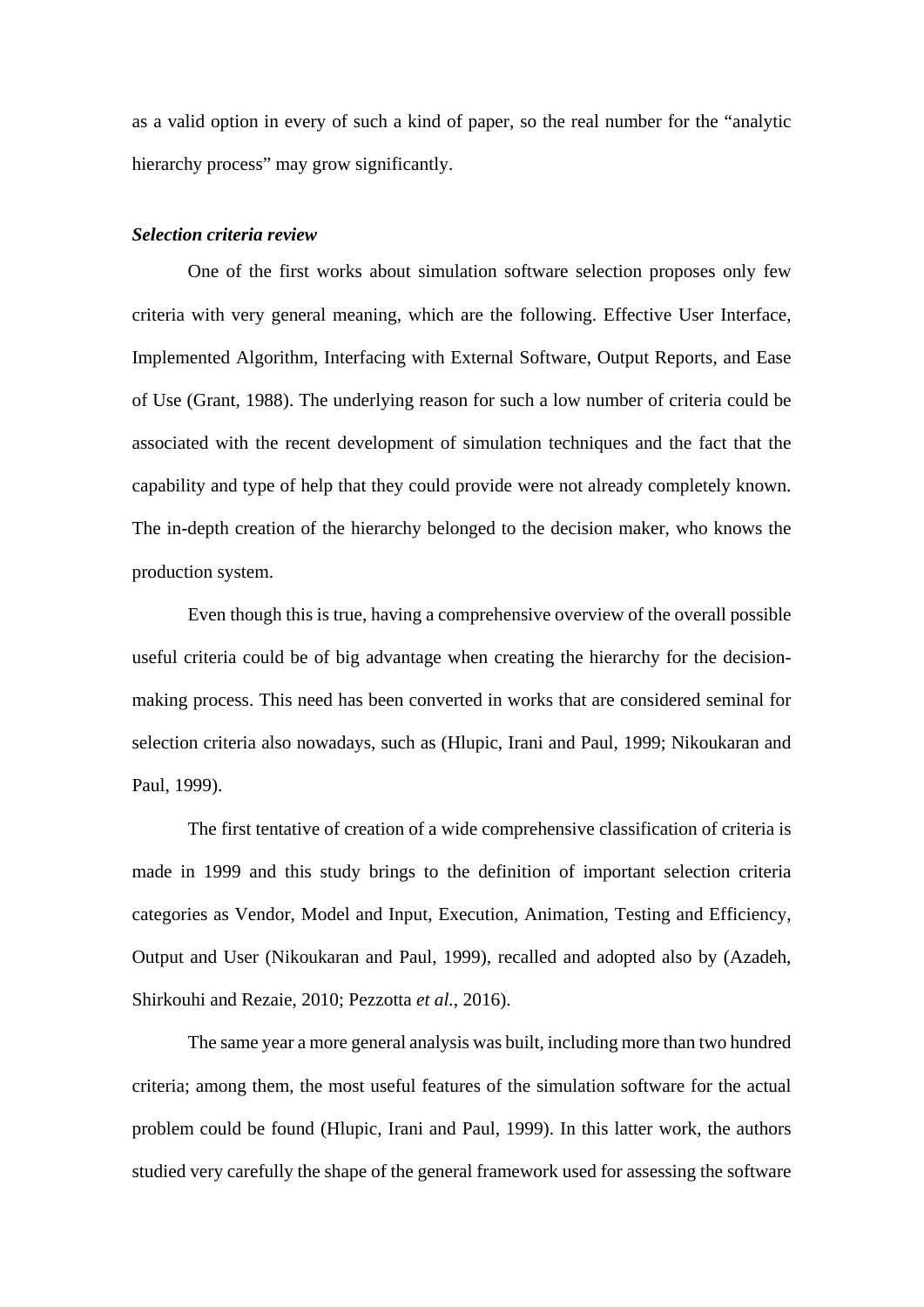selection and this work is also considered seminal for future works from this point of view, too. All the subsequent works consider the above hierarchy of criteria as the most comprehensive one (Stewart, 2004) and they operate a reworking of it to better fit with their actual case study. (Bosilj-Vuksic, Ceric and Hlupic, 2007) propose business simulation tool criteria that involve four main categories: Hardware and Software Considerations, Modelling Capabilities, Simulation Capabilities, and Input/Output Issues, whose sub-categories are recovered by (Hlupic, Irani and Paul, 1999).

Other works tried to improve the criteria to select the most adequate simulation software, and a summary of them is presented in Table 1. It reports the criteria used by the authors of the eligible documents to evaluate and select the most suitable simulation software. It must be remarked that, apart from the very first papers about this topic, a hierarchical structure of criteria is almost always used. This structure is consistent with the adoption of the AHP as the evaluation technique.

Table 1 aims to be as comprehensive as possible, but, due to a matter of space, there are some works whose number of criteria is too large to be all reported, also considering the first level of the criteria hierarchy.

Generally, for a complete look of the selection criteria, the suggestion is to refer to the original paper.

Insert Table 1 (composed of 4 parts)

--------------------

---------------------

The research literature activity has never slowed down on the software selection topic, also considering the development of new software packages and the technological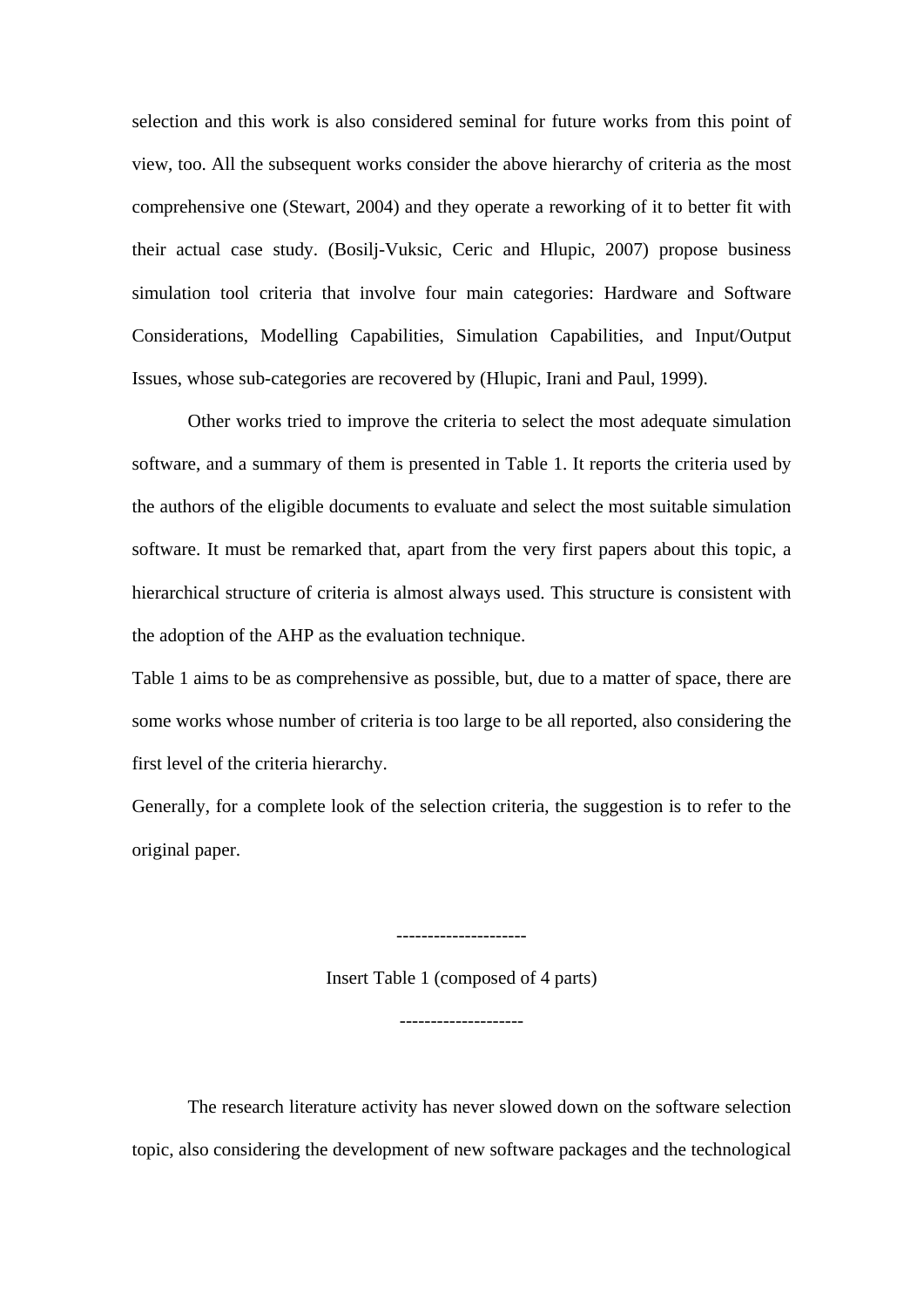growth, as demonstrated by Figure 5 that proposes an overview of the number of papers per year.

Insert Figure 5

-----------------

---------------

Especially the technological growth has shifted the selection problem from the best-performing software in absolute terms (i.e. without any look to the final goal it aims at solving), as the computational speed, to the application of the technology itself,

focusing on the specific objectives the company is attempting to reach.

The usability of the software package in accordance with the firm objective is nowadays the real discriminant between different software alternatives.

This approach will also favour the SME (Small and Medium Enterprises): the selection of the software is becoming a tool which takes care of the real needs, helping in selecting software that is usable in the real environment where the SME work.

#### **Conclusions**

Literature analysis underlined that there is not a unique way of selecting the most suitable simulation software, even though some general frameworks were developed in order to provide at least the steps of the evaluation process.

Moreover, even though the use of simulation software is widespread in industrial engineering companies, the criteria and methods proposed in the scientific literature to evaluate it are proposed by the academic world, thus not providing the proper help for a company whose aim is to enhance the efficiency of its production system.

In particular, the methodologies present some lacks, such as a common list of generic software evaluation criteria and their meaning, and a framework comprising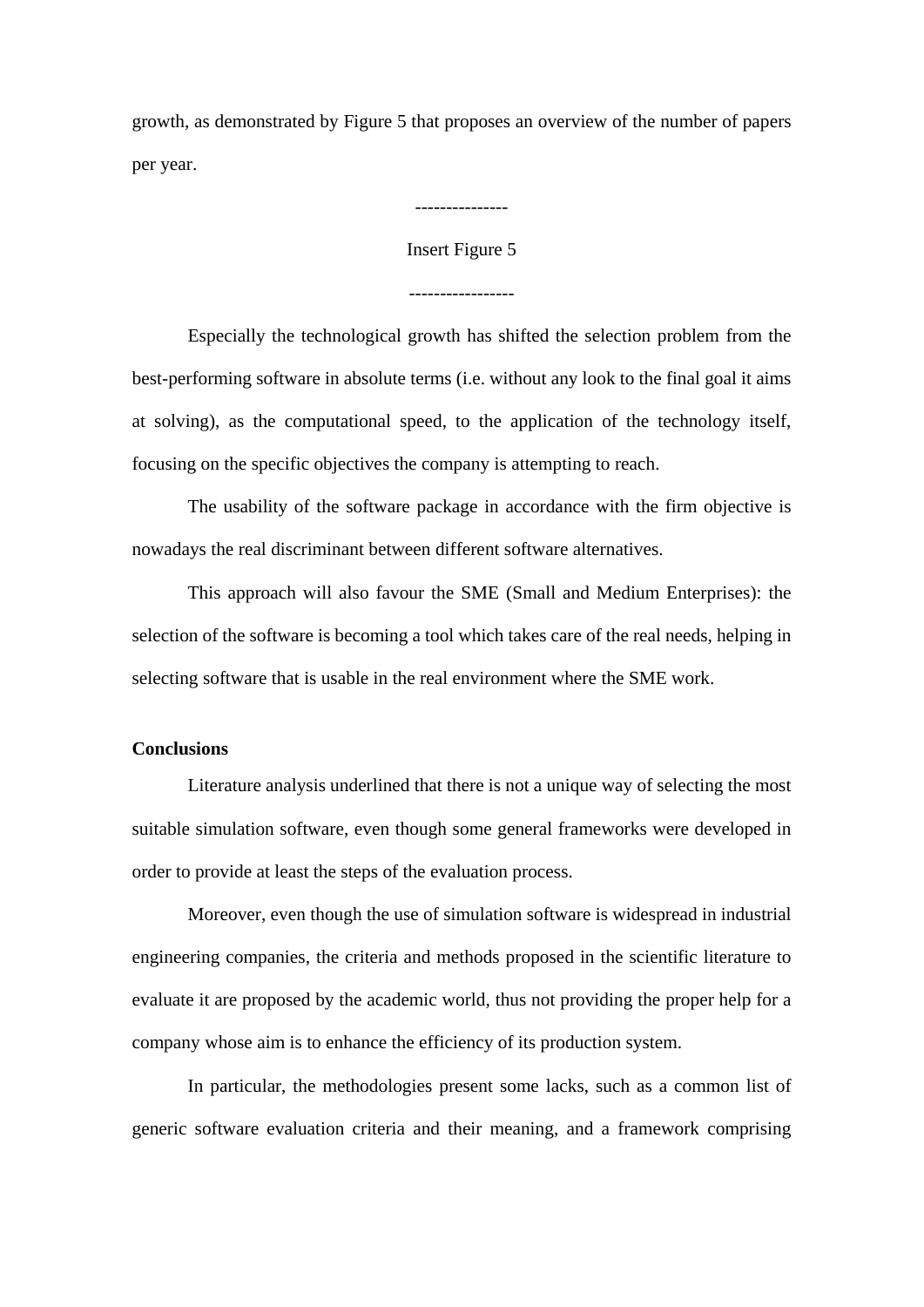software selection methodology, evaluation technique, evaluation criteria (Jadhav and Sonar, 2009).

These gaps have been partially filled by (Azadeh, Shirkouhi and Rezaie, 2010), which proposes a questionnaire-based methodology, and by (Tewoldeberhan, Verbraeck and Hlupic, 2010), which instead presents a two-phase evaluation framework tested and applied at Accenture.

The need for industrial validation is continuously remarked in the recent literature to emphasise the pragmatic approach academic research should have to enhance the validation of the newly proposed models, as described by (Garousi, Petersen and Ozkan, 2016) in the software engineering field.

The actual research tries to bridge the gap between the evaluation criteria and methods proposed by academia and those relevant for industry.

From the outcomes of this work, the research institutions could take advantage from the study of a real case and from the proposal of a structured methodology to identify the evaluation criteria, whereas the company acquires new know-how in terms of software utilisation.

In the next section, the structured methodology for the interaction of these two parts is proposed. It is based on meetings, a questionnaire, and data elaboration that, together with a suitable evaluation technique, allow to come up with a final decision about the best simulation software in a manufacturing company.

#### **Proposed evaluation framework**

The proposed AHP-based evaluation framework for simulation software selection is a three-step decision-making process: Hierarchies Generation, Evaluation of Alternatives, and Identification of the Best Option.

The first two steps are composed of different sub-steps; in particular: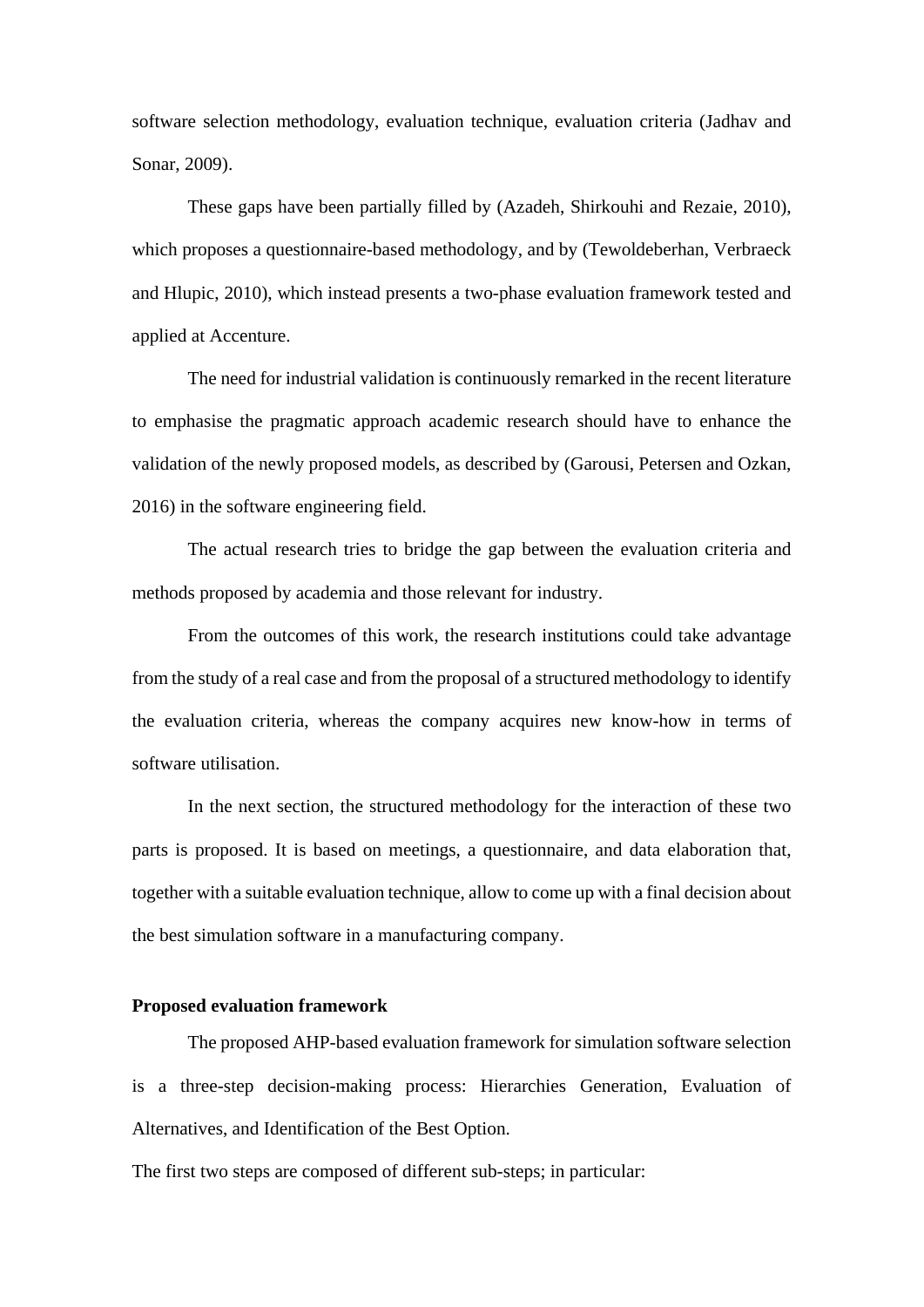- Hierarchies generation is composed of Research Approach Hierarchy, Industrial Application Hierarchy, and Integrated Hierarchy;
- Evaluation of Alternatives is constituted by Screening, AHP Application (Saaty, 1990), and Sensitivity Analysis.

A summarising graph is presented in Figure 6.

## Insert Figure 6

--------------------

As it is possible to notice, the proposed framework has been designed to provide an agile approach to the selection of simulation software. It is composed of a sequence of steps that could be customised when needed, depending on the specific application and/or on the industrial problem the simulation software should face. Indeed, the importance of choosing the simulation software on the specific problem objectives is remarked in the literature (Taylor and Robinson, 2006).

## *Methodology description*

The evaluation methodology above described should be implemented in ordered steps (with the eventual exception of the Research Approach Hierarchy and Industrial Application Hierarchy that may be performed in parallel).

#### *Hierarchies generation*

During this phase of the methodology, the hierarchies should be created, with the purpose of using the AHP approach to evaluate the best candidate among the possible simulation software packages. In particular:

• Research Approach Hierarchy: this hierarchy should represent the important criteria from the point of view of the research application, for example in terms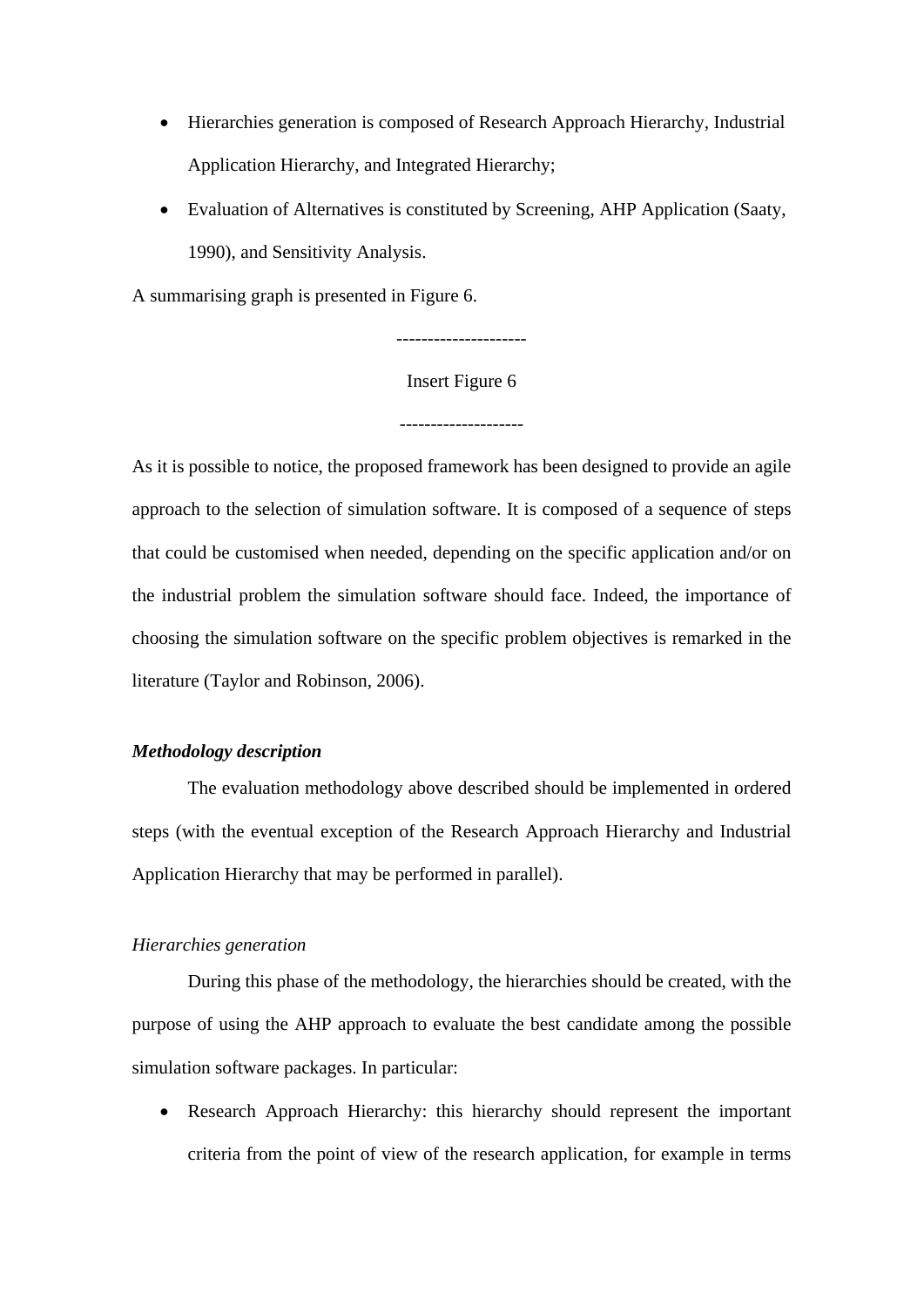of code manipulation or statistical analysis (see following section for the proposed selection criteria and the updated ones);

- Industrial Application Hierarchy: this hierarchy should be generated by the firm interested in introducing a simulation software in the IT infrastructure; during its creation, the technicians of the company could be led by means of questionnaire during meetings, for example, in case the company has not already developed an internal simulation know-how (especially referring to small and medium-sized enterprises - SME);
- Integrated Hierarchy: the generation of this hierarchy should be done respecting the criteria highlighted by both parties; for this reason, a simple four-step approach is promoted to enhance the merging process:
	- 1. Comparison of the hierarchies to detect common criteria, similar criteria and non-common criteria;
	- 2. Common criteria are inserted once into the final hierarchy, respecting the relative position: a second-level criterion is placed in the final hierarchy at the second-level; a third-level criterion at the third level of the final hierarchy and so on;
	- 3. Similar features are merged into the final hierarchy and allocated to the relative position;
	- 4. Different criteria are all inserted into the final hierarchy respecting the relative position.

The questionnaire used during the drawing up of the Industrial Application Hierarchy, should be built in order to facilitate the merging process.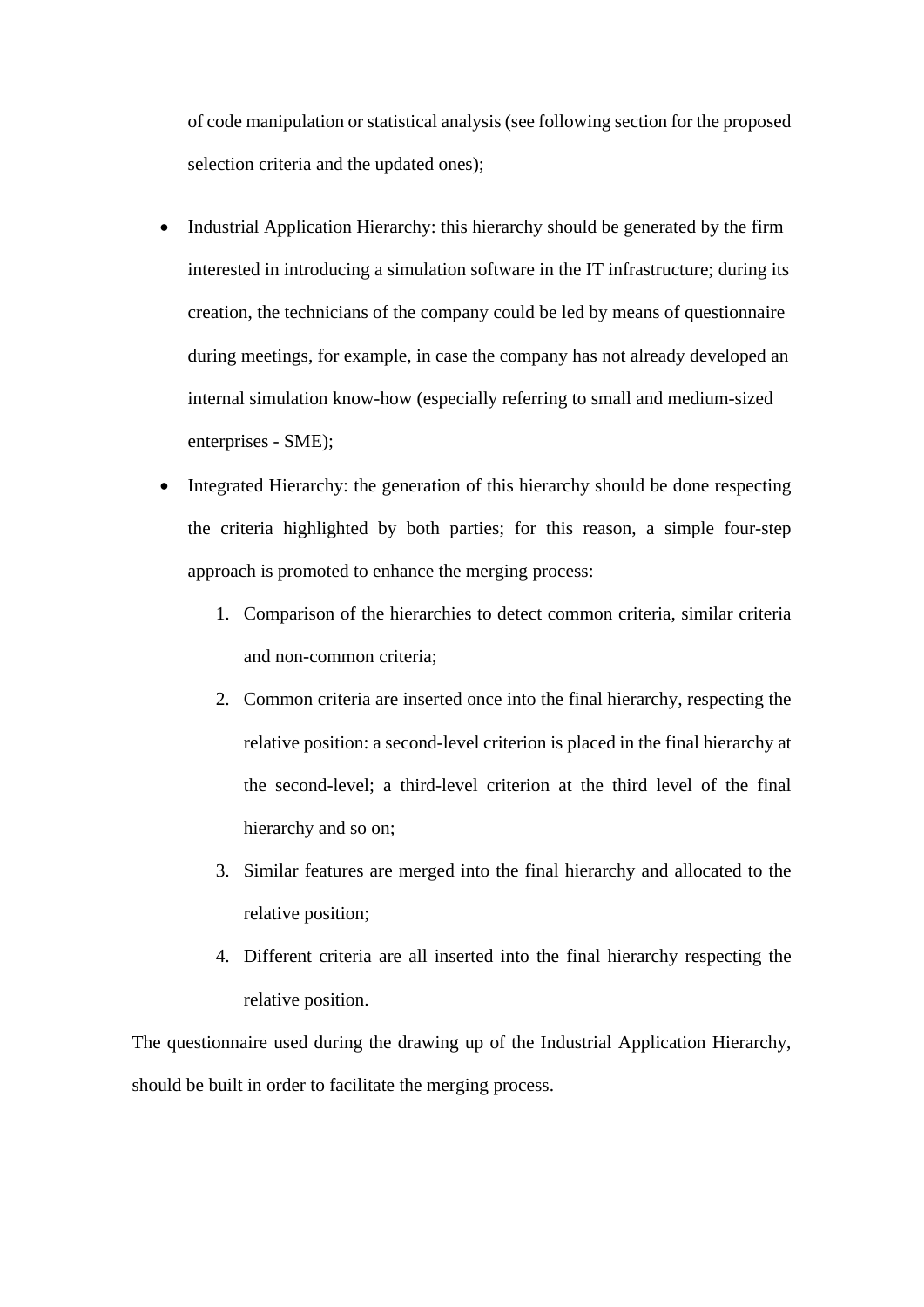#### *Evaluation of alternatives*

This phase is fundamental to find out which is the best option among all the possibilities taken into account. To ease the process, the Evaluation of Alternatives step is further divided into three sub-steps:

- Screening: an initial selection of a group of well-performing packages with respect to objectives is done (a low number of objectives is enough, in order to have an easy evaluation); this is useful to concentrate the attention on the most appropriate software (for this sub-step it is recommended to use a simple technique, such as a weighted scoring method); some help could be provided by the Institute of Operations Research and Management Sciences (OR/MS Today http://www.orms-today.org/), which publishes every two years a simulation software survey, which contains also a first evaluation of some features considered important by the scientific community (Swain, 2015), thus becoming a very important source of software to be considered in the analysis (Banks *et al.*, 2010). In addition, a very discrete-event software ranking has been proposed recently (Dias *et al.*, 2016), which could provide further help during the Screening phase;
- AHP Application: AHP methodology (Saaty, 1990) is applied in order to determine the relative importance of each criterion with respect to another one; recalling briefly the method, it is composed of mainly two phases:
	- 1. Determination of the relative importance of each criterion with respect to the other one/s of the same level;
	- 2. Assignment of the scores of each simulation software package with respect to each criterion (the power of the AHP lies in being able to include both quantitative and qualitative scores);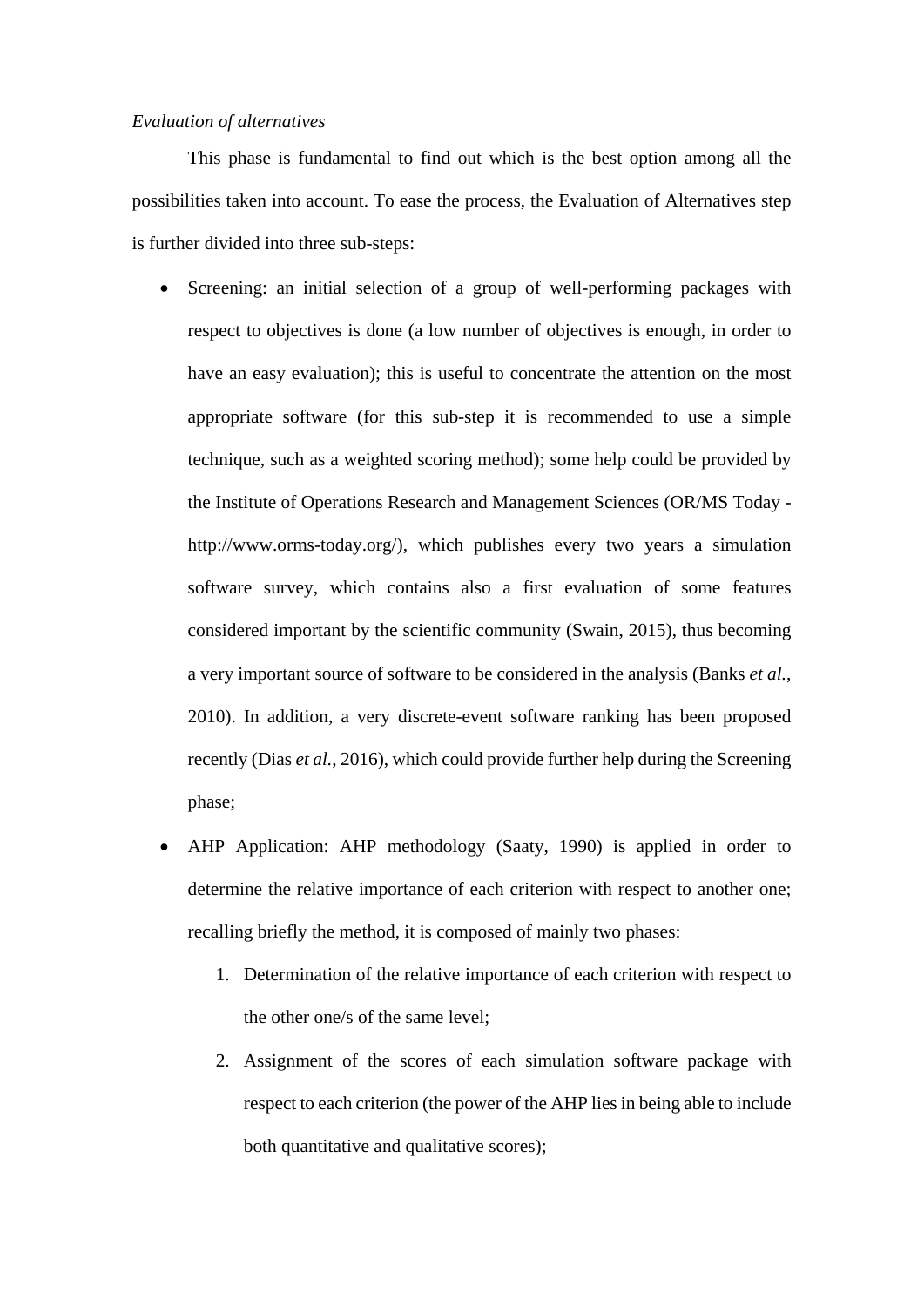• Sensitivity Analysis: in order to validate the robustness of the solution against a change of a set of weights associated to the criteria; this will help in understanding if an error will strongly influence the final candidate or if the solution is still confirmed.

## *Identification of best option*

Once the methodology comes to its end, it should be clear which is the most suitable candidate among the studied group of software packages for the actual application in a given firm.

#### *Advances with respect to the state-of-the-art*

The proposed simulation software selection framework aims to overpass the previous methods in terms of easiness and to enable SME to approach high-level software packages.

In fact, SME usually do not have the economic possibility to try different solutions, as done by (da Silva and Botter, 2009). For this reason, many companies focus on the evaluation among OSS (Open Source Software) (Aversano and Tortorella, 2013) and this trend has increased in time (Franco-Bedoya *et al.*, 2017).

Considering the actual economic and technological moment of Industry 4.0 paradigm, the simulation will become more and more central in industrial systems modelling and controlling (Negri, Fumagalli and Macchi, 2017), thus providing importance also to the tool of selection of the most suitable software package (Ferreira *et al.*, 2017).

The technological growth does not only bring simulation as central, but leads also to think about the integration of this methodology in a wider perspective of design and management of assets, as production systems (Roda and Macchi, 2018). Such integration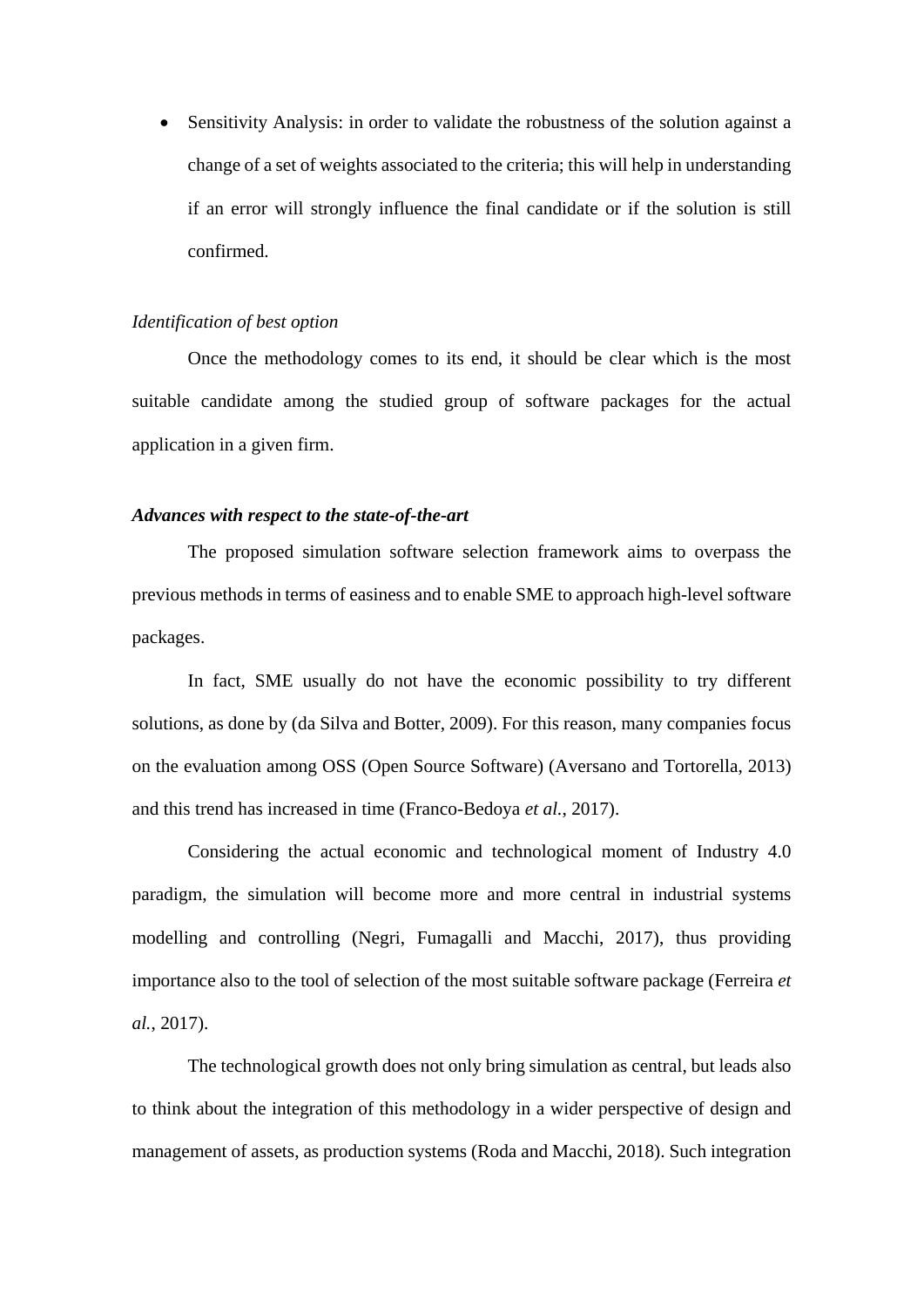might not succeed if the research is stuck on selecting the "best-ever" solution for a certain domain, intended as the top solution in the market for that specific domain (i.e. design). In fact, the usability of the software in the specific company's context and to support its decision-making processes is crucial. Thus, the focus is on "usable" simulation software according to specific company conditions or purposes. The SME might not afford bestin-the-field simulation software, so they can look at other possibilities on the market that balance cost and performance, focusing on the most important selection criteria for their case and itended use. For example, asset-intensive industries look for simulation software to support both systems design and management decisions, thus the purposes push towards highly integrated and customizable solution that may not always coincide with one simulation ecosystem from branded software that is specialized on one specific domain.

#### **Selection criteria**

Considering the eligible documents from the literature review, the list of criteria is made, including all the possible features that the software could have in order to enhance and facilitate the industrial engineering work.

Moreover, two new high-level criteria are introduced: Implementation and Validation.

The former criterion collects all the important features for coding the model in the simulation software starting from the most general ones as technical characteristics to very precise requirements in programming aspects (in particular, the considered subcriteria are: General Characteristics, Technical Characteristics, Visual Aspects, Programming Aspects, Efficiency, Support).

The latter is fundamental for assessing that the software is able to provide significant results, providing a robust basis on which the decision maker chooses the best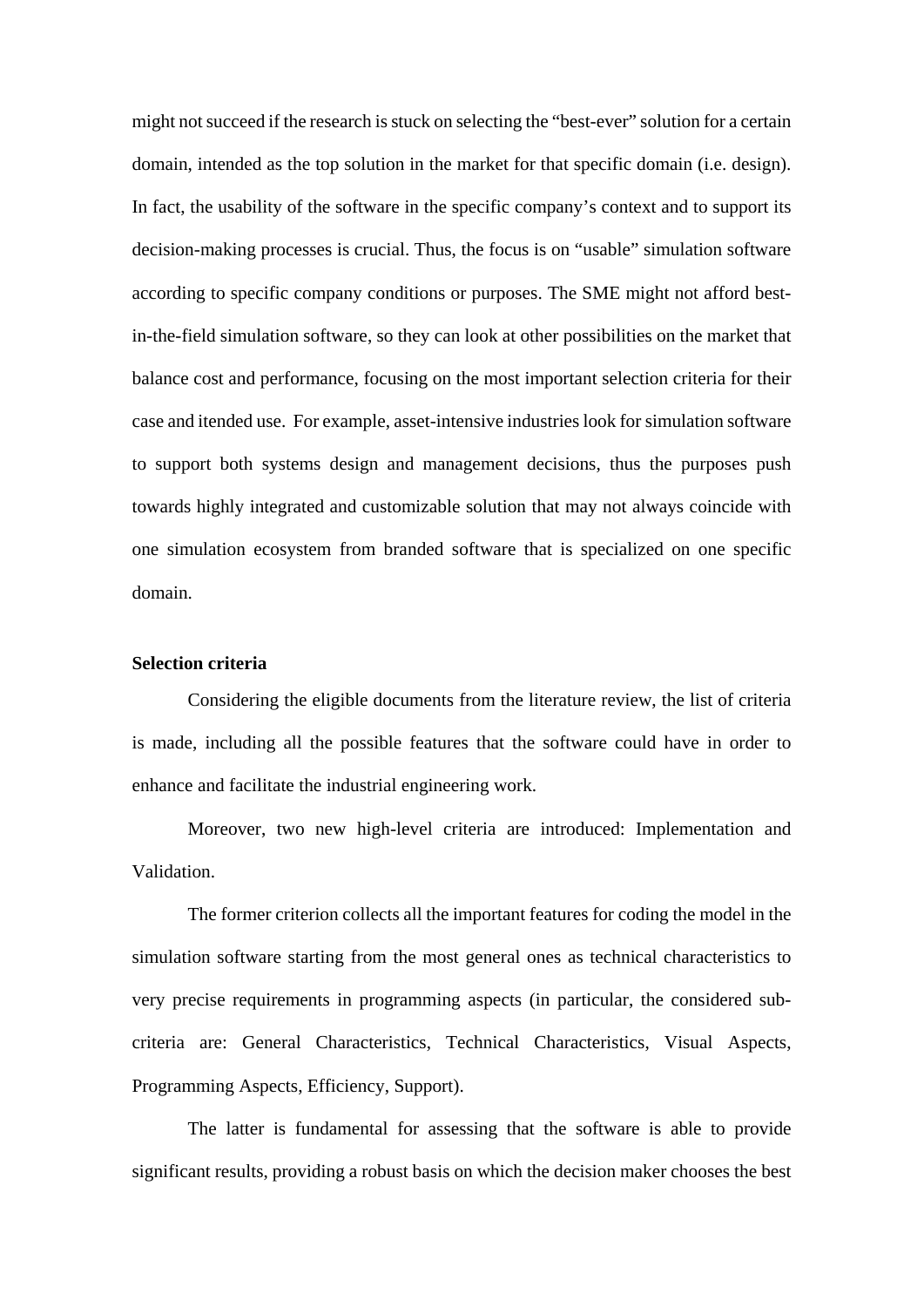solution. This criterion is instead composed of all the features related to Testing, Compatibility, Input/Output and Experimentation.

All the selection criteria are presented in Table 2. The table is structured as follows: the first column indicates the high-level criterion (Implementation (I) or Validation (V)); the second column lists the second-level criteria; the third column list the third-level criteria (or leaf criteria); the last column describes what each criterion means.

As understandable by the table layout, not only a list of selection criteria is proposed, but also an already built hierarchy is here presented to favour future decision makers to create their own hierarchy. Nevertheless, the list of criteria should be intended as a list so that a complete new problem-specific hierarchy could be created with the same items.

---------------------

Insert Table 2

The selection criteria hierarchy is the one used in the following section for the application to a real case study, and so it represents the basis to build the Research Approach Hierarchy proposed by the research group to the firm, and it contributes to the creation of the Integrated Hierarchy.

#### **Validation through real case**

The industrial case is about a company producing forged and laminated rolled rings of several kinds of materials, from carbon and alloyed steels to nickel, titanium, cobalt alloys, aluminium and copper. Company's products are aimed at industrial sectors such as aerospace, Oil&Gas, power generation and general mechanics.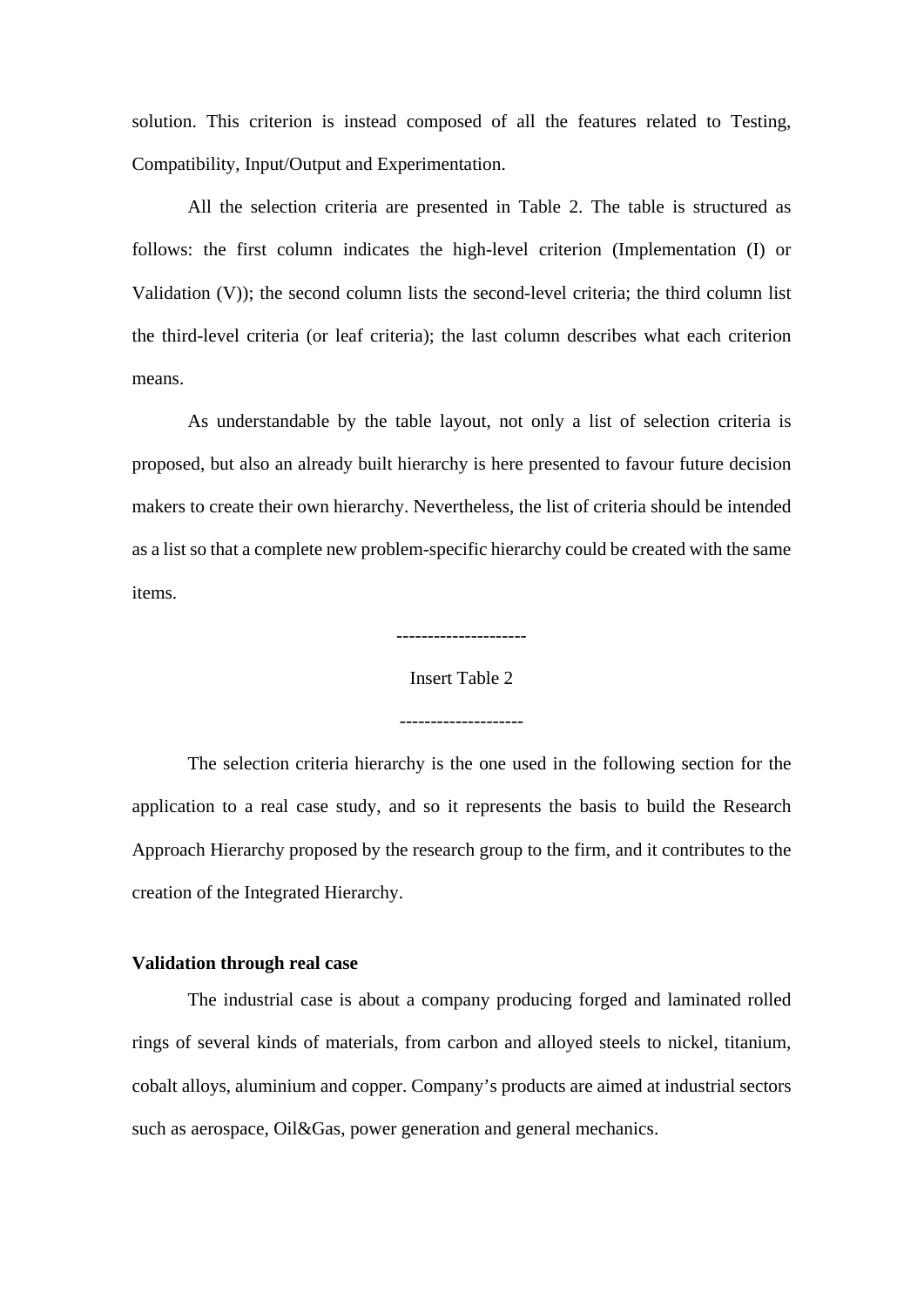The Company wants to remain unknown for privacy issues; thus from now on it is addressed to as Company.

#### *Industrial problem statement*

The general objective of the industrial project that is the industrial frame for the developed evaluation methodology validation is the generation of an algorithm to improve the effectiveness of the scheduling activities, by means of the adoption of a software, capable to be perfectly integrated with the managerial software owned by the Company, as described in (Fumagalli *et al.*, 2018).

The first step, before starting the development of the algorithm, is to choose the most suitable software capable of representing as close as possible the production constraints, identified to be the critical issue in the development of the project. This is the reason why the decision is to select a simulation software, in order to be able to model the complexity of the system at the shop-floor level.

#### *Application of the proposed simulation software selection framework*

The next sections expose the application of the afore-described proposed framework for simulation software selection to the real case.

#### *Hierarchies generation*

Following the steps previously defined, firstly the Research Approach Hierarchy and Industrial Application Hierarchy must be generated and then the Integrated Hierarchy has to be derived.

For the sake of shortness, the hierarchies are represented in the next by means of diagrams. For what concerns the Research Approach Hierarchy (Figure 7), it has the same structure and criteria of Table 3, except for neglecting two criteria in Implementation-General Characteristics criterion, that are Model Reusability and Hybrid Modelling.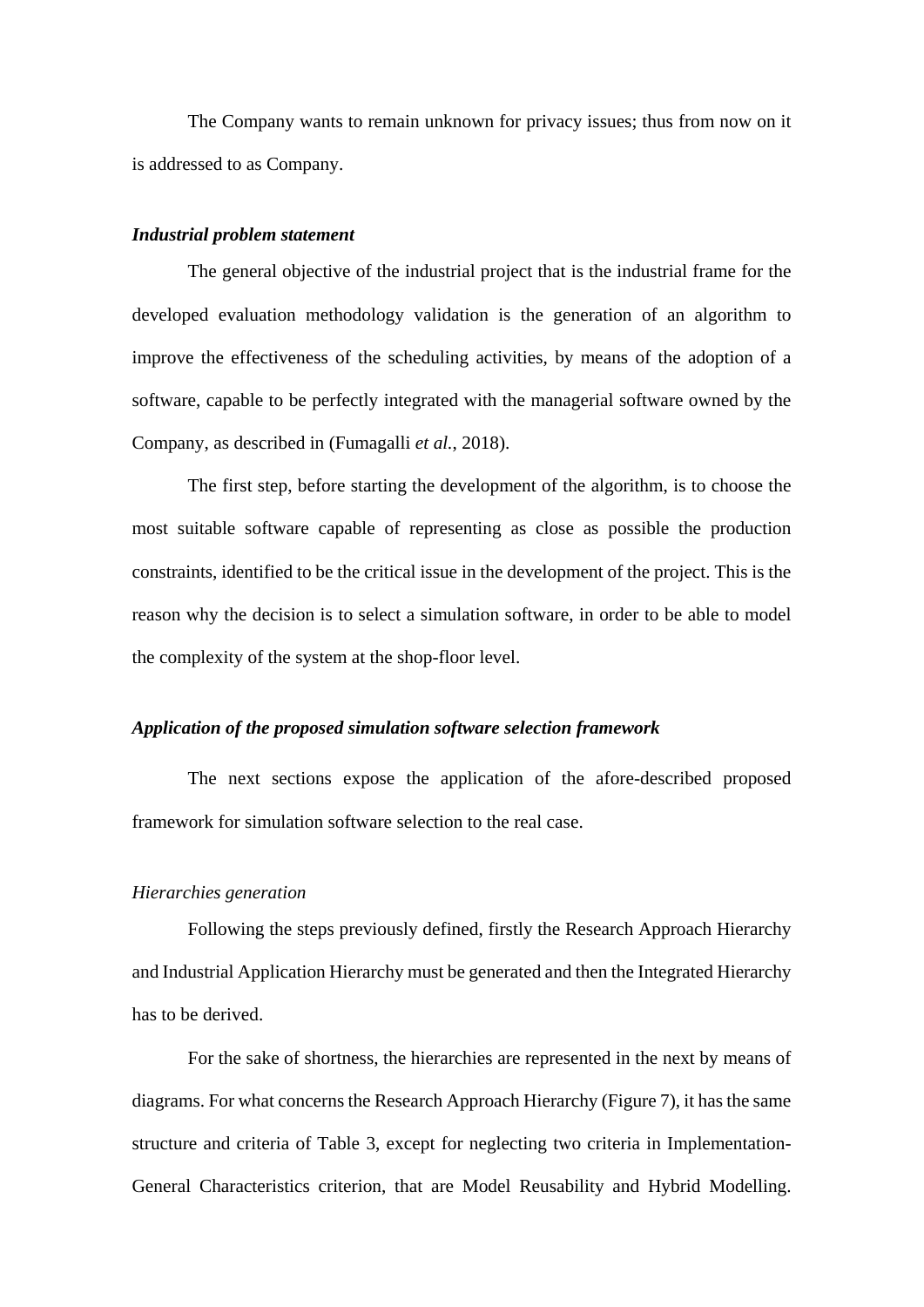Model Reusability is excluded because the industrial project deals with a single use case and the Company is not interested in enlarging the scope of the project. Hybrid Modelling is neglected because the system is simplified since the problem (i.e. scheduling problem) does not require deeper investigation and modelling of the behaviour of different parts of the system. Industrial Application Hierarchy is instead generated after Company filled up a questionnaire (created ad hoc by the research group) and the resulting diagram is presented in Figure 8. The two hierarchies present common, similar and different criteria: these last ones are going to be analysed separately in order to bring to a full understanding, while for the first two types refer to Table 2.

The Integrated Hierarchy (Figure 9, and Table 4 for a tabular form) is built considering the four-step approach exposed in the description of the proposed evaluation framework.

One of the most critical phases in the evaluation framework is the interaction with the firm for creating its own hierarchy, including the important features from the Company's point of view.

This is critical because usually, during the development of the project, some new interesting criteria emerged, as desired by the firm, such as the possibility to interface the simulation software to external packages in order to connect their internal management software with the future simulation package.

Insert Figure 7

---------------------

--------------------

A formalisation becomes in this way mandatory, in order to promote the introduction of their requests into the already prepared hierarchy, a questionnaire is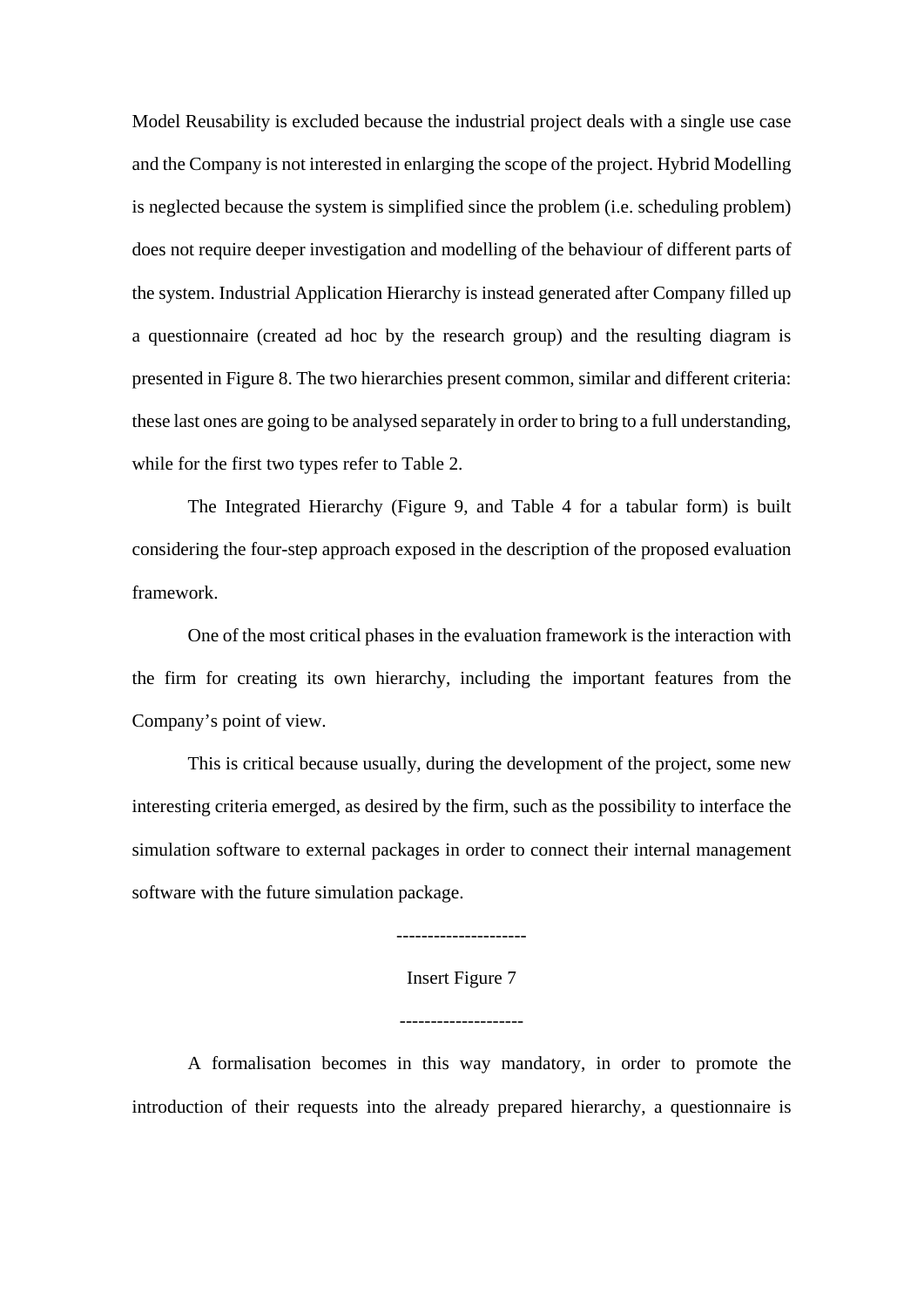developed and asked during a meeting. The document has the goal to formalise and precisely list all the features of the software package the firm is interested in.

The development of the questionnaire proceeds taking always into account three elements:

- Criteria derived from the literature analysis;
- Features expressed by the Company in previous contacts;
- Empty spaces to include new criteria.

The Company was asked the questionnaire in a session in which experts from different departments were present, namely IT management, technical department, and Operations departments. With the support of the academic team, the Company was led step by step through the questionnaire, explaining each time the questions and how to correctly fill it. Figure 3 presents the resulting Industrial Application Hierarchy.

---------------------

Insert Figure 8

--------------------

As it is clear from Figure 3, some of the criteria are already present in the Research Approach Hierarchy. Thus a further explanation is not necessary (such as Documentation, User-friendly Interface, Code Manipulation, and Hardware Compatibility). Others are proposed by the Company and, among them, some are self-explaining (Tutorial, Transfer to Other Packages, Application Field, Import from Other Packages, Memorise in the Database, Specific Output, Export to Other Packages, Trial Version) and for the rest a brief insight is proposed in order to allow a full understanding of the hierarchy:

• Simple graphics: the output should be easy to be understood in order to facilitate its comprehension by every manager or production responsible in the firm;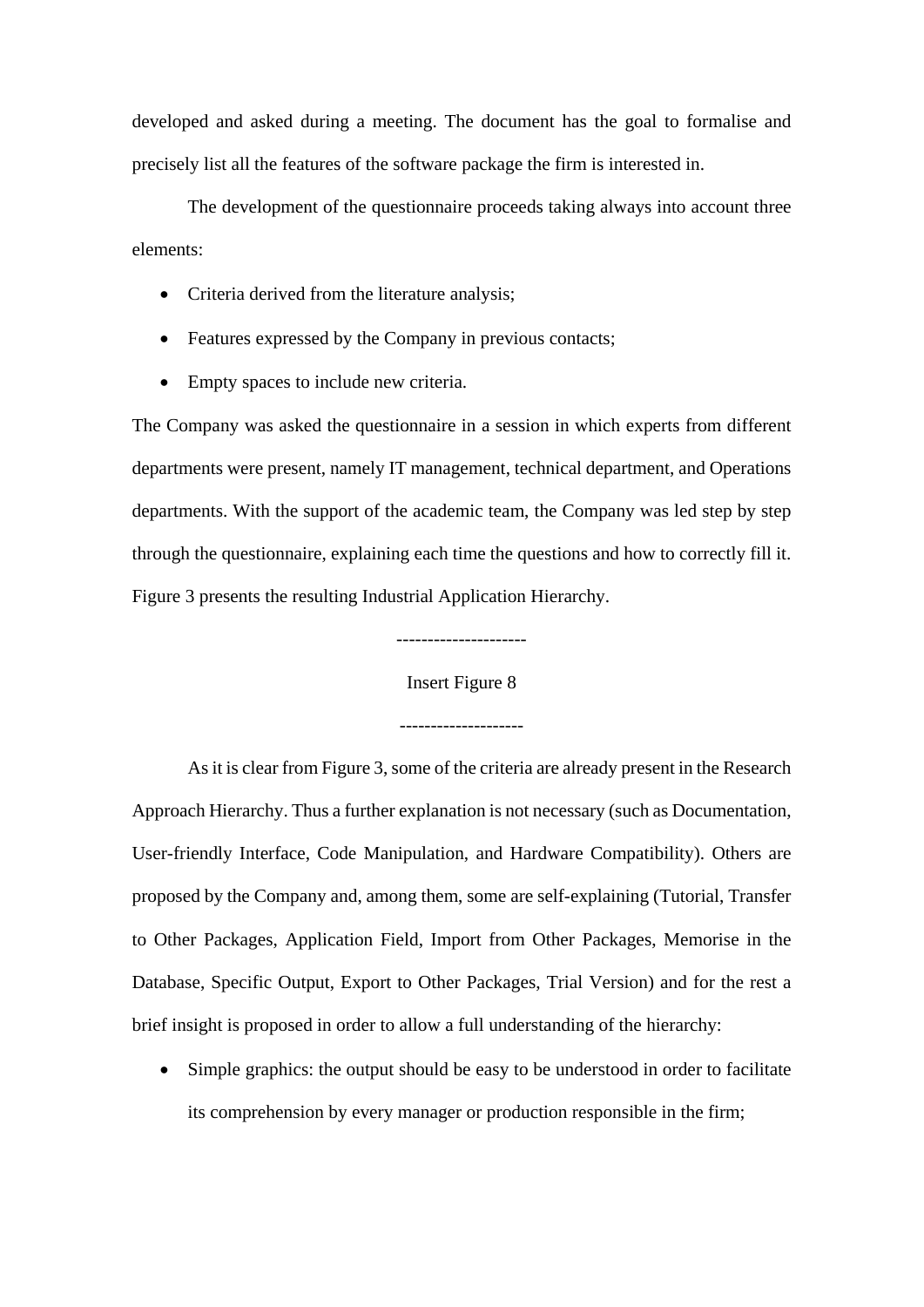- Maturity: a software whose license or functioning often changes is considered as a lack of maturity;
- Precision: the software must have algorithms capable of finding the solution in a precise way, avoiding the possibility of missing it;
- Modularity: it is similar to that expressed by "Union of Different Models" in the Research Approach Hierarchy, indicating the need to have a hierarchical and more manageable model;
- Personalized unit time: the time is not constrained to be in minutes, hours or days, but it will be set depending on the problem;
- Quick response: having the same algorithm running, the software should compute the results in a faster way than the other ones.

--------------------- Insert Figure 9

--------------------

## *Evaluation of alternatives*

The first sub-step (Screening) of this main phase deals with the reduction of the number of possible candidates by means of a weighted scoring method. Some criteria must be selected, and they should be of easy evaluation, and the score may be assigned also by non-expert people in simulation because the information is all included in the online documentation for each software or in some specialised web forums could be consulted.

The Screening for the actual industrial case was set up to evaluate the software packages with respect to three different objectives: Simulation Types (DES – Discrete Event Simulation -, CTS – Continuous Time Simulation - or both), Application Field (general or Manufacturing-oriented), and Data Elaboration (possible or not).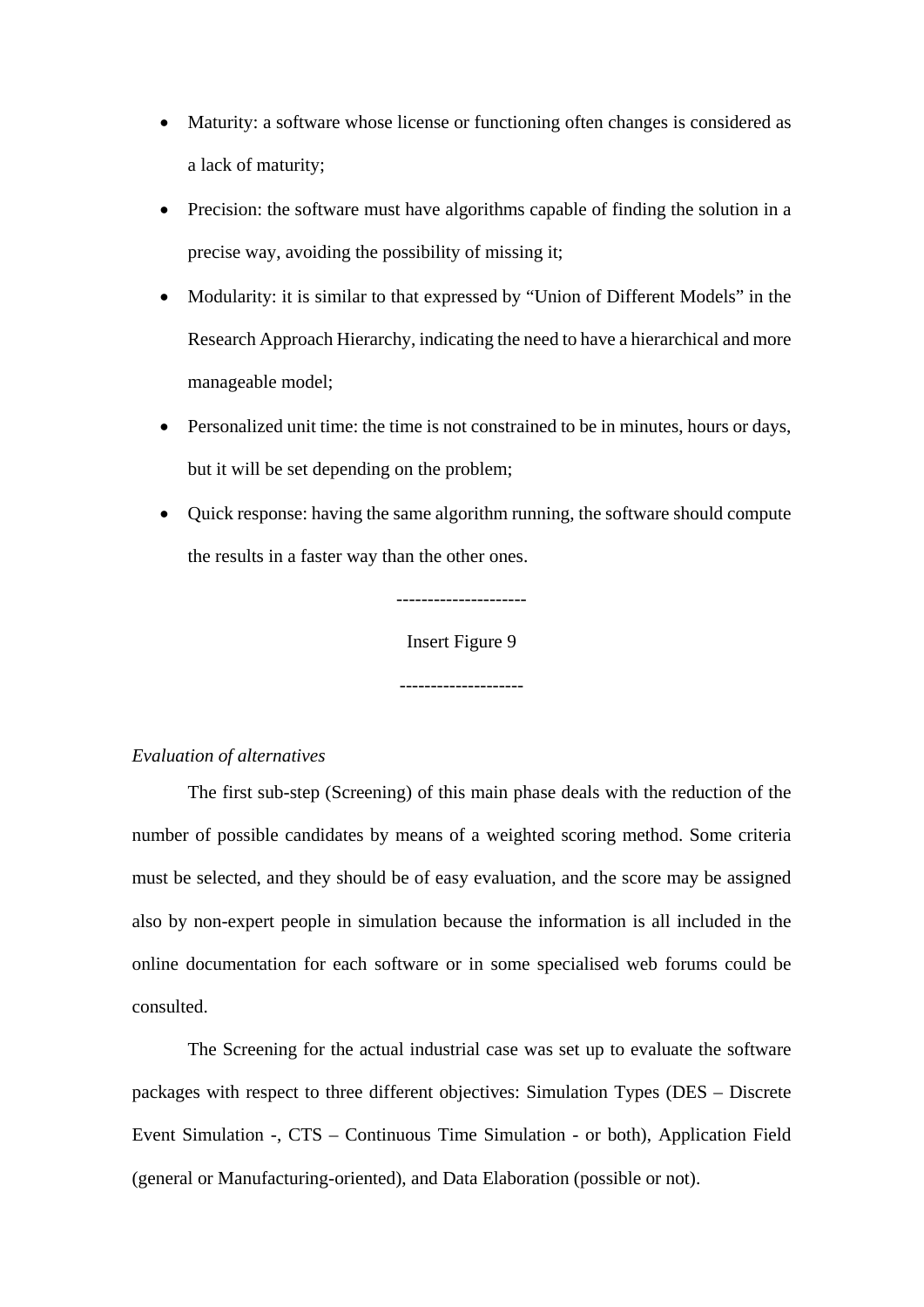The simulation software candidates are selected considering authors' knowledge and reviews present on the web; the candidates are presented in Table 2. It should be noted that this is not a thorough list since it derives from an Industrial Engineering background of the authors, so it may be biased, even though the methodology is valid. Ideally, the decision-maker should go through all of the possible simulation softwares on the market.

---------------------

Insert Table 3

--------------------

After this phase, the final candidates are: Arena, Lanner, MatLab&Simulink, Plant Simulation, and MapleSim.

Once the Screening is completed, the AHP could be applied. The first step is to complete the judgements matrices (refer to (Saaty, 1990) for the overall procedure and nomenclature): this step is done together with the Company departments involved (IT, technical, and Operations) in order to give priority to the most important criteria. The final weights for each level of criteria are reported in Table 4.

With the collaboration of the afore-mentioned Company departments, each simulation software receives a score for each criterion (for privacy issue these values are not shown).

Finally, the application of the AHP-based methodology figures out the best candidate for the actual industrial case.

---------------------

Insert Table 4

--------------------

To assess the robustness of the solution, a sensitivity analysis has been performed by changing the weights of the main criteria. The result of this analysis has shown that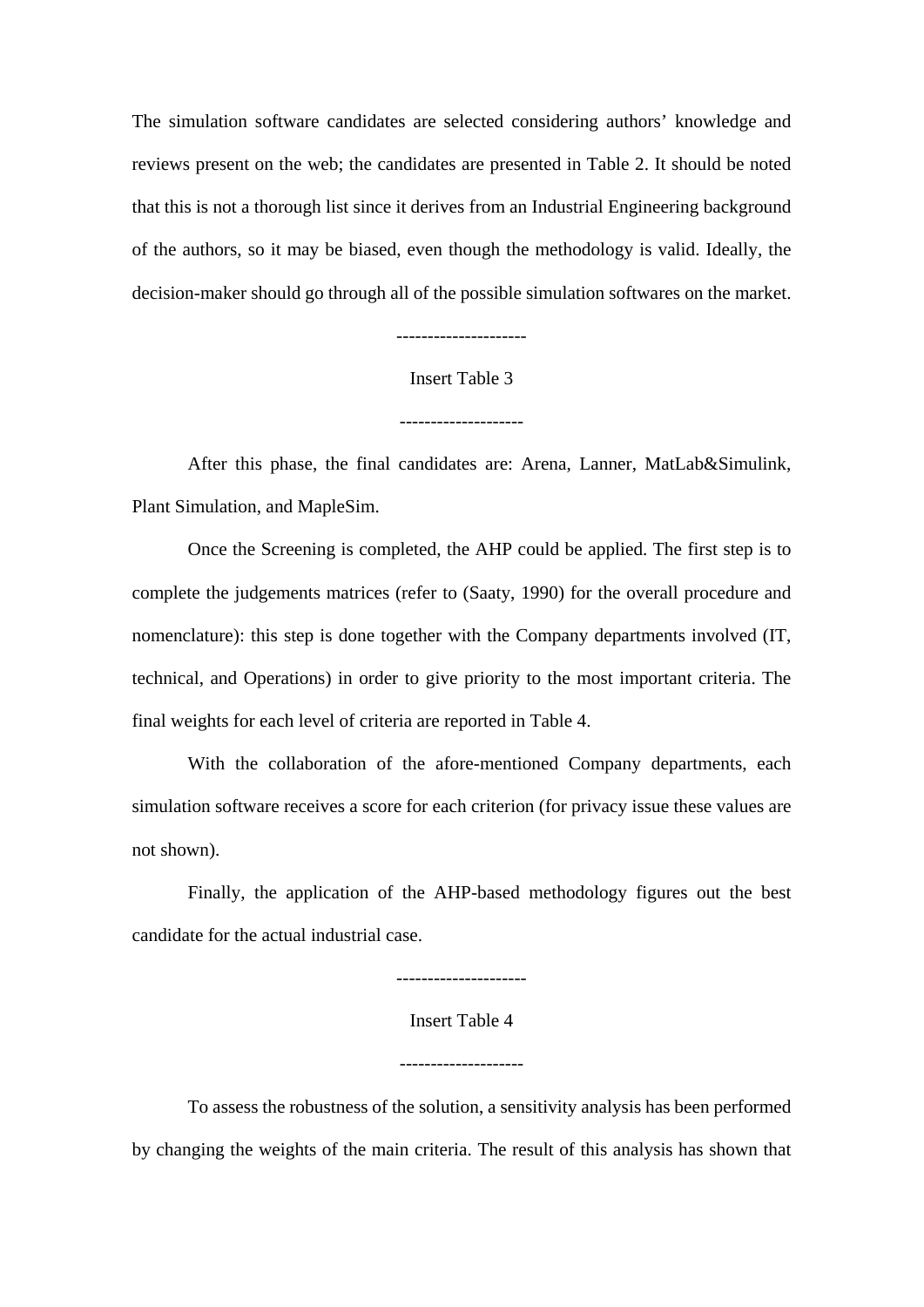the first place belongs always to the identified best simulation software and the only change happens between the second and third places that are switched (see Figure 10).

The upper part of Figure 10 represents a changing of the weights in order to favour Research Approach criteria, so Efficiency and Programming Aspects criteria weights have been increased separately  $(+5\% \text{ and } +10\%)$ . At the bottom part of the figure, there is a change in the parameter towards the Company perspective: Users criterion is enforced against Implementation and Validation.

---------------------

Insert Figure 10

## *Industrial case results*

The industrial case regards not only a simple representation and testing of the actual system but also a demanding data elaboration activity, both for input and output data. This goal has brought to the choice of the best simulation software for the specific industrial application, whose configuration is capable of satisfying all the needs the Company has shown and explained during the meetings. Due to the privacy agreement and not to promote any of the software, the best candidate for the specific application case is not explicitly named here.

## **Conclusions**

The use of a structured framework to choose the best software is important for succeeding in reaching the final goal. This is valid also for what concerns the selection of the most suitable simulation software for solving manufacturing-related issues.

The proposed framework fills the three gaps highlighted by (Jadhav and Sonar, 2009): (i) AHP application, a common list of selection criteria, and a framework comprising the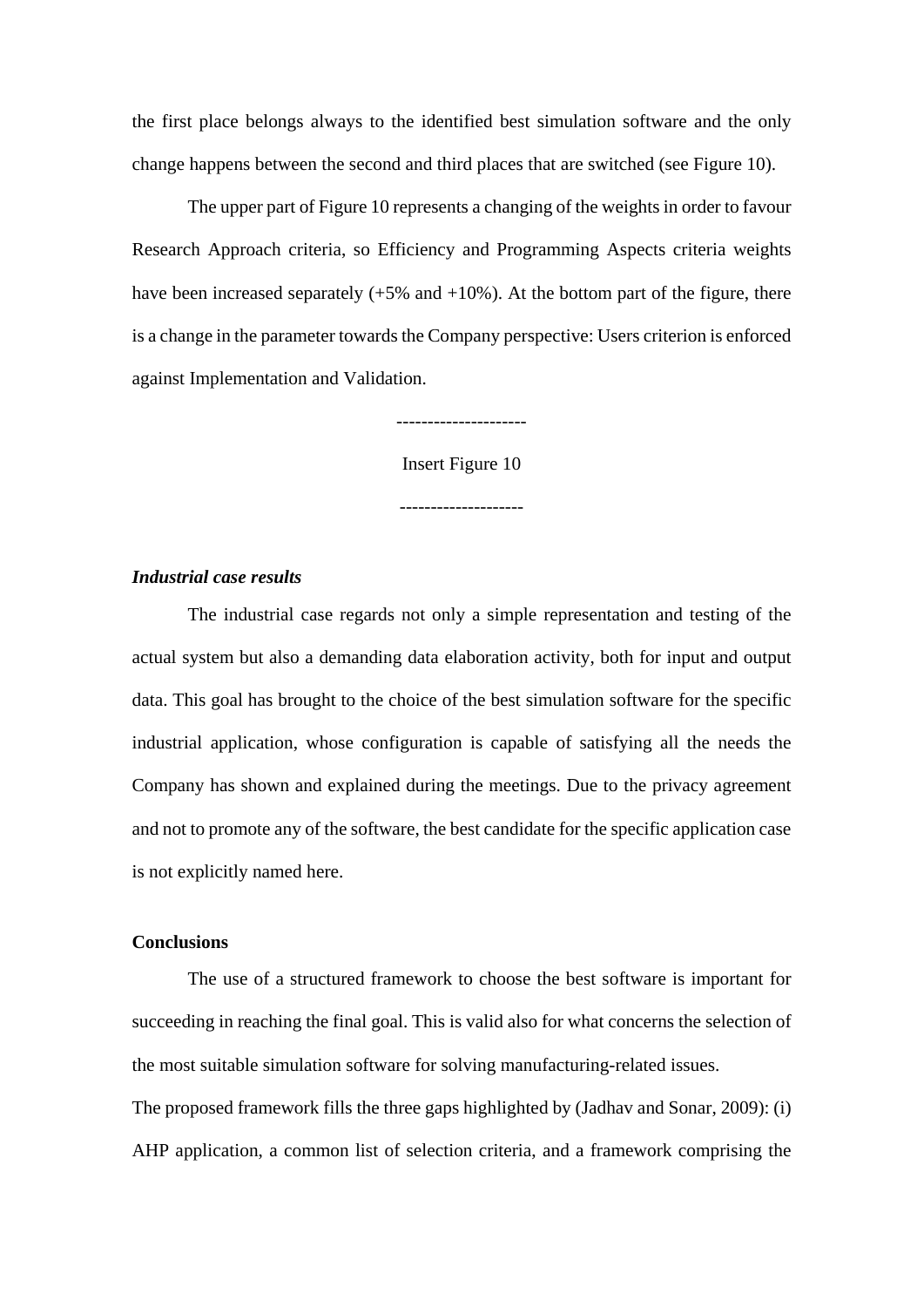methodology for the software selection, (ii) evaluation technique, evaluation criteria, and (iii) a system to assist decision makers. Thus it represents a natural evolution of the most recent methodologies.

In particular, this methodology empowers and highlights the need for goals satisfaction as key-driver for the software selection rather than a method able to select the best software package in absolute terms (e.g. computational speed). In this way, the goals are dictated by the company, but a tool is necessary for selecting the most suitable simulation software with respect to their own objectives, either strategic or shop-floor related.

The developed software selection framework is proved to be solid during its application in an industrial case, and the firm recognised its ability in reaching the best option among several candidates. The solid structure helped in establishing a successful relationship with the firm that played a central role in the framework: this helped in starting a clear and true dialogue, which enhances the selection process with a continuous flow of new possibilities to be evaluated, both in terms of software and in terms of selection criteria. The novel framework claims to pave the way for better communication and cooperation between firms and academic institutions, enlightening a common field on which both are interested in moving.

In addition, its simplicity and effectiveness are enablers to involve also the world of SME, which are reluctant in using high-level simulation software, especially due to the difficulty in choosing the suitable one (Franco-Bedoya *et al.*, 2017). Moreover, SME could benefit from the application of this powerful framework because it does not require a big initial expenditure (evaluation and implementation of the most suitable simulation software are distinct): in the presented industrial case, four meetings were needed to select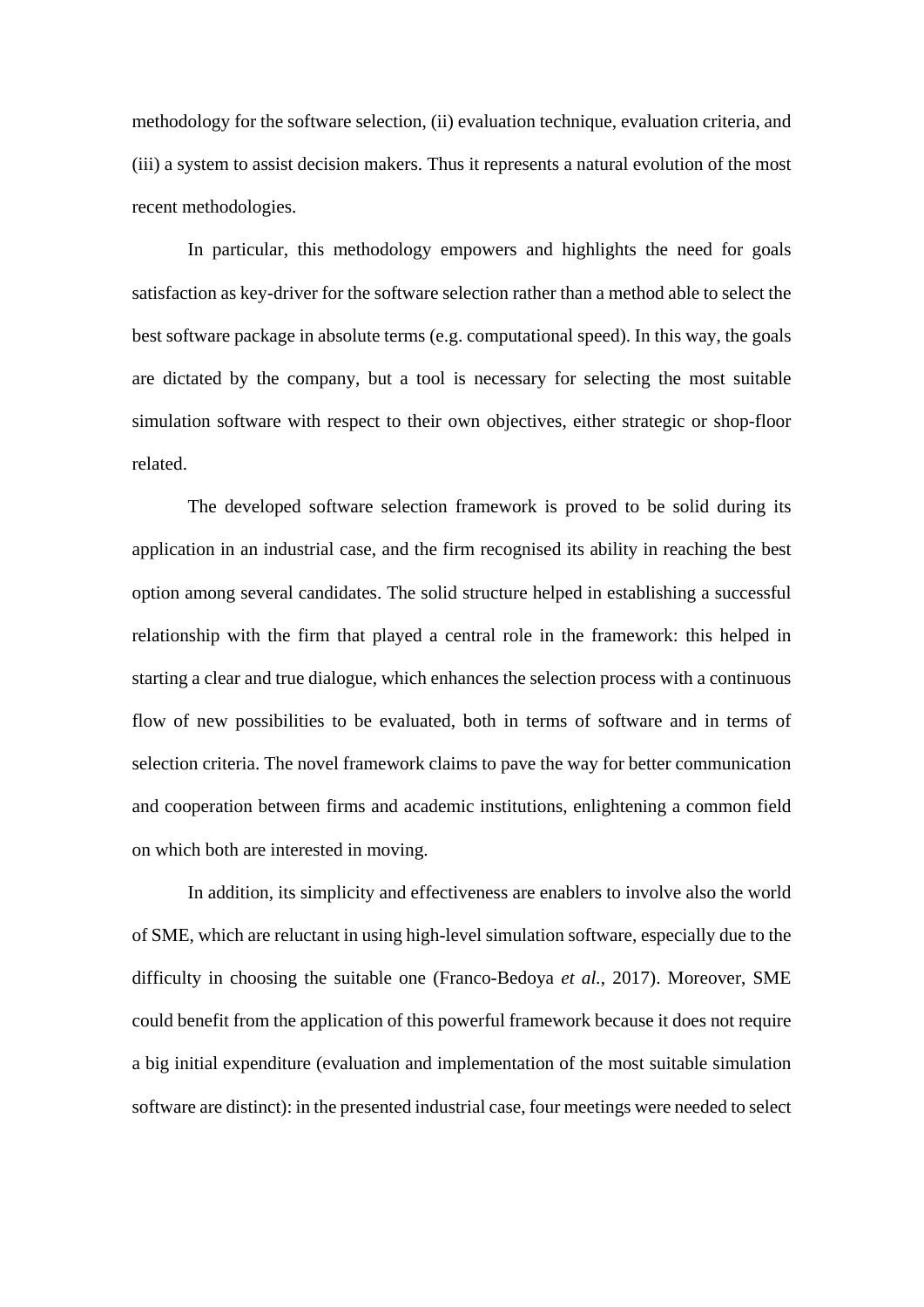the software, without any costs except for the one related to the man hours (technicians and managers).

Going one step ahead, this evaluation framework may be of big help in the Industry 4.0 era, where simulation is central in operations management and control, but also with respect to higher scope as the creation of cyber-physical systems (Negri *et al.*, 2018).

Next improvements and steps will be focused on the extension of the proposed simulation software selection framework to different kinds as managerial or manufacturing control ones in order to become an adaptable framework capable of helping different types of industries and problems.

#### **Funding details**

The presented work was not funded by any organisation/institution.

#### **Disclosure agreement**

No potential conflict of interest was reported by the authors.

#### **References**

Alomair, Y., Ahmad, I. and Alghamdi, A. (2015) 'A review of evaluation methods and techniques for simulation packages', *Procedia Computer Science*. Elsevier Masson SAS, 62(Scse), pp. 249–256. doi: 10.1016/j.procs.2015.08.447.

Alvarez, M., Rincón, G., Pérez, M. and Hernández, S. (2008) 'Evaluation and selection of discrete-event simulation software for the oil industry', *Latin American Applied Research*, 38(4), pp. 305–312.

Aversano, L. and Tortorella, M. (2013) 'Quality evaluation of floss projects: Application to ERP systems', *Information and Software Technology*. Elsevier B.V., 55(7), pp. 1260–1276. doi: 10.1016/j.infsof.2013.01.007.

Azadeh, A., Shirkouhi, S. and Rezaie, K. (2010) 'A robust decision-making methodology for evaluation and selection of simulation software package', *The International Journal of Advanced Manufacturing Technology*. London, 47(1), pp. 381– 393. doi: 10.1007/s00170-009-2205-6.

Azadeh, M. and Shirkouhi, S. (2009) 'Evaluating Simulation Software Using Fuzzy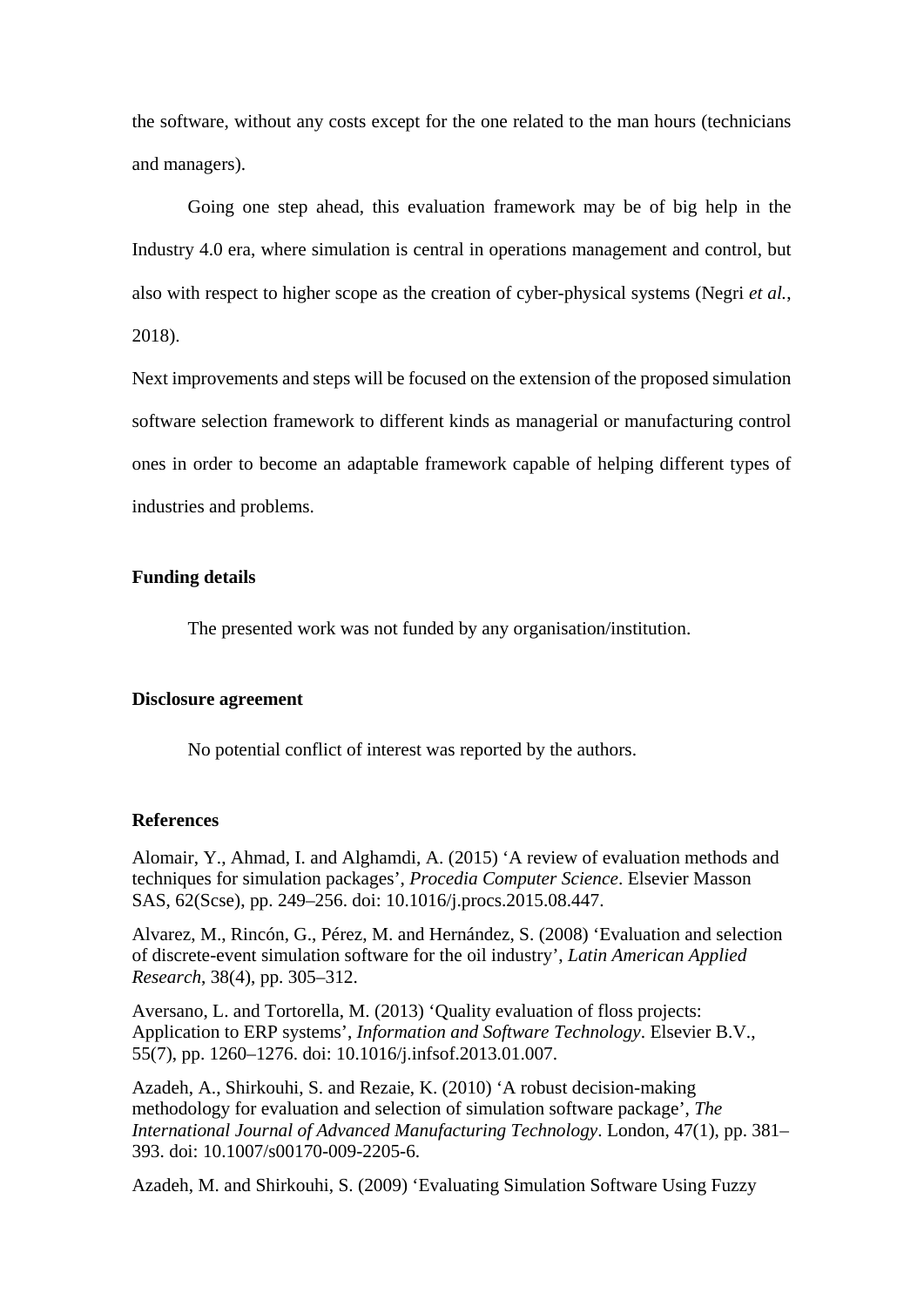Analytical Hierarchy Process', in *Proceedings of the 2009 Spring Simulation Multiconference*, p. 41.

Banks, J. (1991) 'Selecting simulation software', pp. 15–20.

Banks, J., Aviles, E., McLaughlin, J. R. and Yuan, R. C. (1991) 'The simulator: new member of the simulation family', *Interfaces*. INFORMS, 21(2), pp. 76–86.

Banks, J., Carson, J. S. and Nelson, B. L. (1996) 'Discrete-event system simulation'. Prentice-Hall.

Banks, J., Nelson, B. L., Carson, J. S. and Nicol, D. M. (2010) 'Discrete-Event System Simulation', *Prentice-Hall international series in industrial and systems engineering*, p. 640. doi: 10.2307/1268124.

Bard, J. F., Desilva, A. and Bergevin, A. (1997) 'Evaluating simulation software for postal service use: Technique versus perception', *IEEE Transactions on Engineering Management*, 44(1), pp. 31–42. doi: 10.1109/17.552806.

Bosilj-Vuksic, V., Ceric, V. and Hlupic, V. (2007) 'Criteria for the evaluation of business process simulation tools', *Interdisciplinary Journal of Information, Knowledge, and Management*, 2, pp. 73–88. doi: 10.1.1.103.9869.

Cochran, J. K. and Chen, H.-N. (2005) 'Fuzzy multi-criteria selection of object-oriented simulation software for production system analysis', *Computers & Operations Research*, 32(1), pp. 153–168. doi: http://dx.doi.org/10.1016/S0305-0548(03)00209-0.

Davis, L. and Williams, G. (1994) 'Evaluating and Selecting Simulation Software Using the Analytic Hierarchy Process', *Integrated Manufacturing Systems*. MCB UP Ltd, 5(1), pp. 23–32. doi: 10.1108/09576069410050314.

Dias, L. M. S., Oliveira, J. A., Vieira, A. A. C. and Pereira, G. A. B. (2016) 'Discrete simulation software ranking--A top list of the worldwide most popular and used tools', in *Winter Simulation Conference (WSC)*, pp. 1060–1071.

Dorado, R., Gómez‐Moreno, A., Torres‐Jiménez, E. and López‐Alba, E. (2014) 'An AHP Application to Select Software for Engineering Education', *Computer Applications in Engineering Education*, 22(2), pp. 200–208. doi: 10.1002/cae.20546.

Ejercito, P. M. and Nebrija, K. G. E. (2017) 'Traffic Simulation Software Review', *Information, Intelligence, Systems & Applications (IISA), 2017 8th International Conference on. IEEE*, pp. 1–4.

Ferreira, F., Faria, J., Azevedo, A. and Marques, A. L. (2017) 'Industry 4 . 0 as Enabler for Effective Manufacturing Virtual Enterprises', *Workin Conference on Virtual Enterprises*, pp. 1–7.

Franceschini, R., Bisgambiglia, P., Touraille, L., Bisgambiglia, P. and Hill, D. (2014) 'A survey of modelling and simulation software frameworks using Discrete Event System Specification', *OASIcs-OpenAccess Series in Informatics*, 43(1), pp. 40–49.

Franco-Bedoya, O., Ameller, D., Costal, D. and Franch, X. (2017) 'Open source software ecosystems: A Systematic mapping', *Information and Software Technology*. Elsevier B.V., 91, pp. 160–185. doi: 10.1016/j.infsof.2017.07.007.

Fumagalli, L., Negri, E., Sottoriva, E., Polenghi, A. and Macchi, M. (2018) 'A novel scheduling framework: integrating genetic algorithms and discrete event simulation',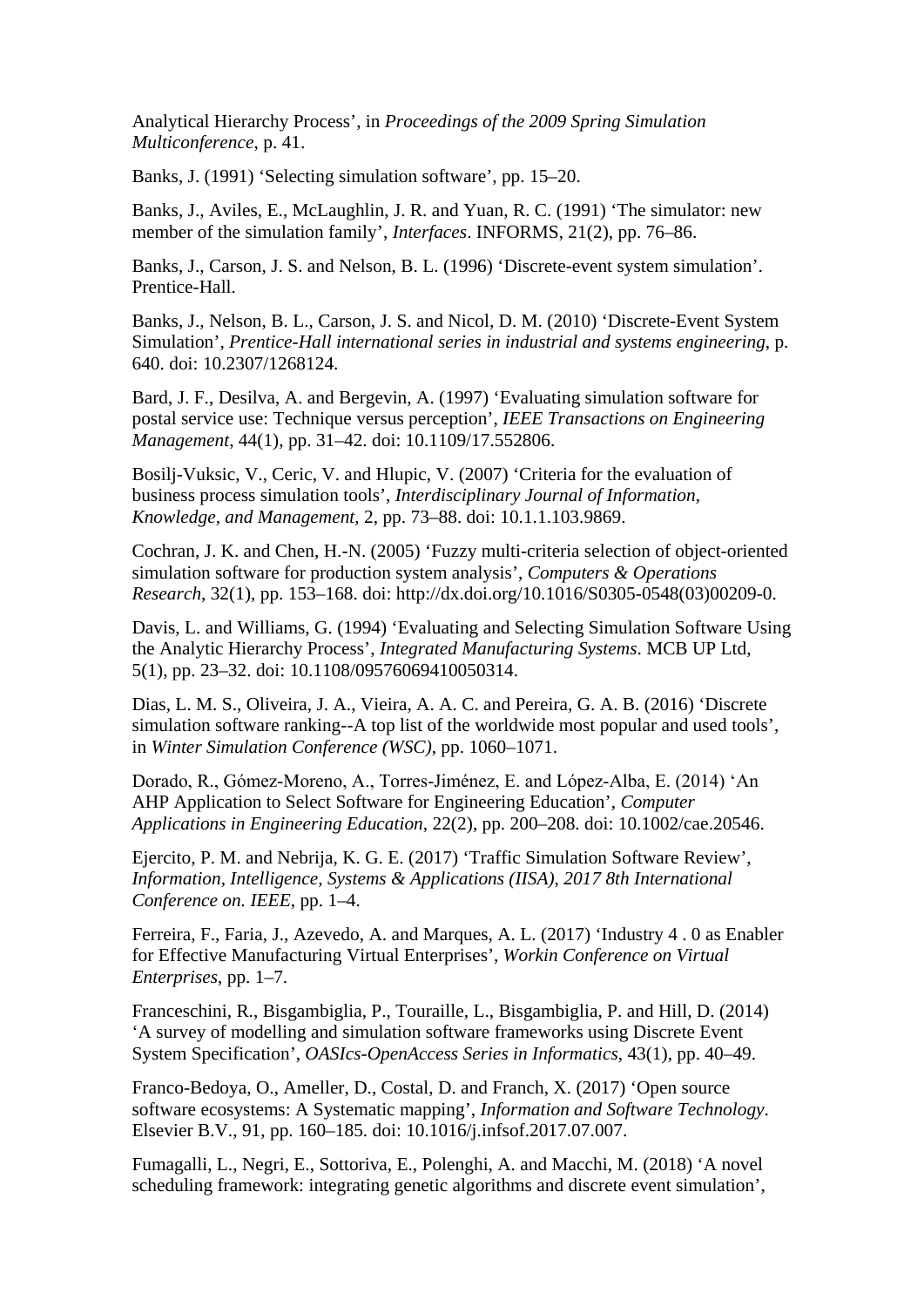*International Journal of Management and Decision Making*, 17(4), pp. 371–395.

Garousi, V., Petersen, K. and Ozkan, B. (2016) 'Challenges and best practices in industry-academia collaborations in software engineering: A systematic literature review', *Information and Software Technology*. Elsevier B.V., 79(September 2014), pp. 106–127. doi: 10.1016/j.infsof.2016.07.006.

Goble, J. (1991) 'Introduction to SimFactory 11.5', in *Proceedings of the 1991 Winter Simulation Conference*, pp. 77–80.

Grant, F. H. (1988) 'Simulation in designing and scheduling manufacturing systems', *Design and analysis of integrated manufacturing systems*. National Academies Press, pp. 134–147.

Gupta, A. (2014) 'How to Select A Simulation Software', *International Journal of Engineering Research and Development*, 10(3), pp. 35–41. Available at: https://www.aad.org/spot-skin-cancer/learn-about-skin-cancer/prevent-skin-cancer/howto-select-a-sunscreen.

Gupta, A., Singh, K. and Verma, R. (2010) 'A critical study and comparison of manufacturing simulation softwares using analytic hierarchy process', *Journal of Engineering Science and Technology*, 5(1), pp. 108–129.

Gupta, A., Verma, R. and Singh, K. (2009) 'A critical evaluation and comparison of four manufacturing simulators using analytic hierarchy process', *International Journal of Engineering*, 8(1), pp. 205–216. doi: 10.1080/00207549508904843.

Hincu, D. and Andreica, M. (2012) 'The evaluation and selecting process for simulation software using fuzzy sets', *Metalurgia International*, 17(3), pp. 141–144.

Hlupic, V., Irani, Z. and Paul, R. J. (1999) 'Evaluation Framework for Simulation Software', *The International Journal of Advanced Manufacturing Technology*. London, 15(5), pp. 366–382. doi: 10.1007/s001700050079.

Hlupic, V. and Mann, A. (1995) 'SimSelect: a system for simulation software selection', pp. 720–727. doi: 10.1145/224401.224718.

Hlupic, V. and Paul, R. J. (1996) 'Methodological approach to manufacturing simulation software selection', *Computer Integrated Manufacturing Systems*, 9(1), pp. 49–55. doi: http://dx.doi.org/10.1016/0951-5240(95)00037-2.

Hlupic, V. and Paul, R. J. (1999) 'Guidelines for selection of manufacturing simulation software', *IIE Transactions (Institute of Industrial Engineers)*, 31(1), pp. 21–29. doi: 10.1080/07408179908969802.

Jadhav, A. S. and Sonar, R. M. (2009) 'Evaluating and selecting software packages: A review', *Information and Software Technology*, 51(3), pp. 555–563. doi: http://dx.doi.org/10.1016/j.infsof.2008.09.003.

Jadhav, A. S. and Sonar, R. M. (2011) 'Framework for evaluation and selection of the software packages: A hybrid knowledge based system approach', *Journal of Systems and Software*. Elsevier, 84(8), pp. 1394–1407. doi: 10.1016/J.JSS.2011.03.034.

Kochhar, A. K. and Ma, X. (1989) 'Discrete event simulation software tools for the simulation of advanced manufacturing systems', in *Proceedings of the 1989 European Simulation Conference, Italy, Simulation Computer Society, San Diego*, pp. 13–18.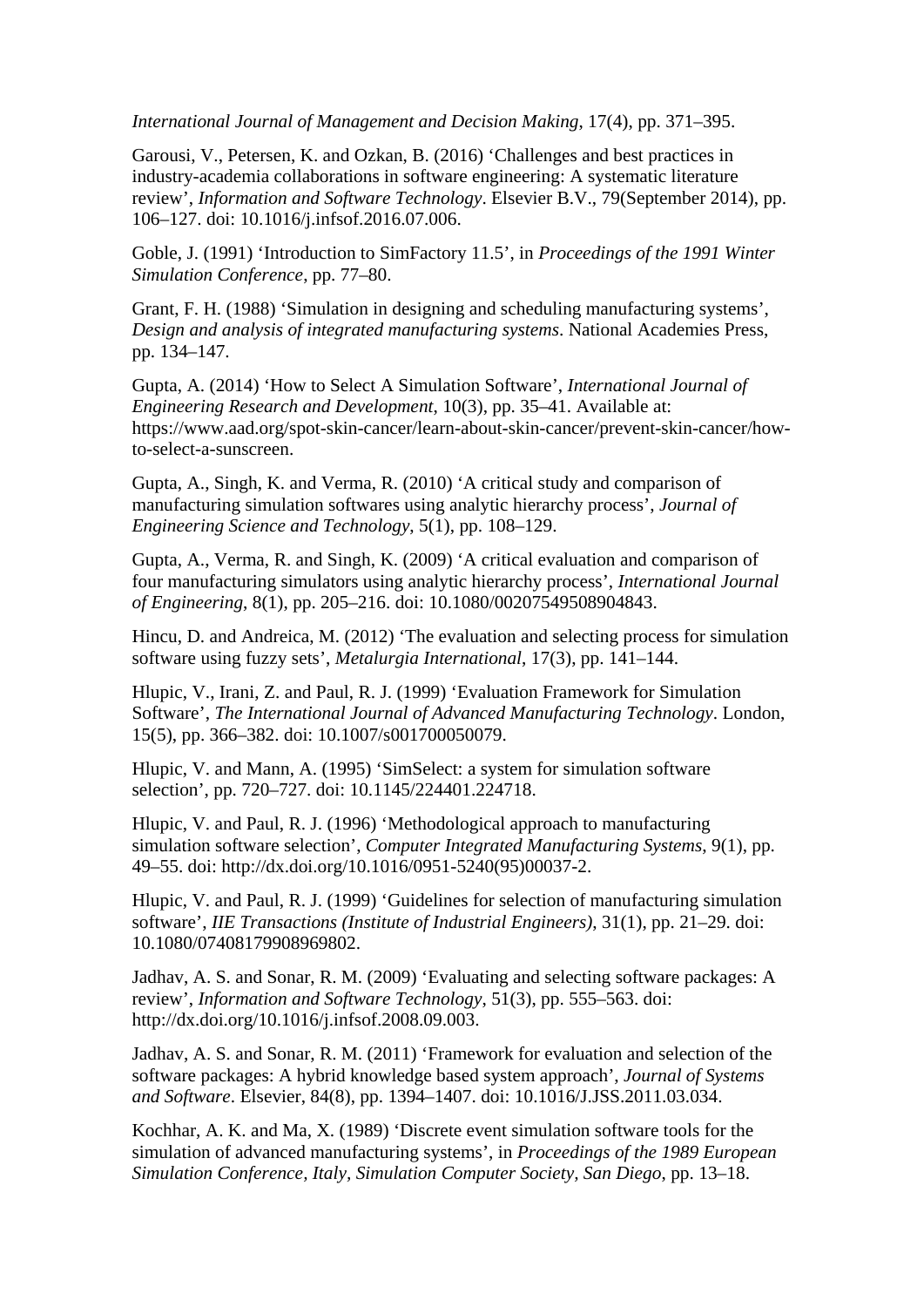Kuljis, J. (1996) 'HCI and simulation packages', in *Proceedings of Winter Simulation Conference, 1996*, pp. 687–694.

Law, A. M. and Haider, S. W. (1989) 'Selecting simulation software for manufacturing applications', *Proceedings of the 1989 Winter Simulations Conference*, pp. 29–32. doi: 10.1109/WSC.1989.718658.

Law, A. M. and Kelton, W. D. (1991) *Simulation modeling and analysis*. McGraw-Hill New York.

Mackulak, G. T., Cochran, J. K. and Savory, P. A. (1994) 'Ascertaining important features for industrial simulation environments', *Simulation*. Sage Publications Sage CA: Thousand Oaks, CA, 63(4), pp. 211–221.

Negri, E., Fumagalli, L., Cimino, C. and Macchi, M. (2018) 'FMU-supported simulation for CPS Digital Twin', in *Procedia Manufacturing in CARV International Conference on Changeable, Agile, Reconfigurable and Virtual Production. Nantes, 8th – 10th October 2018*.

Negri, E., Fumagalli, L. and Macchi, M. (2017) 'A Review of the Roles of Digital Twin in CPS-based Production Systems', *Procedia Manufacturing*. The Author(s), 11(June), pp. 939–948. doi: 10.1016/j.promfg.2017.07.198.

Nikoukaran, J., Hlupic, V. and Paul, R. (1998) 'Criteria for simulation software evaluation', *30th conference on Winter simulation*, pp. 399–406. Available at: http://dl.acm.org/citation.cfm?id=293256.

Nikoukaran, J., Hlupic, V. and Paul, R. J. (1999) 'A Hierarchical framework for evaluating simulation software', *Simulation Practice and Theory*, 7(3), pp. 219–231. doi: 10.1016/S0928-4869(98)00028-7.

Nikoukaran, J. and Paul, R. J. (1999) 'Software selection for simulation in manufacturing: a review', *Simulation Practice and Theory*, 7(1), pp. 1–14. doi: http://dx.doi.org/10.1016/S0928-4869(98)00022-6.

Pezzotta, G., Rondini, A., Pirola, F. and Pinto, R. (2016) 'Evaluation of Discrete Event Simulation software to design and assess service delivery processes', *Service Supply Chain Systems: A Systems Engineering Approach*, 8(86).

Rincon, G., Alvarez, M., Perez, M. and Hernandez, S. (2005) 'A discrete-event simulation and continuous software evaluation on a systemic quality model: An oil industry case', *Information and Management*, 42(8), pp. 1051–1066. doi: 10.1016/j.im.2004.04.007.

Roda, I. and Macchi, M. (2018) 'A framework to embed Asset Management in production companies', *Proceedings of the Institution of Mechanical Engineers, Part O: Journal of Risk and Reliability*, 232(4), pp. 368–378. doi: 10.1177/1748006X17753501.

Rohaninejad, M., Kheirkhah, A., Fattahi, P. and Vahedi-Nouri, B. (2015) 'A hybrid multi-objective genetic algorithm based on the ELECTRE method for a capacitated flexible job shop scheduling problem', *The International Journal of Advanced Manufacturing Technology*. London: Springer, 77(1), pp. 51–66. doi: 10.1007/s00170- 014-6415-1.

Saaty, T. L. (1990) 'How to make a decision: The analytic hierarchy process', *Desicion*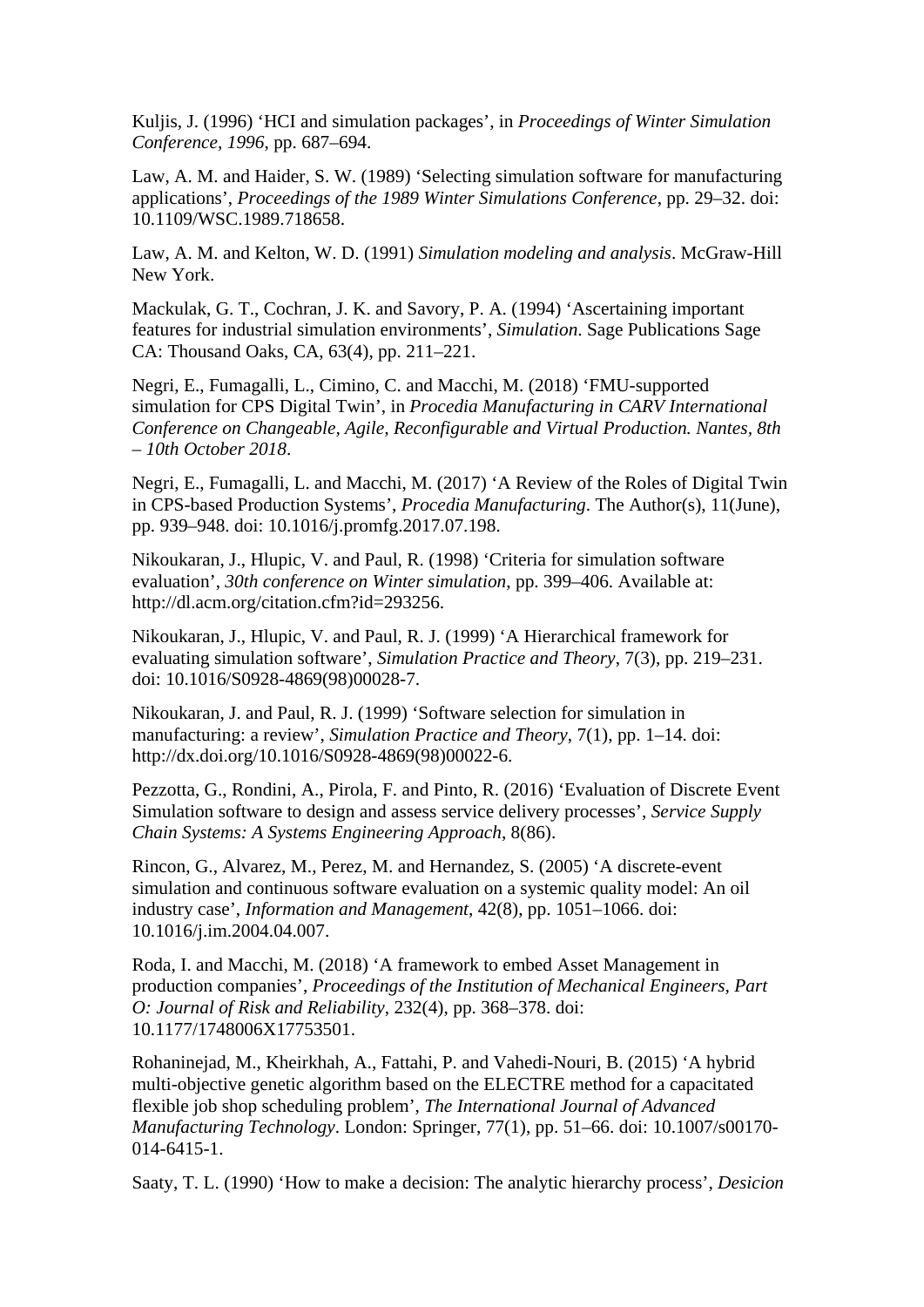*making by the analytic hierarchy process: Theory and applications*, 48(1), pp. 9–26. doi: http://dx.doi.org/10.1016/0377-2217(90)90057-I.

Sahay, B. S. and Gupta, A. K. (2003) 'Development of software selection criteria for supply chain solutions', *Industrial Management & Data Systems*. MCB UP Ltd, 103(2), pp. 97–110. doi: 10.1108/02635570310463429.

da Silva, A. K. and Botter, R. C. (2009) 'Method for assessing and selecting discrete event simulation software applied to the analysis of logistic systems', *Journal of Simulation*, 3(2), pp. 95–106. doi: 10.1057/jos.2008.21.

Stewart, R. (2004) *Simulation: the practice of model development and use*. John Wiley & Sons Ltd. doi: 10.1057/palgrave.jos.4250031.

Suri, R. and Tomsicek, M. (1990) 'Modeling manufacturing systems using Manuplan and Simstarter - a tutorial', in *Proceedings of the 1990 Winter Simulation Conference*, pp. 168–176.

Swain, J. J. (2015) *Simulation software survey*, *OR/MS Today*. Available at: https://www.informs.org/ORMS-Today/Public-Articles/October-Volume-42-Number-5/Simulation-Software-Survey (Accessed: 2 February 2017).

Taylor, S. J. E. and Robinson, S. (2006) 'So where to next? A survey of the future for discrete-event simulation', *Journal of Simulation*, 1(1), pp. 1–6. doi: 10.1057/palgrave.jos.4250002.

Tewoldeberhan, T. W., Verbraeck, A. and Hlupic, V. (2010) 'Implementing a discreteevent simulation software selection methodology for supporting decision making at Accenture', *The Journal of the Operational Research Society*, 61(10), pp. 1446–1458.

Tewoldeberhan, T. W., Verbraeck, A., Valentin, E. and Bardonnet, G. (2002) 'An evaluation and selection methodology for discrete- event simulation software', *Simulation Conference, 2002.Proceedings of the Winter*. USA, pp. 67–75. doi: 10.1109/WSC.2002.1172870.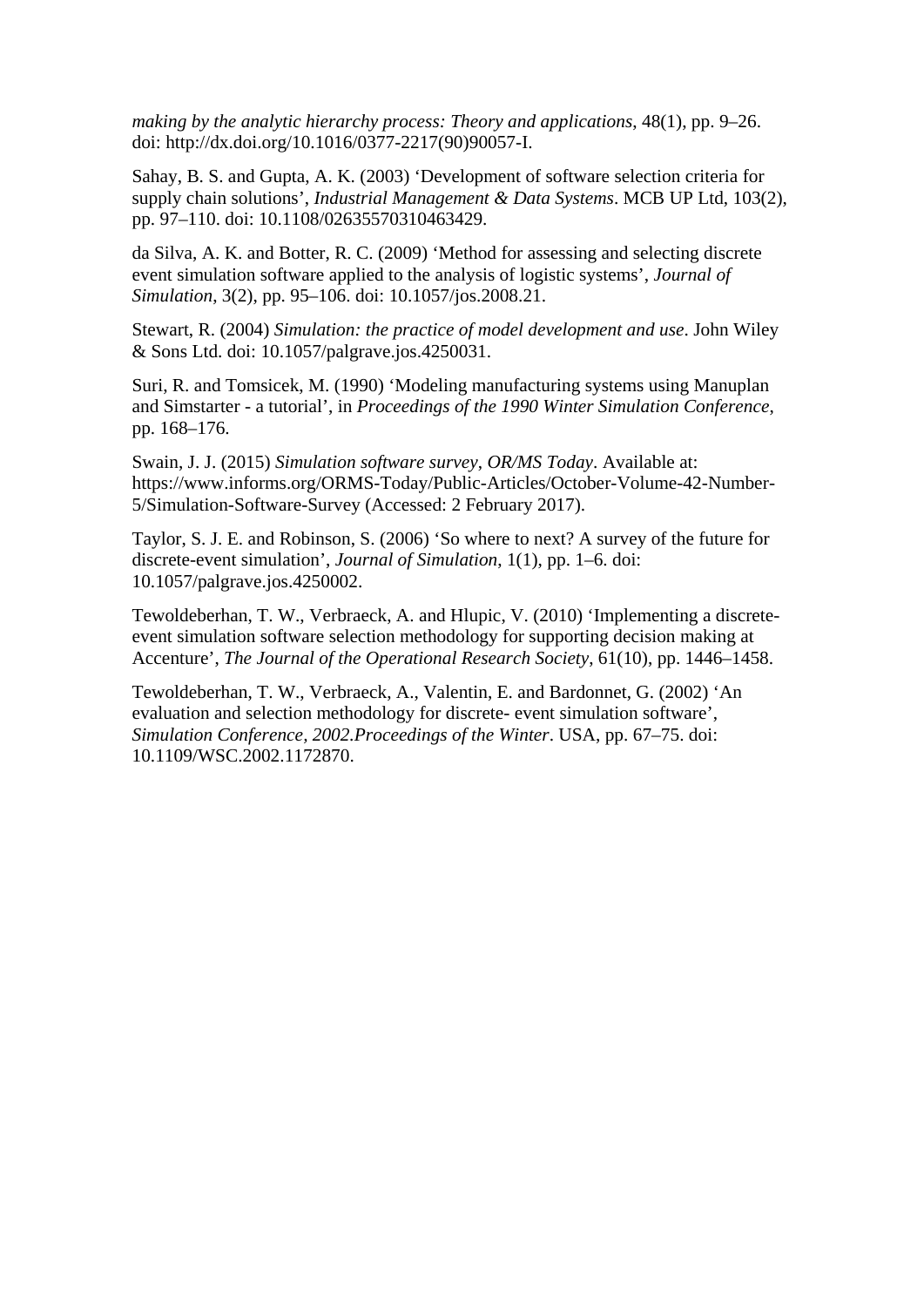

**Figure 1** Literature review setup: keywords and operators



**Figure 2** Databases search results



**Figure 3** Systematic literature review process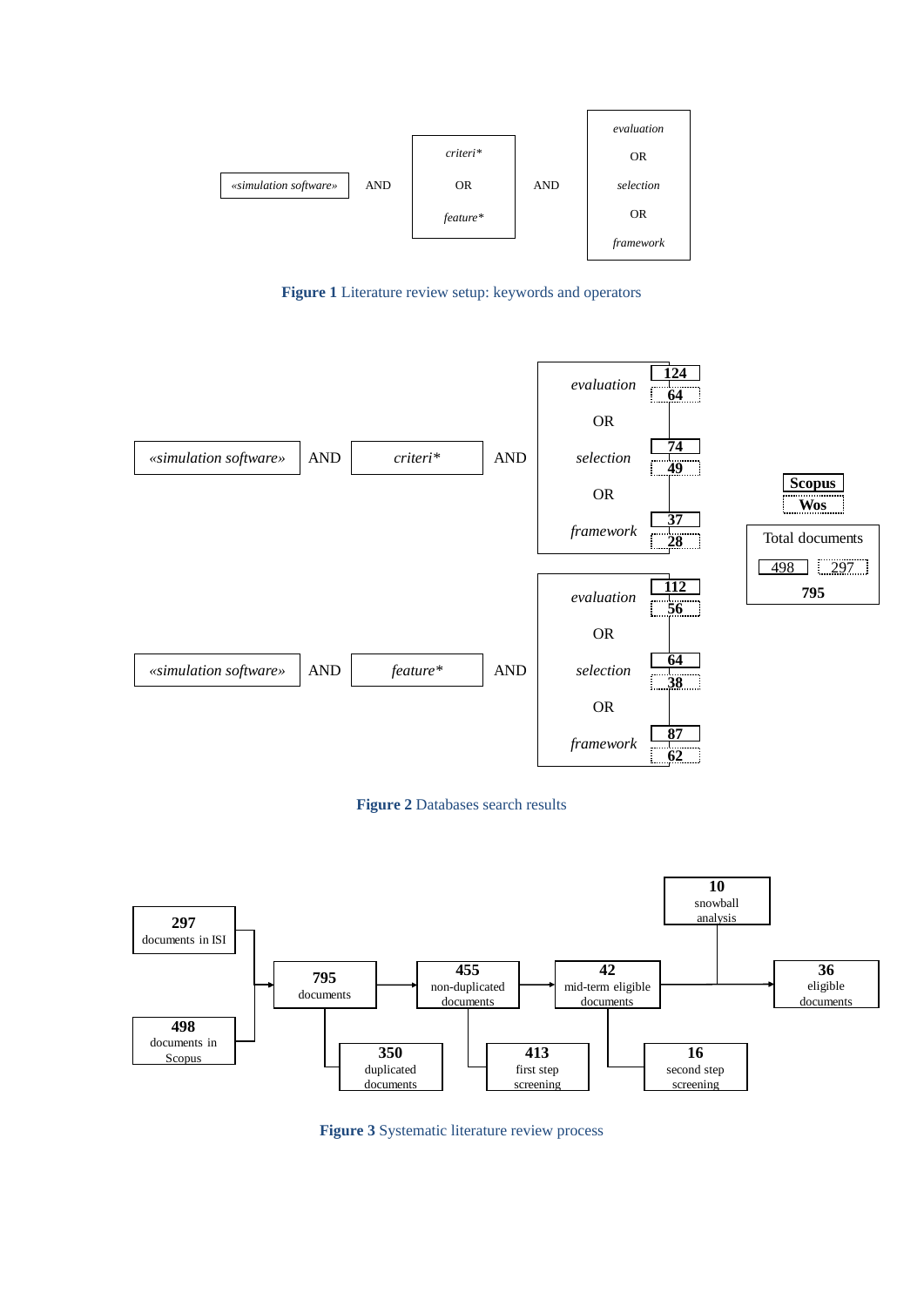

**Figure 4** Evaluation techniques adoptions in the eligible papers



**Figure 5** Number of papers per year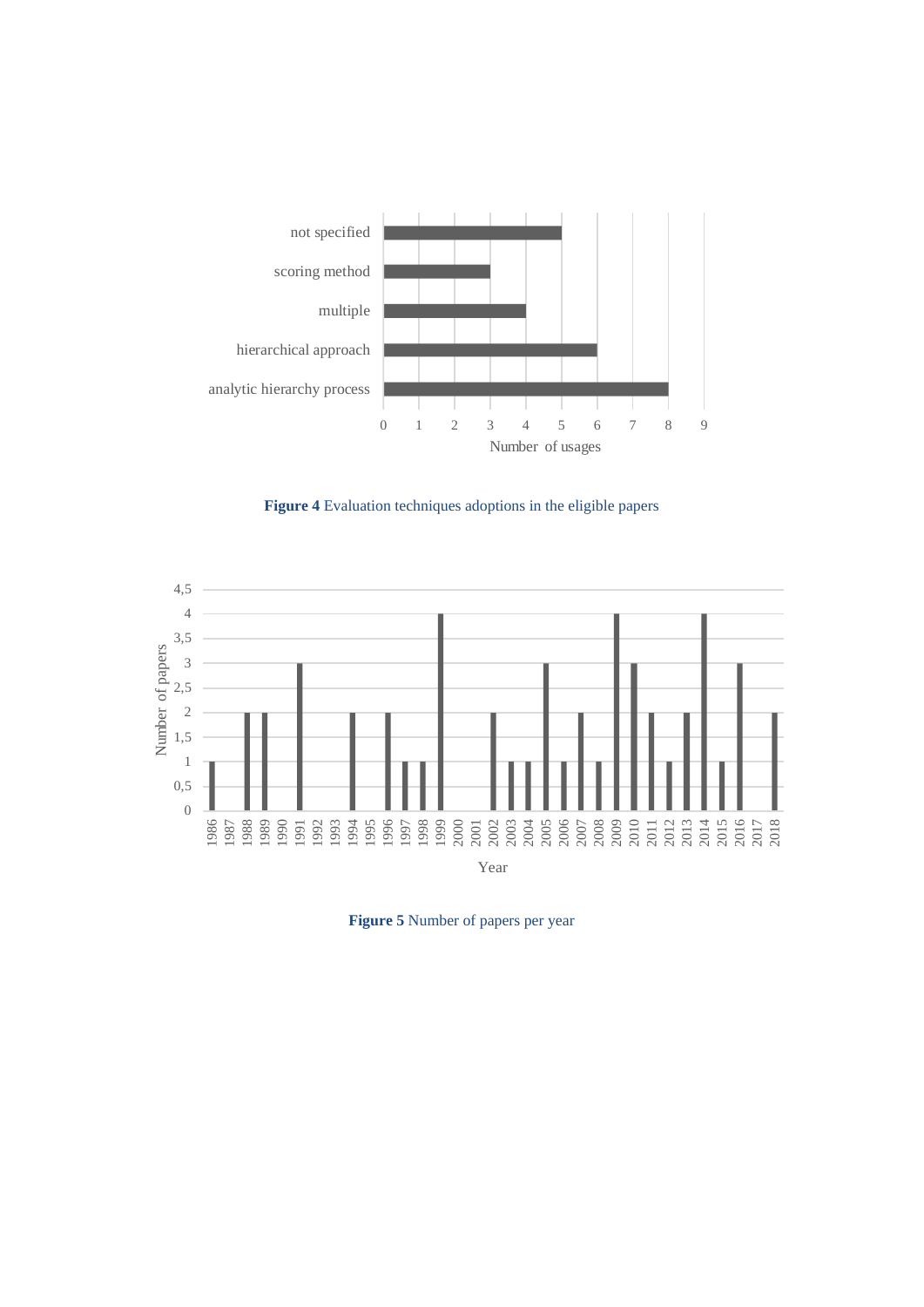







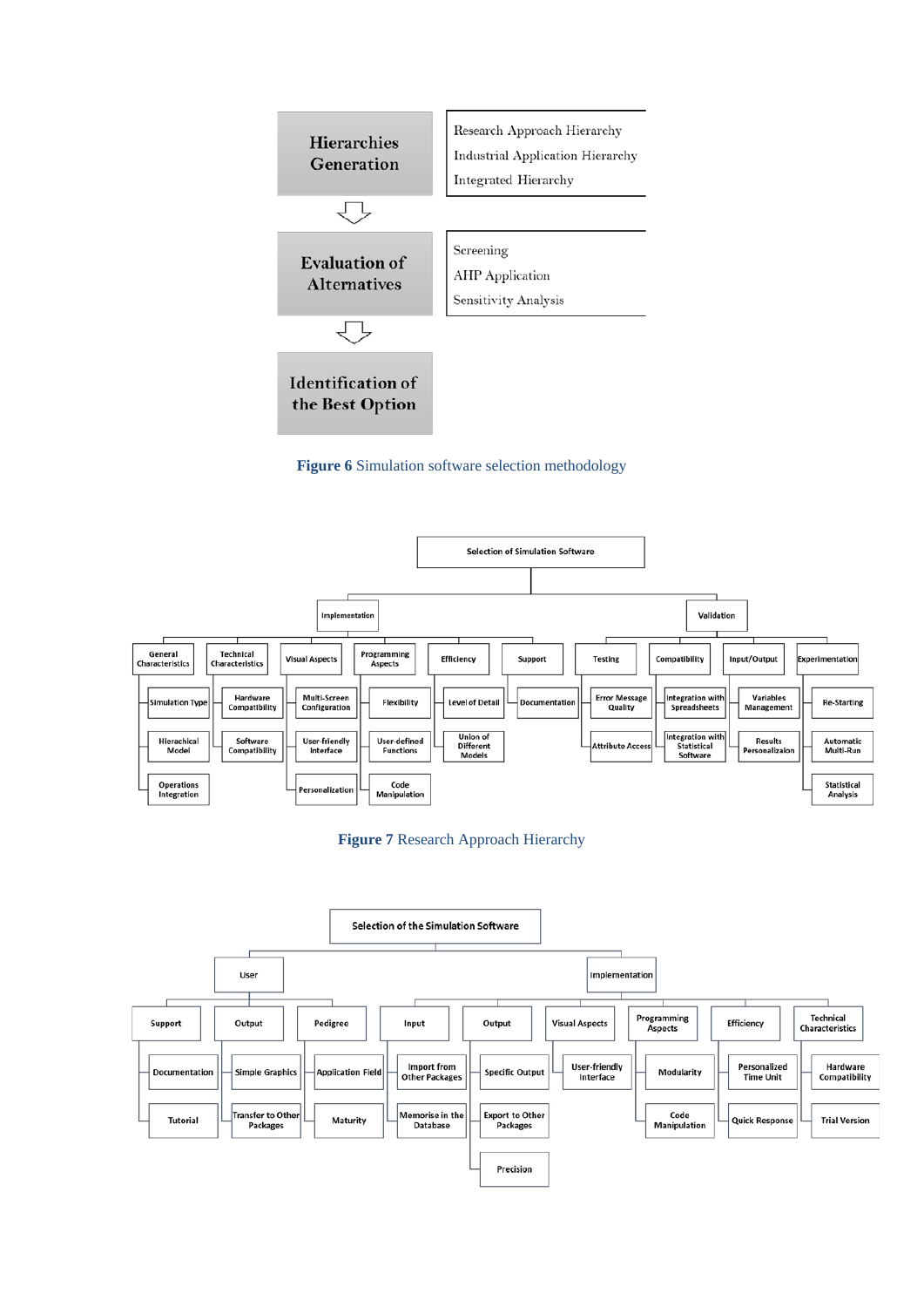#### **Figure 8** Industrial Application Hierarchy



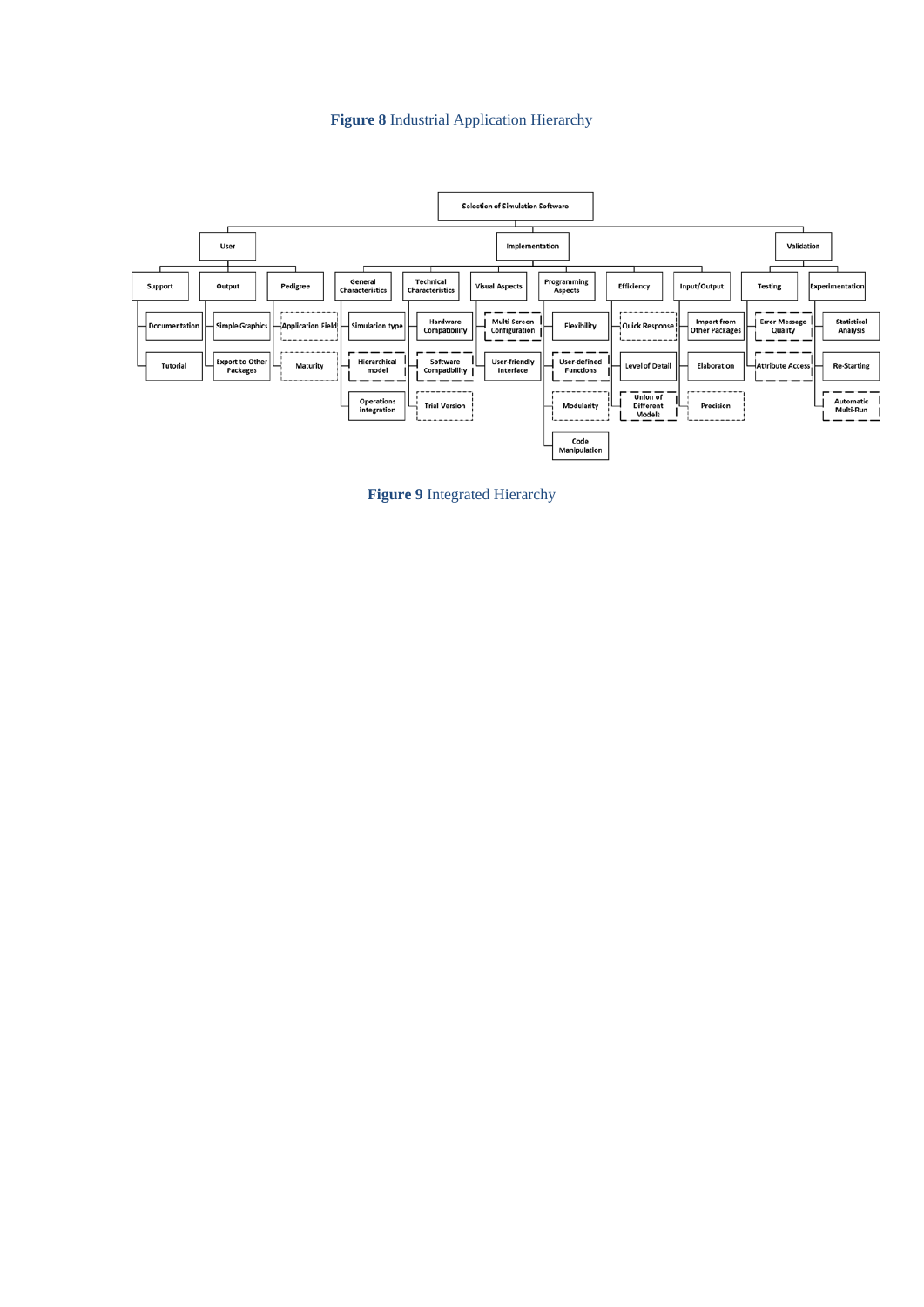



Different *Efficiency* weights. Different *Programming Aspects* weights.



**Figure 10** Sensitivity Analysis by varying some weights: the two plots at the top shows a change in weights in order to favour the research perspective (Efficiency and Programming Aspects), whilst at the

bottom the change is towards Company point of view (User)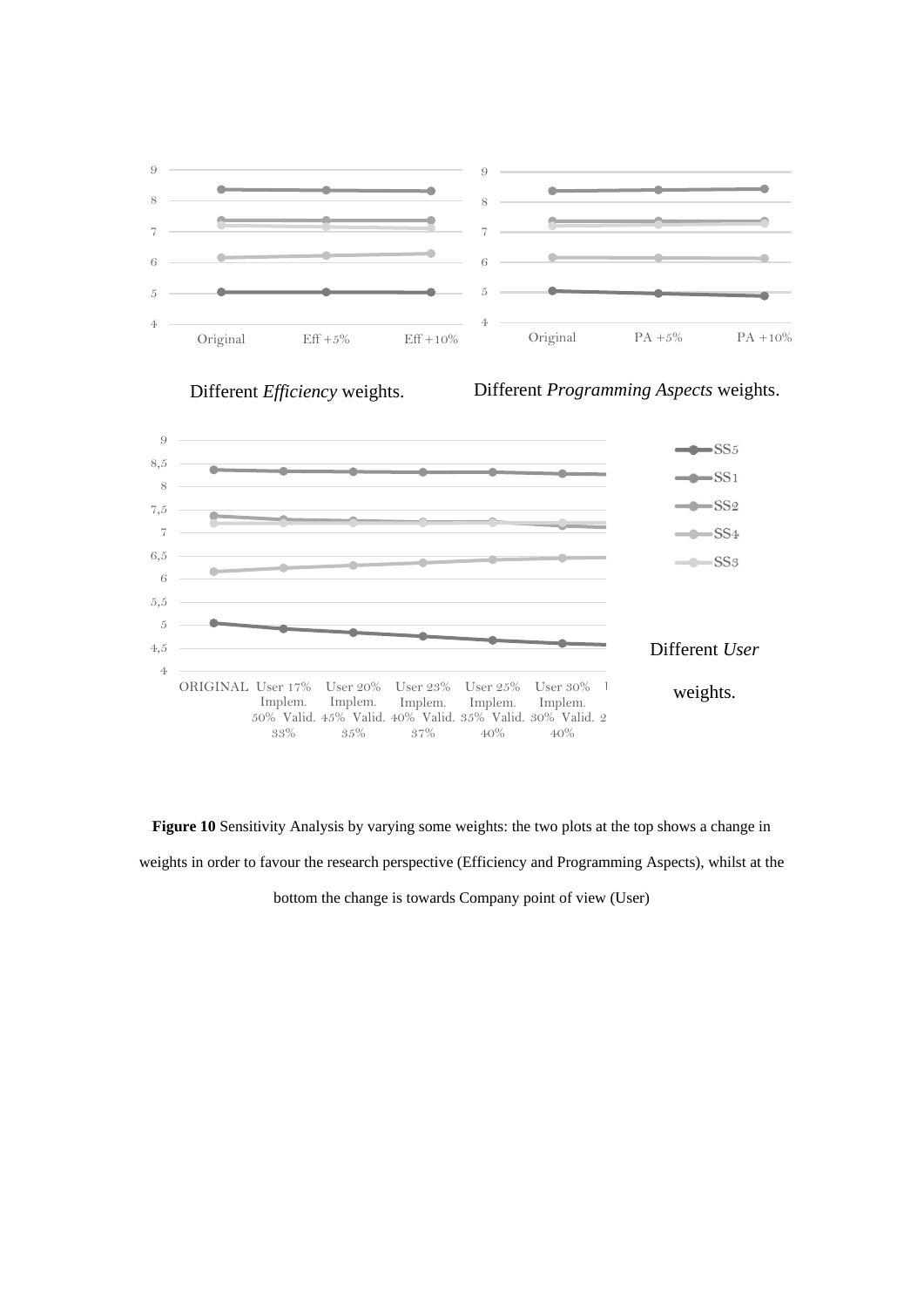| 1988                                    | 1989                          |                                       | 1991             |                               |                                               | 1994                            |                                           | 1996                                    |                                             | 1997                                 |
|-----------------------------------------|-------------------------------|---------------------------------------|------------------|-------------------------------|-----------------------------------------------|---------------------------------|-------------------------------------------|-----------------------------------------|---------------------------------------------|--------------------------------------|
| Grant                                   | Law, Haider                   | Kochhar, Ma                           | <b>Banks</b>     | Law, Kelton                   | <b>Banks</b> , Aviles,<br>McLaughlin,<br>Yuan | Mackulak,<br>Savory,<br>Cochran | Davis, Wil-<br>liams                      | Banks,<br>Car-<br>son,<br><b>Nelson</b> | Kuljis                                      | Bard,<br>Desilva,<br><b>Bergevin</b> |
| Physical &<br>control system<br>balance | General features              | Modelling assis-<br>tance             | Input            | General features              | Robust features                               | General                         | Cost                                      | Input<br>features                       | Main sys-<br>tem charac-<br>teristics       | Modeling<br>features                 |
| System<br>flexibility                   | Animation                     | Interactivity                         | Processin<br>g   | Animation                     | Qualitative                                   | Data acquisi-<br>tion           | Comprehensive-<br>ness of the sys-<br>tem | Pro-<br>cessing<br>features             | Data in-<br>put/model<br>specifica-<br>tion | Debuggin<br>g                        |
| Random<br>system<br>behaviour           | Statistical capabili-<br>ties | Graphics                              | Output           | Statistical capa-<br>bilities | Cost                                          | Model devel-<br>opment          | Integration with<br>other systems         | Output<br>features                      | Simulation<br>results                       | Animation                            |
| Animation                               | Material handling             | Data handling                         | Environ-<br>ment | Customer<br>support           | <b>Basic features</b>                         | Validation and<br>verification  | Documentation                             |                                         | Printed<br>manuals                          | Report<br>generation                 |
|                                         | Customer support              | Time scale                            | Cost             | Output results                | Special constructs                            | Model execu-<br>tion            | Training                                  |                                         | On-line<br>user assis-<br>tance             | Document<br>ation                    |
|                                         | Output reports                | Learning curve                        |                  |                               |                                               | Output analysis                 | Ease of use                               |                                         |                                             | Performan<br>ce                      |
|                                         |                               | Required skills                       |                  |                               |                                               | Documentation                   | Hardware and<br>installation              |                                         |                                             | User                                 |
|                                         |                               | Ease of model<br>editing              |                  |                               |                                               | Simulation<br>project data      | Confidence re-<br>lated issues            |                                         |                                             |                                      |
|                                         |                               | Portability                           |                  |                               |                                               | Methods of<br>user interface    |                                           |                                         |                                             |                                      |
|                                         |                               | Simulation speed                      |                  |                               |                                               |                                 |                                           |                                         |                                             |                                      |
|                                         |                               | Interfacing with<br>external software |                  |                               |                                               |                                 |                                           |                                         |                                             |                                      |

## **Table 1** Selection criteria per author/s in chronological order (1988-1997)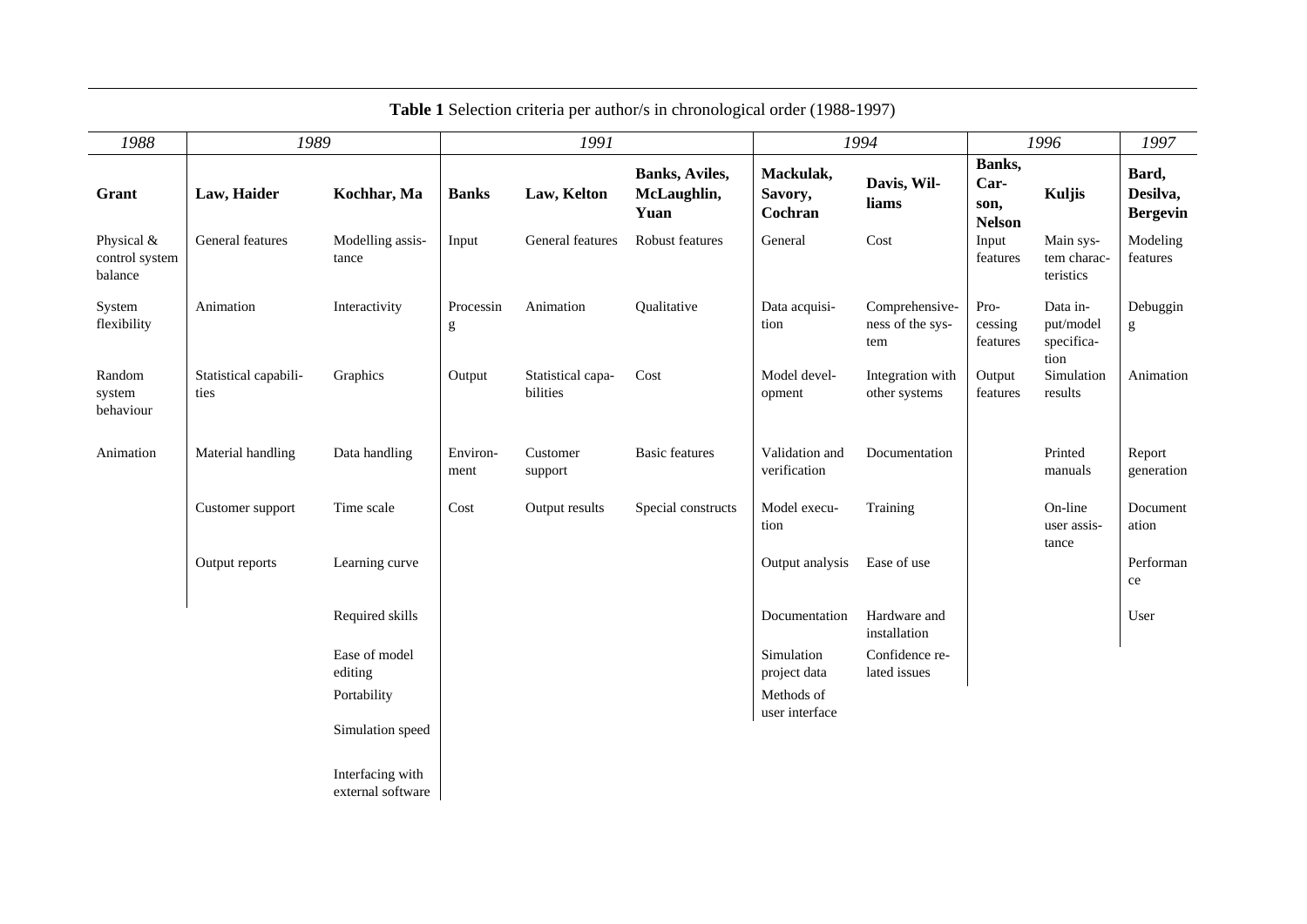| 1998                                |                                |                                | 1999                        |                                     | 2002                                                          | 2003                  | 2005                        |                                         | 2007                                       |
|-------------------------------------|--------------------------------|--------------------------------|-----------------------------|-------------------------------------|---------------------------------------------------------------|-----------------------|-----------------------------|-----------------------------------------|--------------------------------------------|
| Nikoukaran,<br><b>Hlupic</b> , Paul | Hlupic,<br>Paul                | Hlupic,<br>Irani, Paul         | <b>Nikoukar</b><br>an, Paul | Nikoukaran,<br><b>Hlupic</b> , Paul | Tewoldeberhan,<br>Verbraeck,<br>Valentin,<br><b>Bardonnet</b> | Sahay,<br>Gupta       | Cochran, Chen               | Rincon,<br>Alvarez, Perez,<br>Hernandez | Bosilj-Vuksic,<br>Ceric, Hlupic            |
| Vendor                              | Modeling<br>assistance         | General<br>features            | User<br>interface           | Vendor                              | Model development                                             | Technology            | Object-oriented<br>features | Functionality                           | Hardware and<br>software<br>considerations |
| Model and Input                     | General<br>features            | Visual aspects                 | Database<br>storage         | Model and Input                     | Input modes                                                   | Cost and<br>Pricing   | Programming<br>features     | Reliability                             | Modelling<br>capabilities                  |
| Execution                           | Visual<br>aspects              | Coding<br>aspects              | Debugging                   | Execution                           | Testing and efficiency                                        | Features              | Simulation features         | Usability                               | Simulation<br>capabilities                 |
| Animation                           | Efficiency                     | Efficiency                     | Interaction<br>via mouse    | Animation                           | Execution                                                     | Customisation         | Environment<br>features     | Efficiency                              | Input/Output<br>issues                     |
| Testing and<br>Efficiency           | Testability                    | Modelling<br>assistance        | Documentat<br>ion           | Testing and<br>Efficiency           | Animation                                                     | Support &<br>Services |                             | Maintainability                         |                                            |
| Output                              | Input/Out<br>put               | Testability                    | Storage<br>capabilities     | Output                              | Output                                                        | Vendor vision         |                             | Portability                             |                                            |
| User                                | Physical<br>elements           | Software<br>compatibility      | Input data                  | User                                | User                                                          | Industry<br>covered   |                             | Client-supplier                         |                                            |
|                                     | User<br>support                | Input/Output                   | Library                     |                                     |                                                               | Vendor<br>strength    |                             | Engineering                             |                                            |
|                                     | Coding<br>asdpects             | Experimentati<br>on facilities | Animation                   |                                     |                                                               | Others                |                             | Support                                 |                                            |
|                                     | Pedigree                       | Statistical<br>facilities      |                             |                                     |                                                               |                       |                             | Management                              |                                            |
|                                     | $\ldots$ (refer<br>to article) | $\ldots$ (refer to<br>article) |                             |                                     |                                                               |                       |                             | Organisational                          |                                            |

**Table 1 (continued)** Selection criteria per author/s in chronological order (1998-2007)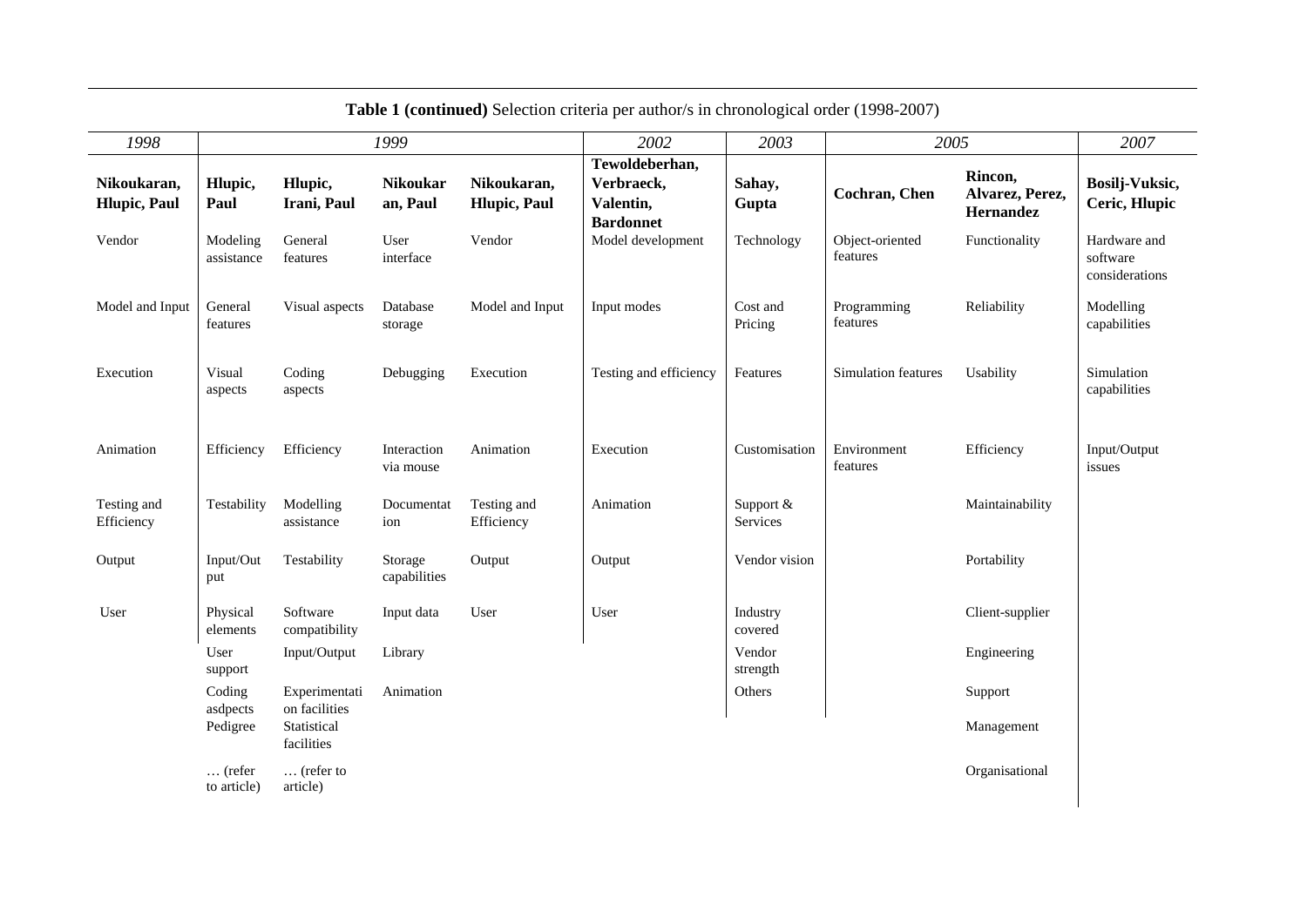| 2008                                     |                                |                            | 2009                                  |                                            |                                               | 2010                                   |                                            | 2011                          | 2012                                   |
|------------------------------------------|--------------------------------|----------------------------|---------------------------------------|--------------------------------------------|-----------------------------------------------|----------------------------------------|--------------------------------------------|-------------------------------|----------------------------------------|
| Alvarez,<br>Rincon, Perez,<br>Hernandez  | Jadhav,<br><b>Sonar</b>        | da Silva,<br><b>Botter</b> | Azadeh,<br><b>Nazari</b><br>Shirkouhi | Gupta, Verma,<br><b>Singh</b>              | Azadeh, Nazari<br>Shirkouhi,<br><b>Rezaie</b> | Tewoldeberhan,<br>Verbraeck,<br>Hlupic | Gupta,<br>Singh,<br><b>Verma</b>           | Jadhav,<br>Sonar,<br>Rajendra | Hincu,<br>Andreica                     |
| Functionality                            | Functional                     | General features           | User                                  | Hardware and<br>software<br>considerations | Vendor                                        | Model development<br>and input         | Hardware and<br>software<br>considerations | Functional                    | Comprehensi<br>veness of the<br>system |
| Usability                                | Personalizabil<br>ity          | Data input                 | Testing and<br>efficiency             | Modeling<br>capabilities                   | Model and input                               | Animation                              | Modeling<br>capabilities                   | Technical                     | Integration<br>with other<br>systems   |
| Efficiency                               | Portability                    | Model<br>development       | Vendor                                | Simulation<br>capabilities                 | Execution                                     | Output                                 | Simulation<br>capabilities                 | Quality                       | Ease of use                            |
| Fit to purpose                           | Maintainabilit<br>у            | Data Output                | Model and input                       | Input/Output<br>issues                     | Animation                                     | Vendor                                 | Input/Output<br>issues                     | Vendor                        | Hardware and<br>installation           |
| Interoperability                         | Usability                      | Efficiency and<br>testing  | Output<br>Execution                   |                                            | Testing and<br>efficiency                     | Testing and<br>efficiency              |                                            | Output                        | Confidence-<br>related issues          |
| Security                                 | Reliability                    | Execution                  | Animation                             |                                            | Output                                        | User                                   |                                            | Cost and<br>benefit           |                                        |
| Easy of<br>understanding and<br>learning | Efficiency                     | Technical<br>support       |                                       |                                            | User                                          |                                        |                                            | Opinion                       |                                        |
| Graphic interface                        | Vendor                         |                            |                                       |                                            |                                               |                                        |                                            |                               |                                        |
| Operability                              | Cost                           |                            |                                       |                                            |                                               |                                        |                                            |                               |                                        |
| Execution<br>performance                 | <b>Benefits</b>                |                            |                                       |                                            |                                               |                                        |                                            |                               |                                        |
| Resource<br>utilization                  | $\ldots$ (refer to<br>article) |                            |                                       |                                            |                                               |                                        |                                            |                               |                                        |

**Table 1 (continued)** Selection criteria per author/s in chronological order (2008-2012)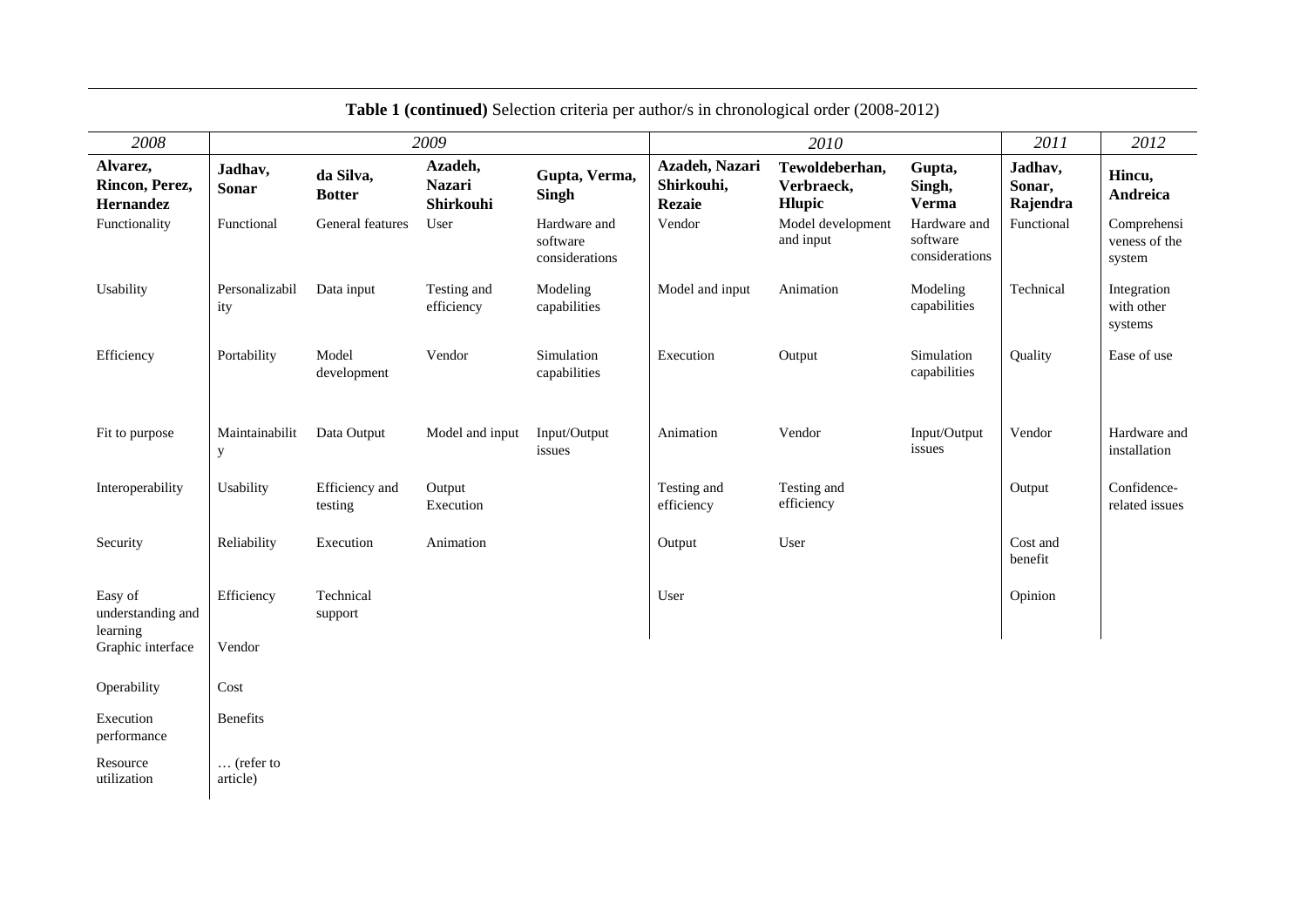|                                                          | 2014                                                                         |                                            | 2016                                | 2018                                                            |
|----------------------------------------------------------|------------------------------------------------------------------------------|--------------------------------------------|-------------------------------------|-----------------------------------------------------------------|
| Dorado, Gómez-<br>Moreno, Torres-<br>Jiménez, López-Alba | Franceschini,<br>Bisgambiglia,<br>Touraille,<br>Bisgambiglia,<br><b>Hill</b> | Gupta                                      | Pezzotta, Rondini,<br>Pirola, Pinto | Ejercito, Nebrija, Feria,<br>Lara-Figueroa                      |
| Cost                                                     | Software version                                                             | Hardware and<br>software<br>considerations | Vendor                              | Open source and free use                                        |
| Educational usability                                    | Programming<br>language                                                      | Modeling<br>capabilities                   | Model and Input                     | Operating system<br>portability                                 |
| Learning effectiveness                                   | Quality of<br>documentation                                                  | Simulation<br>capabilities                 | Execution                           | Creating traffic networks<br>and associated vehicle<br>patterns |
|                                                          | Simulator<br>algorithms                                                      | Input/Output issues                        | Animation                           | Quality of GUI and<br>documentation                             |
|                                                          | Model sets                                                                   |                                            | Testing and efficiency              | Simulation output (data and<br>files)                           |
|                                                          | <b>Network</b><br>management                                                 |                                            | Outputs                             | Ability to simulate very<br>large traffic networks              |
|                                                          | Design tools                                                                 |                                            | User                                | Additional capabilities                                         |
|                                                          | Visualisation                                                                |                                            |                                     | CPU and memory<br>performance                                   |

**Table 1 (continued)** Selection criteria per author/s in chronological order (2013-2018)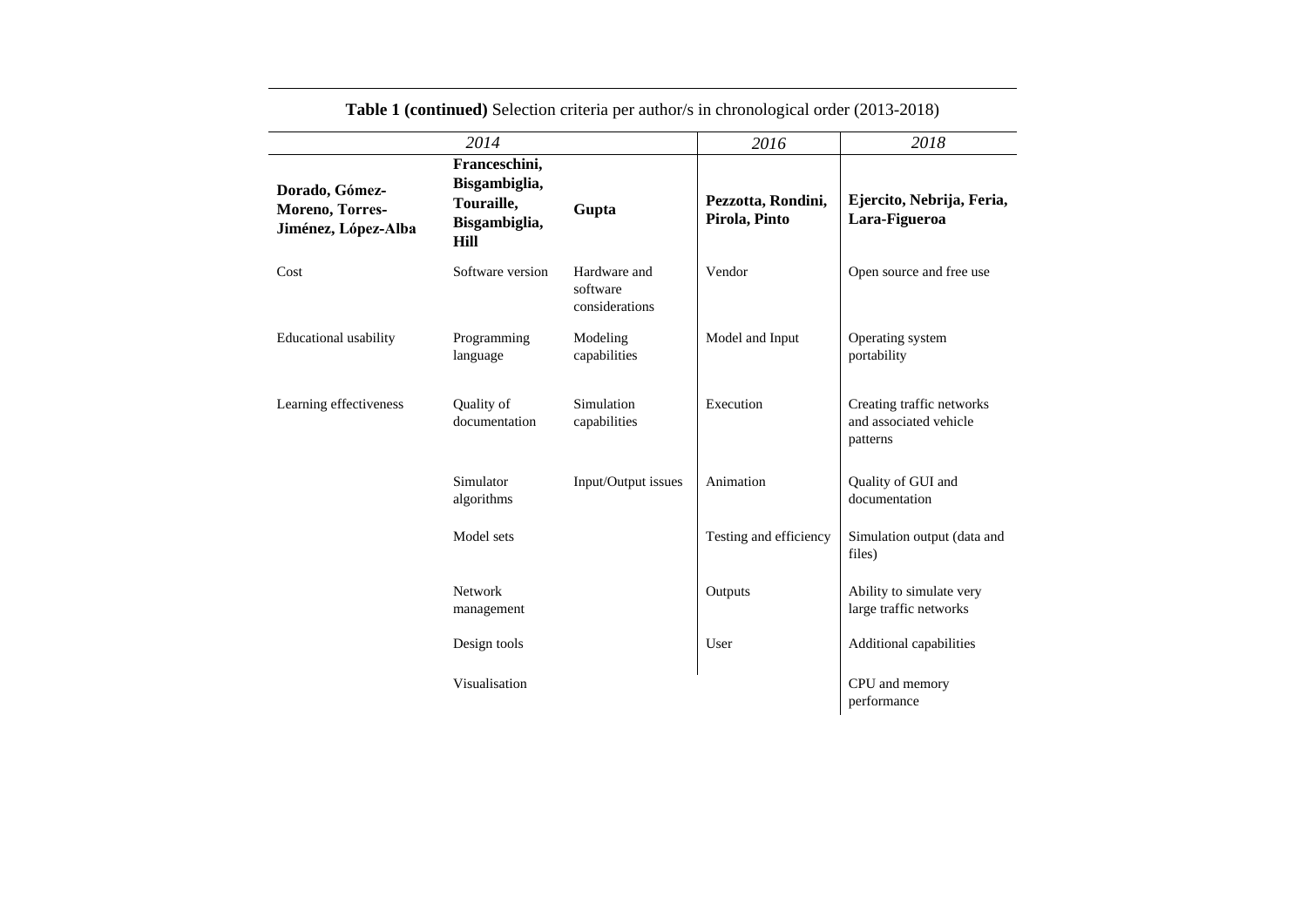| Table 2 Selection criteria   |                              |                               |                                                                                                                                                                                                                                                                                                                                                                                                  |  |  |  |
|------------------------------|------------------------------|-------------------------------|--------------------------------------------------------------------------------------------------------------------------------------------------------------------------------------------------------------------------------------------------------------------------------------------------------------------------------------------------------------------------------------------------|--|--|--|
| First-<br>level<br>criterion | Second-level<br>criterion    | Third-level<br>criterion      | <b>Brief</b> description                                                                                                                                                                                                                                                                                                                                                                         |  |  |  |
| I                            | General<br>Characteristics   | Simulation Type               | Possibility of the software to perform DES (Discrete)<br>Event Simulation) or CTS (Continuous Time<br>Simulation). Some software packages are able to<br>perform both.                                                                                                                                                                                                                           |  |  |  |
|                              |                              | Hierarchical<br>Model         | Possibility to reproduce the production system in a<br>hierarchical way to better control it during the<br>implementation phase.                                                                                                                                                                                                                                                                 |  |  |  |
|                              |                              | Operations<br>Integration     | Ability to perform other operations as data gathering<br>or output analysis.                                                                                                                                                                                                                                                                                                                     |  |  |  |
|                              |                              | <b>Model Reusability</b>      | Possibility to use the built model for new projects in<br>order to reduce the time to create new models for<br>future projects                                                                                                                                                                                                                                                                   |  |  |  |
|                              |                              | <b>Hybrid Modelling</b>       | Possibility to link the simulation model with other<br>model types in order to create a hybrid model that can<br>be useful to describe different behaviours of parts of<br>the system                                                                                                                                                                                                            |  |  |  |
| I                            | Technical<br>Characteristics | Hardware<br>Compatibility     | In every work, there is a cooperation of different<br>people, such as programmer, user, reviewer, and<br>supervisor: each should access to all the part of the                                                                                                                                                                                                                                   |  |  |  |
|                              |                              | Software<br>Compatibility     | code and should be able to change or adjust some<br>mistake or incompliance, despite possible different<br>software or hardware.                                                                                                                                                                                                                                                                 |  |  |  |
| I                            | <b>Visual Aspects</b>        | Multi-Screen<br>Configuration | Easily controlling and managing modeled systems.                                                                                                                                                                                                                                                                                                                                                 |  |  |  |
|                              |                              | User-friendly<br>Interface    | Easiness in using the software package.                                                                                                                                                                                                                                                                                                                                                          |  |  |  |
|                              |                              | Personalization               | Adaptable working environment.                                                                                                                                                                                                                                                                                                                                                                   |  |  |  |
| I                            | Programming<br>Aspects       | Flexibility                   | Indicator of the easiness of generating code for<br>addressing a task. An example is whether the user is<br>forced to only one way to model a task, or whether he<br>is allowed to choose from a series of alternatives or<br>even whether there is not a pre-fixed way and the user<br>can combine the functions provided by the package to<br>code its own way for obtaining a certain result. |  |  |  |
|                              |                              | User-defined<br>Functions     | The software offers the possibility to save the user-<br>defined task model.                                                                                                                                                                                                                                                                                                                     |  |  |  |
|                              |                              | Code Manipulation             | It deals with the possibility of highly managing the<br>code and the degree with which the user can<br>manipulate the code and enter the details of the                                                                                                                                                                                                                                          |  |  |  |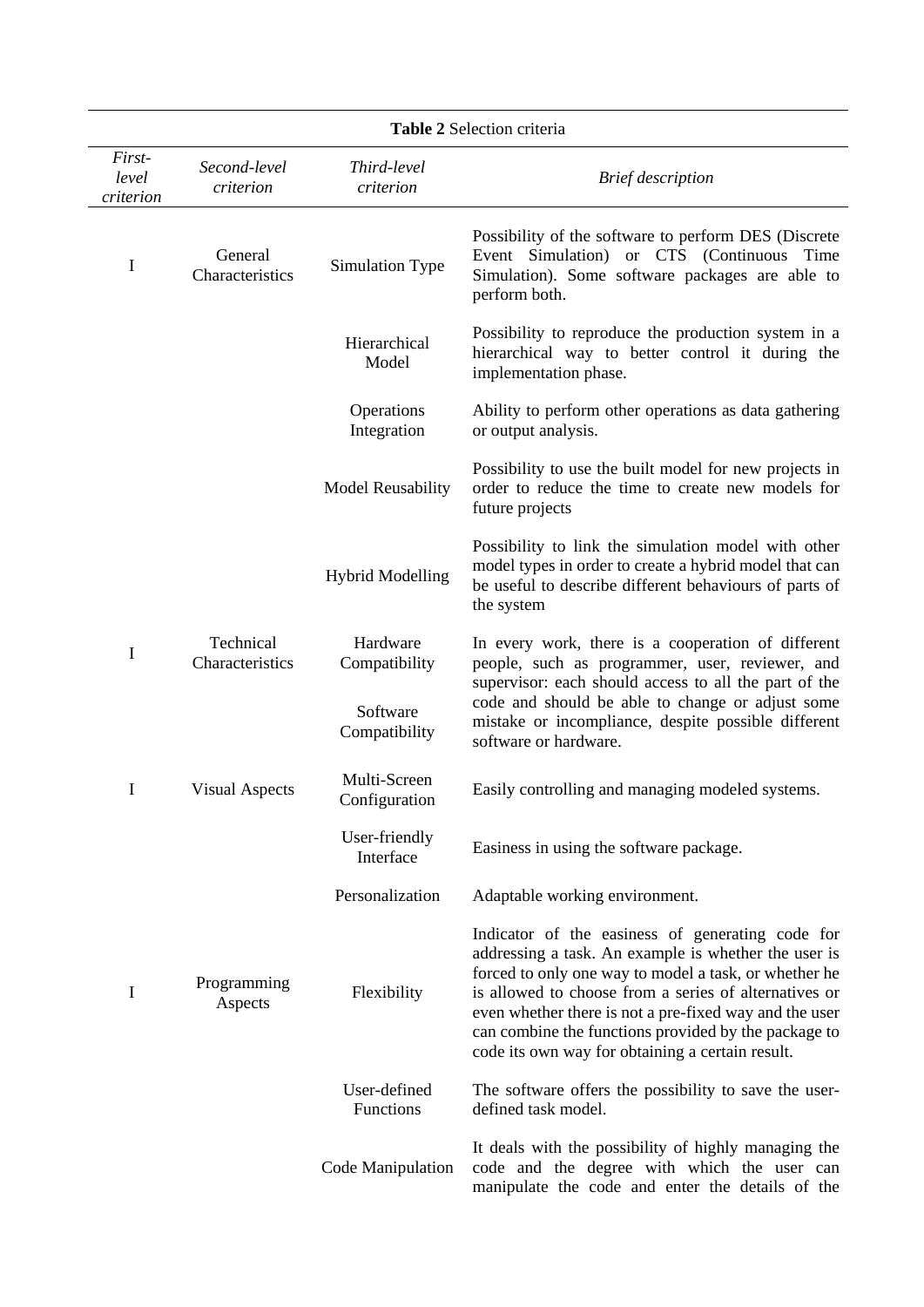| Table 2 Selection criteria   |                           |                                                 |                                                                                                                                                                                                                                                                                           |  |  |  |
|------------------------------|---------------------------|-------------------------------------------------|-------------------------------------------------------------------------------------------------------------------------------------------------------------------------------------------------------------------------------------------------------------------------------------------|--|--|--|
| First-<br>level<br>criterion | Second-level<br>criterion | Third-level<br>criterion                        | <b>Brief</b> description                                                                                                                                                                                                                                                                  |  |  |  |
|                              |                           |                                                 | software. In case there is no possibility of code<br>manipulation, the user must use what provided to him.                                                                                                                                                                                |  |  |  |
| I                            | Efficiency                | Level of Detail                                 | The level of detail is referred to the possibility to<br>access faster to the needed part of the model and to<br>configure it in the most appropriate way.                                                                                                                                |  |  |  |
|                              |                           | Union of Different<br>Models                    | The creation of a complete model could take<br>advantage also of the possibility of integration of more<br>models into one, enhancing the chance to focus on<br>some aspects of each model and then to generate the<br>more comprehensive one with a simple copy-and-<br>paste operation. |  |  |  |
| I                            | Support                   | Documentation                                   | Availability of articles, papers, documents, handbooks<br>about the programming language.                                                                                                                                                                                                 |  |  |  |
| V                            | Testing                   | <b>Error Message</b><br>Quality                 | The quality of the error message is not dependent on<br>the availability of documentation, in fact, the message<br>error should be self-explicative and reach such a level<br>of detail that the documentation may be not required<br>to fix it.                                          |  |  |  |
|                              |                           | <b>Attribute Access</b>                         | Capability of changing some parameters, as the<br>processing time of a machine, without the need to have<br>a full knowledge of the model, as an example having<br>interface grids eases the access.                                                                                      |  |  |  |
| V                            | Compatibility             | Integration with<br>Spreadsheets                | Interaction of the software with other packages, in<br>particular spreadsheets and statistical software for pre-                                                                                                                                                                          |  |  |  |
|                              |                           | Integration with<br><b>Statistical Software</b> | and post-processing.                                                                                                                                                                                                                                                                      |  |  |  |
| V                            | Input/Output              | Variables<br>Management                         | Capability of the software in managing the variables,<br>without the possibility of interchanges, especially<br>when more models are created in the same working<br>environment.                                                                                                          |  |  |  |
|                              |                           | Results<br>Personalization                      | Possibility to have tailor-made outputs.                                                                                                                                                                                                                                                  |  |  |  |
| V                            | Experimentation           | Re-Starting                                     | Capability of the software to re-set the initial<br>conditions, allowing a new start of the simulation in a<br>fast way.                                                                                                                                                                  |  |  |  |
|                              |                           | Automatic<br>Multi-Run                          | Possibility of starting a second run after the current<br>one in order to create a set of results, which will be<br>subsequently analysed.                                                                                                                                                |  |  |  |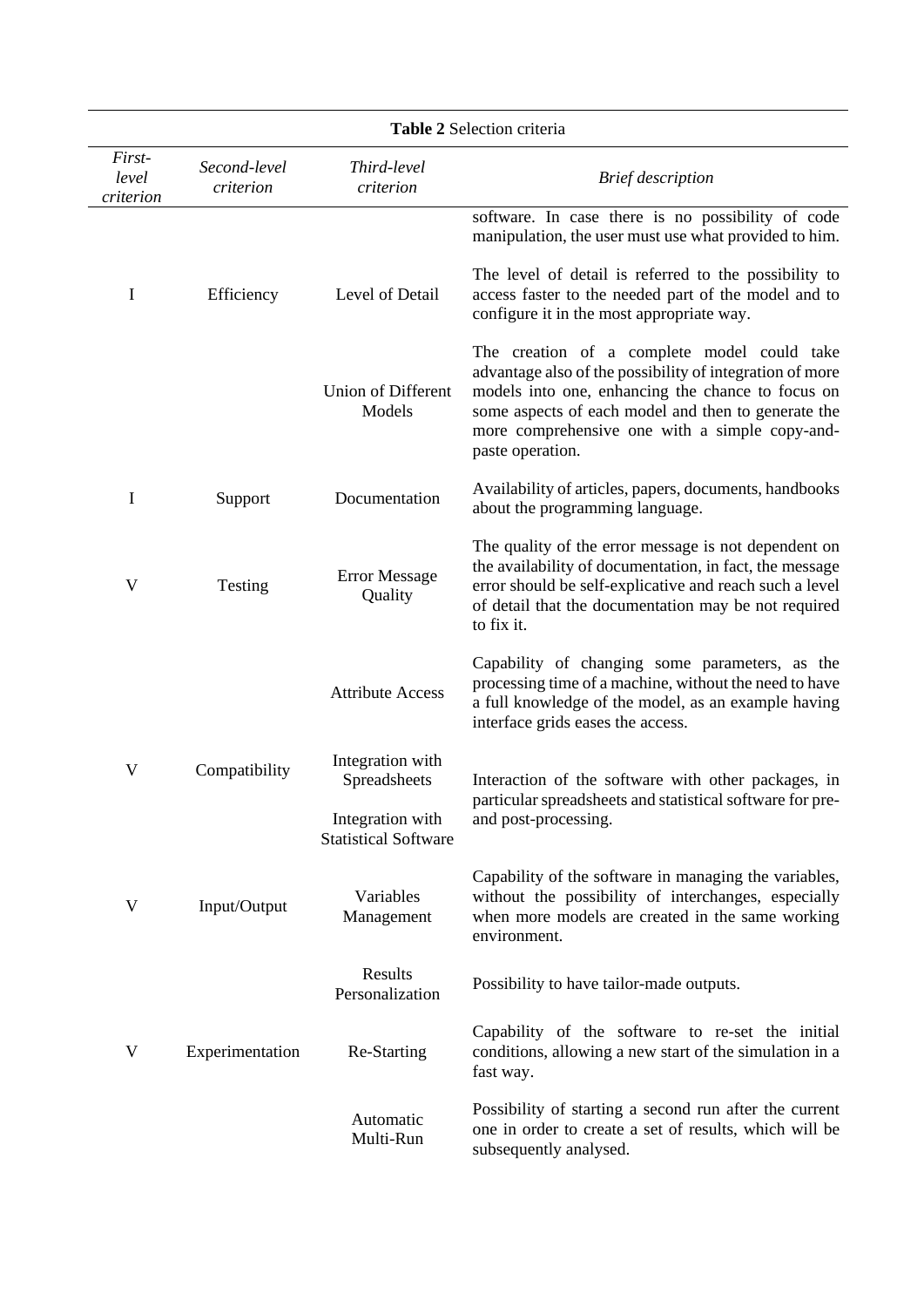| <b>Table 2 Selection criteria</b> |                           |                                 |                                                                                                                                 |  |  |
|-----------------------------------|---------------------------|---------------------------------|---------------------------------------------------------------------------------------------------------------------------------|--|--|
| First-<br>level<br>criterion      | Second-level<br>criterion | <i>Third-level</i><br>criterion | <b>Brief</b> description                                                                                                        |  |  |
|                                   |                           | <b>Statistical Analysis</b>     | Possibility of launching statistical analysis by the<br>software itself, without exporting the data into other<br>environments. |  |  |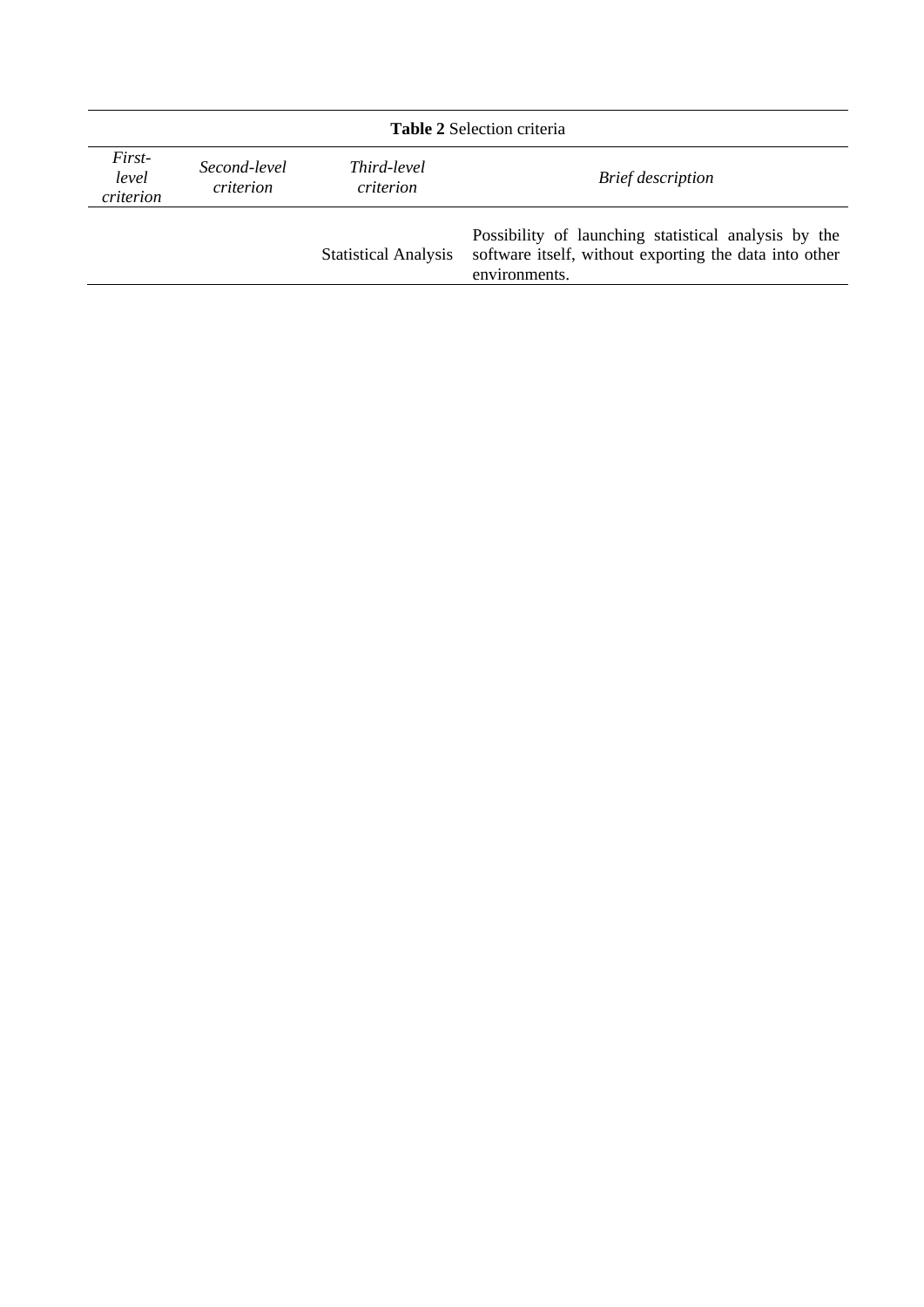| Name                       | Reference website                                                      |
|----------------------------|------------------------------------------------------------------------|
| <b>LMS</b> Amesim          | https://www.plm.automation.siemens.com/en/products/lms/imagine-        |
|                            | lab/amesim/                                                            |
| AnyLogic                   | https://www.anylogic.com/                                              |
| Arena                      | https://www.arenasimulation.com/                                       |
| Dymola                     | http://www.dofware.com/prodotti/dymola/                                |
| EcosimPRO                  | https://www.ecosimpro.com/                                             |
| <b>Enterprise Dynamics</b> | https://www.incontrolsim.com/product/enterprise-dynamics/              |
| ExtendSim                  | https://www.extendsim.com/                                             |
| Flexsim                    | https://www.flexsim.com/                                               |
| GoldSim                    | https://www.goldsim.com/Home/                                          |
| Lanner                     | https://www.lanner.com/                                                |
| MapleSim                   | https://www.maplesoft.com/products/maplesim/                           |
| MatLab&Simulink            | https://it.mathworks.com/                                              |
| <b>Plant Simulation</b>    | https://www.plm.automation.siemens.com/it/products/tecnomatix/manufact |
|                            | uring-simulation/material-flow/plant-simulation.shtml                  |
| Pro Model                  | https://www.promodel.com/                                              |
| Simcad Pro                 | http://www.createasoft.com/                                            |
| Simio                      | https://www.simio.com/index.php                                        |
| Simul <sub>8</sub>         | https://www.simul8.com/                                                |
| VisSim                     | http://web.solidthinking.com/vissim-is-now-solidthinking-embed         |
| Wolfram SystemModeler      | http://www.wolfram.com/system-modeler/                                 |

**Table 3** Simulation software candidates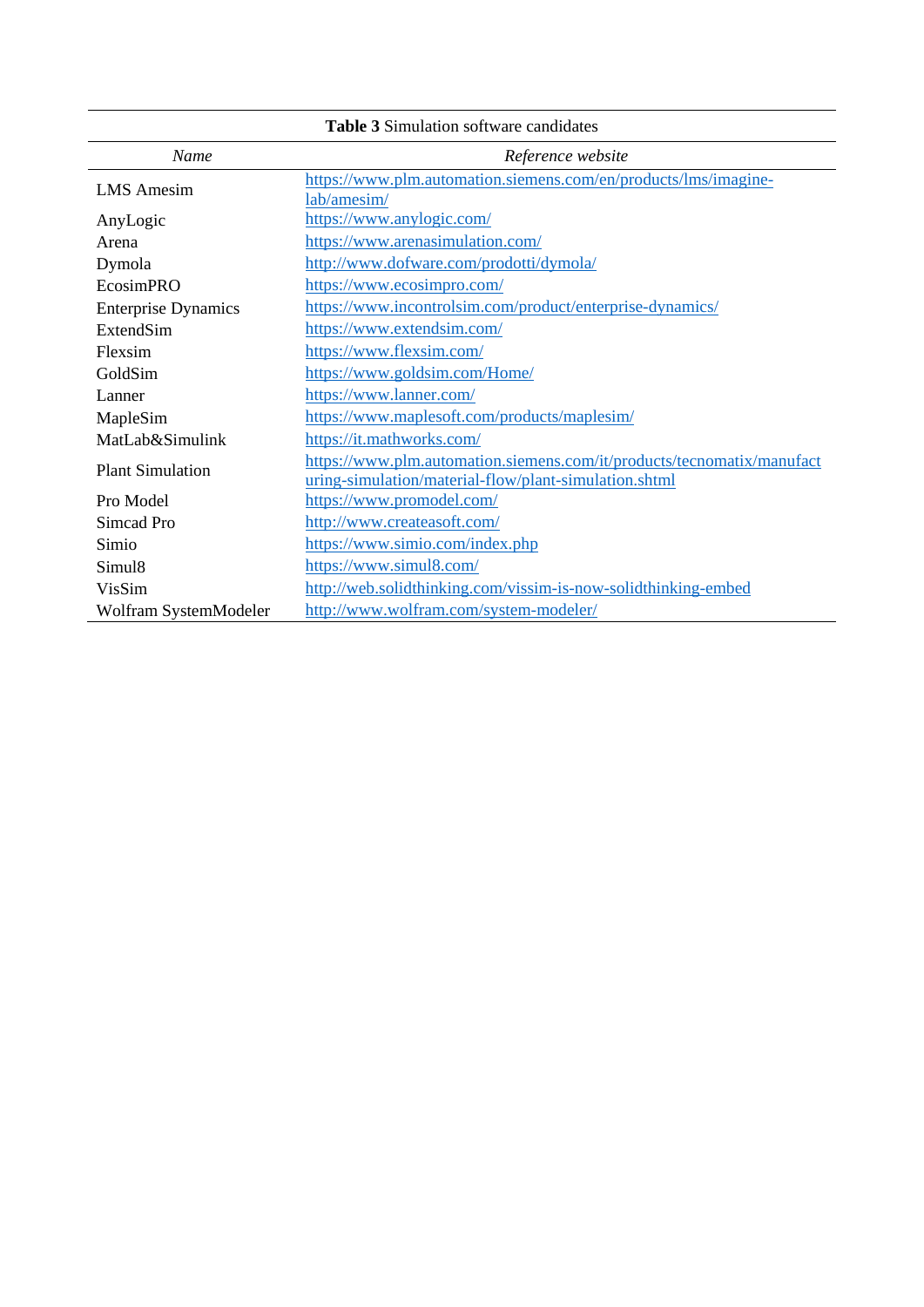|                       | Table 4 Weights for each criterion |                                   |            |
|-----------------------|------------------------------------|-----------------------------------|------------|
| First-level criterion | Second-level criterion             | Third-level criterion             | Weight [%] |
| User                  |                                    |                                   | 10.95      |
|                       | Support                            |                                   | 18.84      |
|                       |                                    | Documentation                     | 83.33      |
|                       |                                    | Tutorial                          | 16.67      |
|                       | Output                             |                                   | 73.06      |
|                       |                                    | Simple Graphics                   | 12.50      |
|                       |                                    | <b>Transfer to Other Packages</b> | 87.50      |
|                       | Pedigree                           |                                   | 8.10       |
|                       |                                    | <b>Application Field</b>          | 16.67      |
|                       |                                    | Maturity                          | 83.33      |
| Implementation        |                                    |                                   | 58.16      |
|                       | <b>General Characteristics</b>     |                                   | 2.54       |
|                       |                                    | Simulation Type                   | 10.47      |
|                       |                                    | Hierarchical Model                | 63.70      |
|                       |                                    | <b>Operations Integration</b>     | 25.83      |
|                       | <b>Technical Characteristics</b>   |                                   | 4.32       |
|                       |                                    | Hardware Compatibility            | 25.83      |
|                       |                                    | Software Compatibility            | 63.70      |
|                       |                                    | <b>Trial Version</b>              | 10.47      |
|                       | <b>Visual Aspects</b>              |                                   | 7.42       |
|                       |                                    | Multi-Screen Configuration        | 75.00      |
|                       |                                    | User-friendly Interface           | 25.00      |
|                       | Programming Aspects                |                                   | 22.08      |
|                       |                                    | Flexibility                       | 5.87       |
|                       |                                    | <b>User-defined Functions</b>     | 31.56      |
|                       |                                    | Modularity                        | 48.14      |